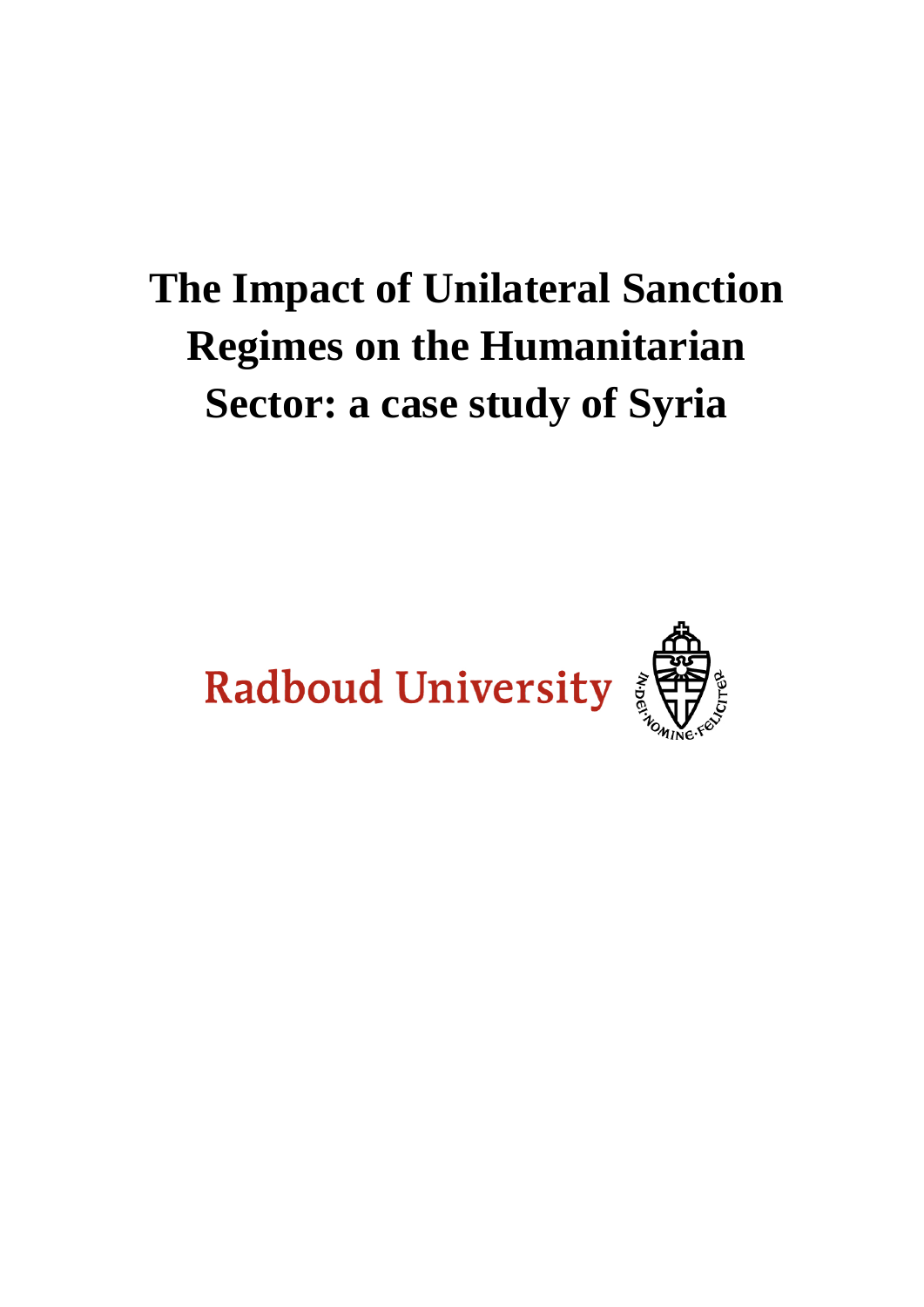## **Title page**

Student name: Marie-Therese Rezko

Student number: s1024140

University: Radboud University

Department: Nijmegen School of Management

Program: Economics

Specialization: International Economics and Development

Project: Master Thesis

Supervisor: Dr. Juliette Alenda-Demoutiez

Date: June 28<sup>th</sup>, 2021

Location: Nijmegen, the Netherlands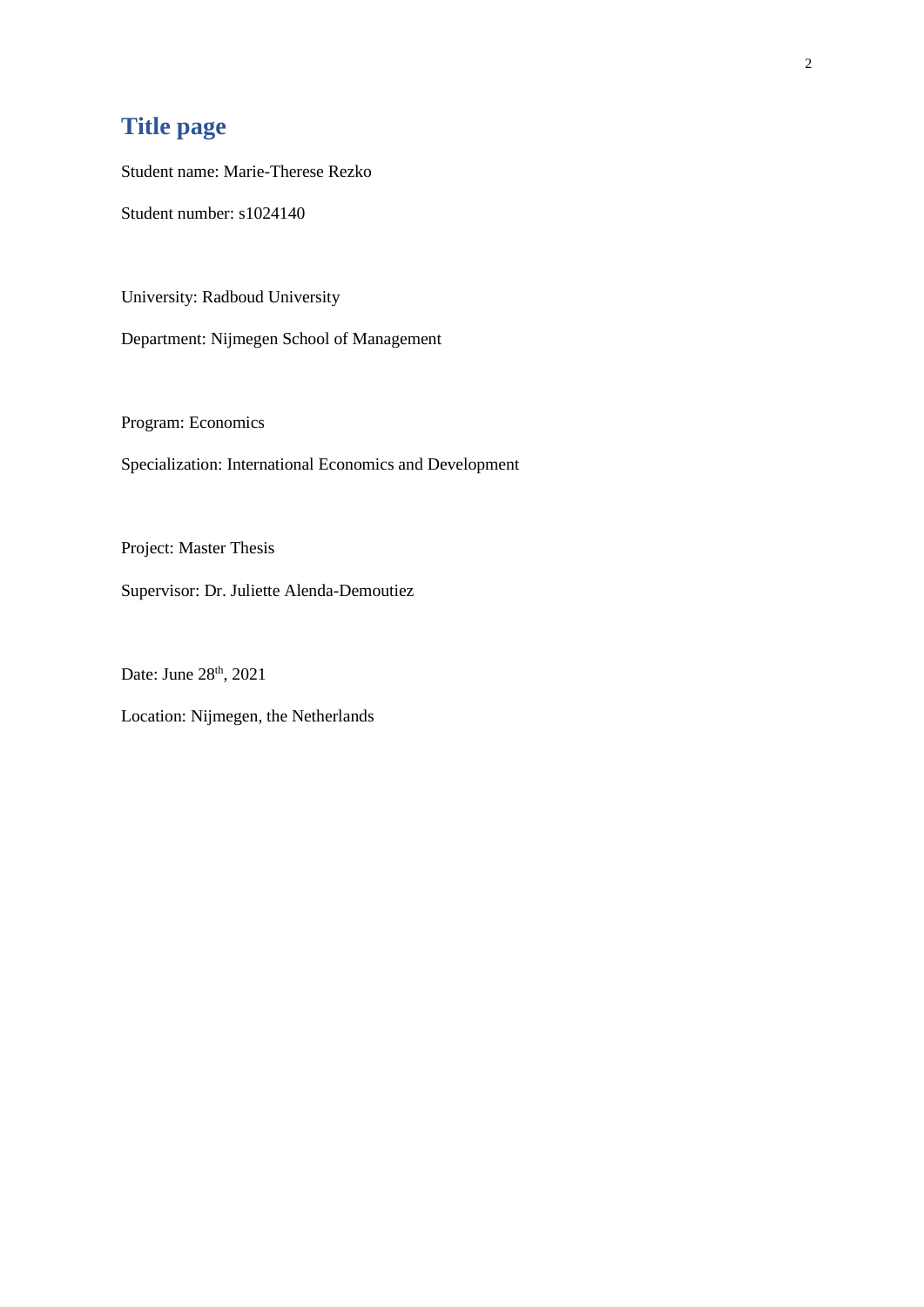## **Acknowledgments**

With the last days remaining on this journey, I write this letter to express my gratitude to the people who have unconditionally supported me in making this thesis a success.

I would like to thank my supervisor, Dr. Juliette Alenda-Demoutiez, whose expertise was invaluable in formulating the research question and methodology. Her enthusiasm for the topic made me enjoy every single moment of this process.

I wish to pay my special gratitude to Prof. dr. Dirk-Jan Koch for his valuable guidance. His reviews sharpened my thinking and brought my work to a higher level. Moreover, his experience and knowledge in this research field led me to form the propositions.

I would like to extend my sincere thanks to Dr. Joseph Daher, who inspired me in the first place with his books and research and introduced me to the sanctions field. In addition, I thank him for taking the time to read my analysis and provide me with valuable feedback.

Last but not least, special thanks to my dear friend Mohammad Kanfash for his unwavering support and belief in me. He provided stimulating discussions that strengthened my views towards life ground.

This research would not have been possible without the participation of the interviewees. I am grateful that these people have agreed to share their experiences and, in some cases, confidential information for the sake of this research. I admire how they put their trust in me.

Throughout this thesis process, I have had the chance to improve my research skills, especially qualitative research methods. I look forward to improving my professional skills in the area of economic and human development.

Marie Therese Rezko

Amsterdam, June 2021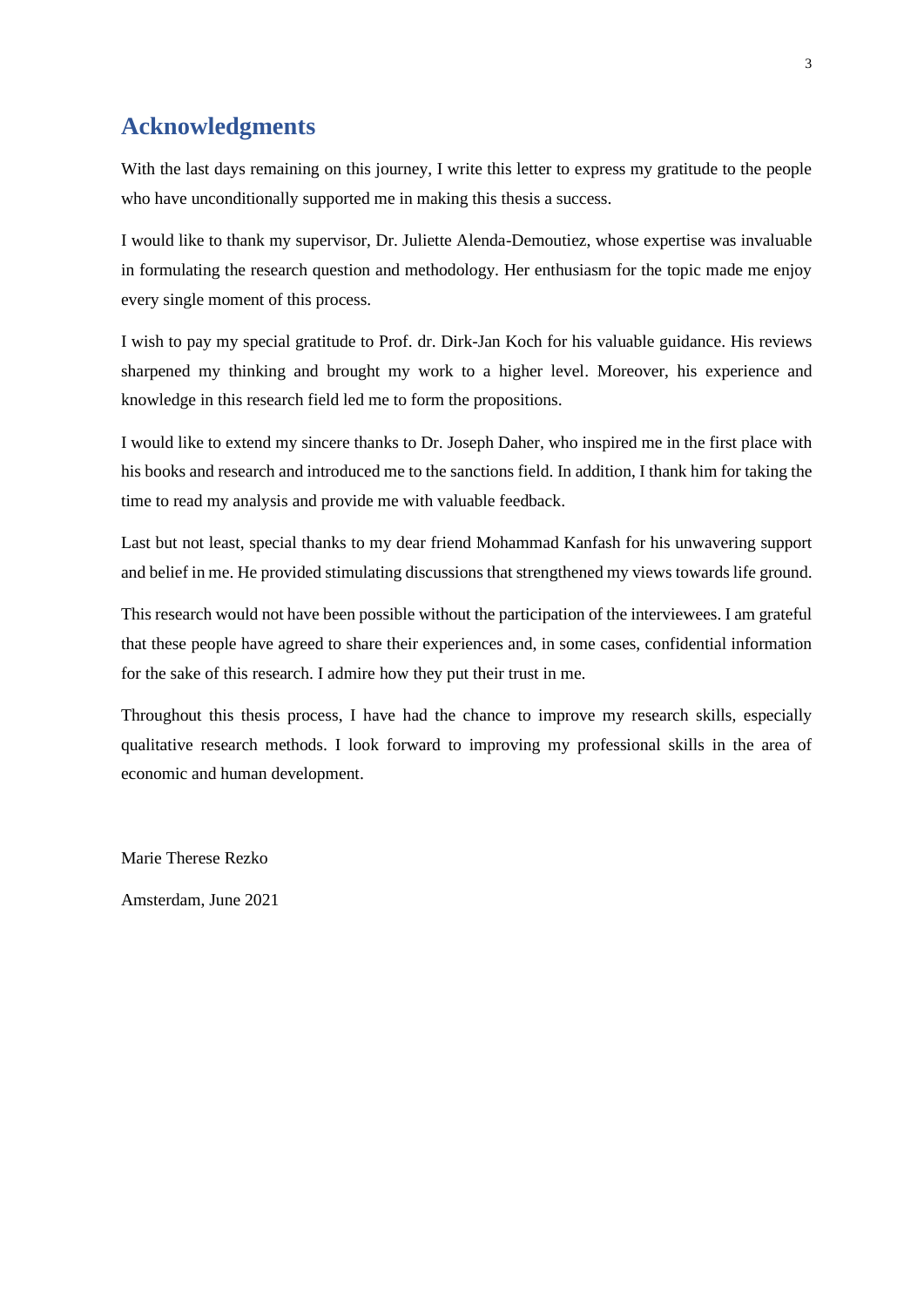## **Abstract**

Economic sanctions are often used as a foreign policy instrument by larger governments. Policymakers usually design sanctions as an effective tool that puts pressure on the sanctioned countries to achieve geopolitical and strategic goals. This paper examines the impact of unilateral sanction regimes on humanitarian organizations working in Syria and their unintended humanitarian consequences. As the situation differs significantly per area, this research covered the North of Syria by identifying three central regions depending on the political regime controlling the area: (1) government and progovernment forces held areas, (2) US-backed Kurdish forces, and armed opposition groups. The research was conducted as a case study where 14 semi-structured interviews were conducted with several parties, including individuals who experience(d) the direct effect of sanctions, experts, and humanitarian workers based inside and outside Syria. The paper focuses on ten years period time starting from 2011 until now. This research highlights three main categories of sanctions' issues facing humanitarian organizations, these issues are related to (1) financial services, (2) communications with donor agencies, and (3) humanitarian activities. Results show that humanitarian organizations working in government-held areas suffer more from the effects of sanctions compared to those in opposition and Kurdish territories. Also, large and international humanitarian organizations can often sustain more the hurdles resulting from sanctions, considering their public relations and relatively sizable budgets. The findings provide more descriptive knowledge and comparative analyses of how governments implement sanctions which can be helpful for donor agencies, humanitarian organizations, and policymakers in their decision-making processes.

**Keywords:** sanctions, Syria, humanitarian organizations, sanctions' impact, financial transactions, donor agencies, banks' de-risking behavior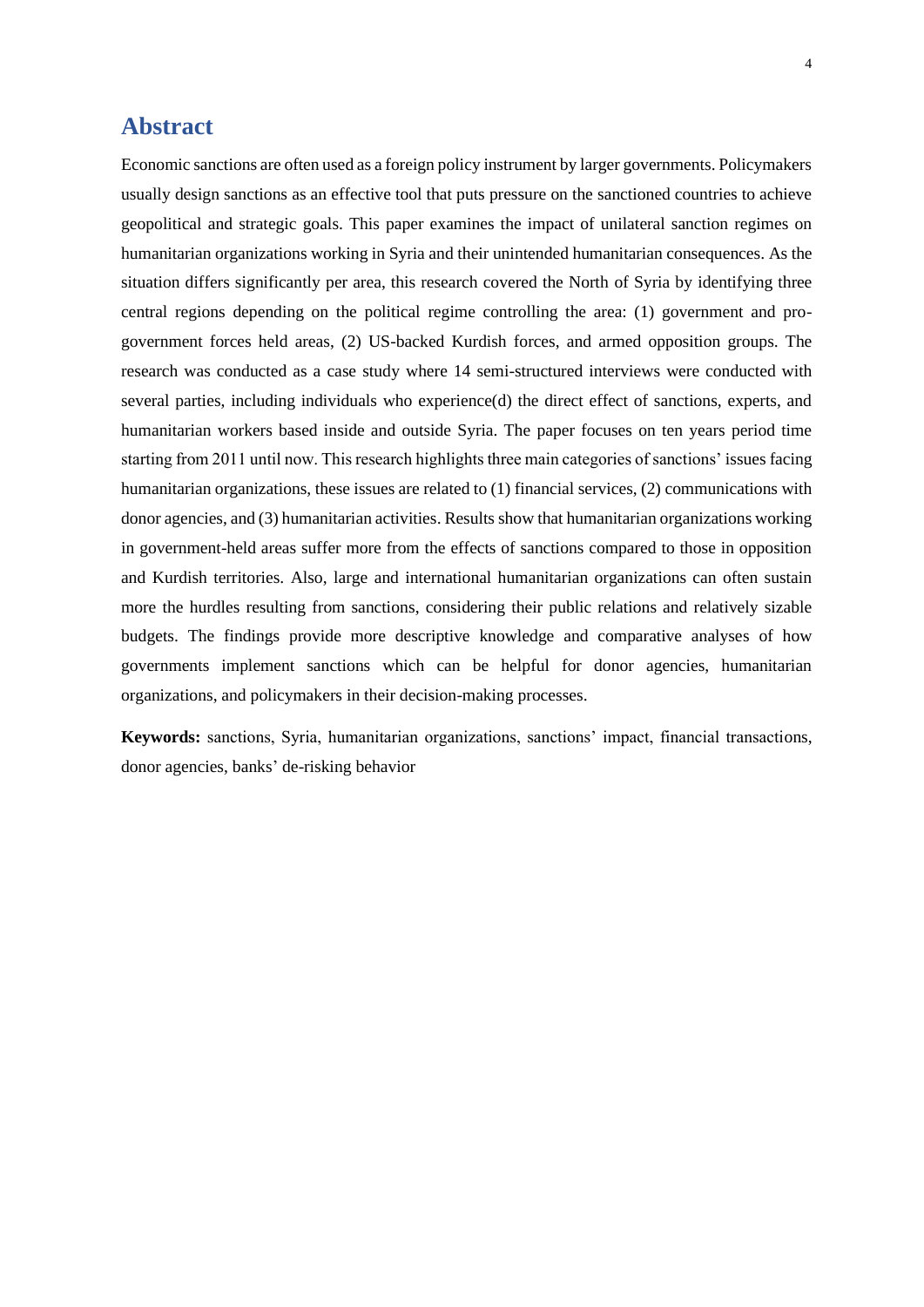## **Table of Contents**

| 1.           |       |  |
|--------------|-------|--|
|              | 1.1   |  |
|              | 1.2   |  |
|              | 1.3   |  |
|              |       |  |
|              | 2.1   |  |
|              | 2.1.1 |  |
|              | 2.1.2 |  |
|              | 2.1.3 |  |
|              | 2.1.4 |  |
|              | 2.1.5 |  |
|              | 2.2   |  |
|              | 2.2.1 |  |
|              | 2.2.2 |  |
| 3.           |       |  |
|              | 3.1   |  |
|              | 3.2   |  |
|              | 3.2.1 |  |
|              | 3.2.2 |  |
|              | 3.3   |  |
| $\mathbf{4}$ |       |  |
|              | 4.1   |  |
|              | 4.1.1 |  |
|              | 4.1.2 |  |
|              | 4.1.3 |  |
|              | 4.2   |  |
|              | 4.2.1 |  |
|              | 4.2.2 |  |
|              | 4.3   |  |
|              | 4.3.1 |  |
|              | 4.3.2 |  |
|              | 4.4   |  |
|              | 4.4.1 |  |
|              | 4.4.2 |  |
| 5.           |       |  |
|              | 5.1   |  |
|              | 5.2   |  |
| 6.           |       |  |
| 7.           |       |  |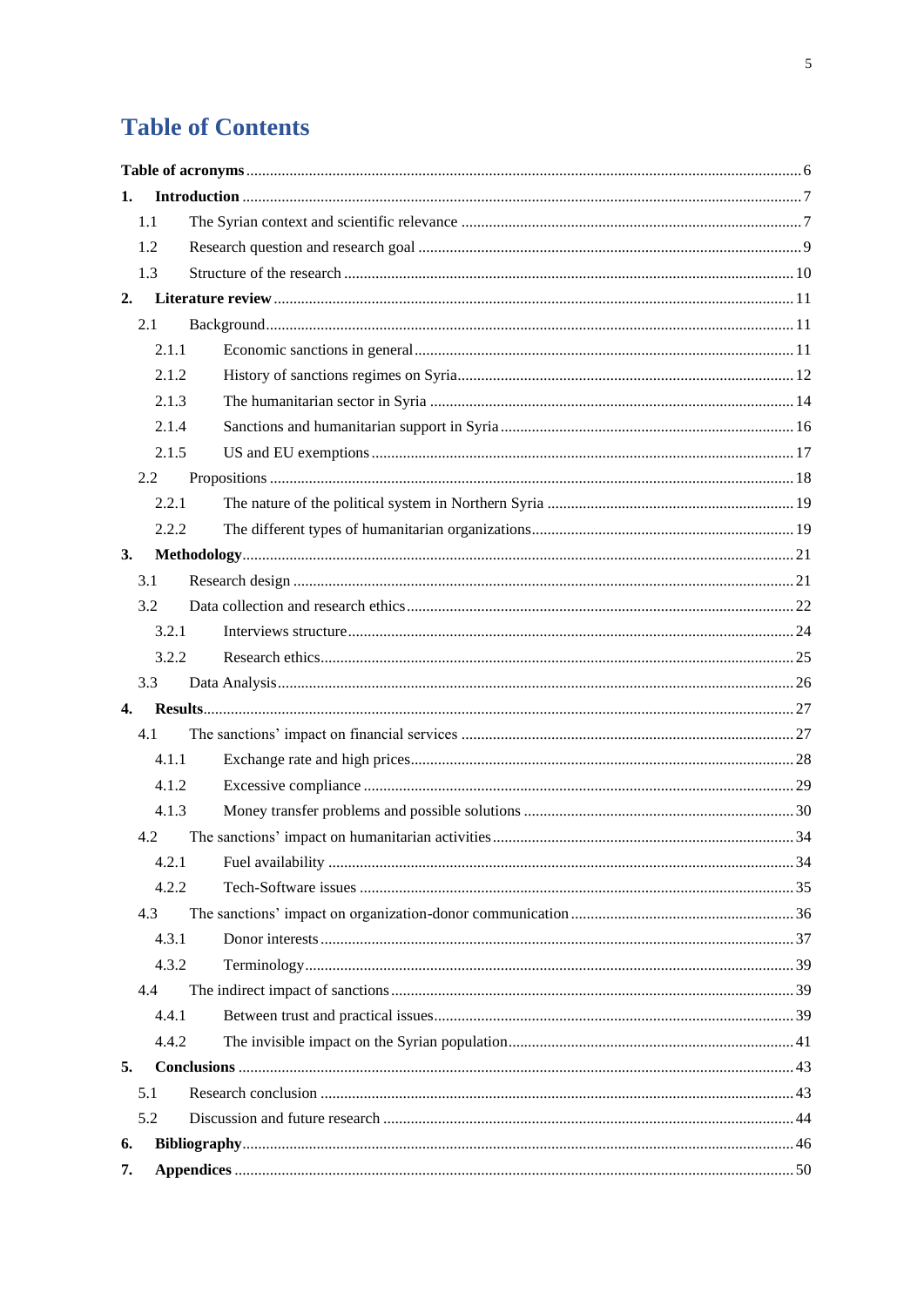## <span id="page-5-0"></span>**Table of acronyms**

This table lists the main acronyms used in this thesis.

| <b>ACRONYM</b>                       | <b>MEANING</b>                                                                 |  |  |  |
|--------------------------------------|--------------------------------------------------------------------------------|--|--|--|
| AANES                                | Autonomous Administration of North East Syria                                  |  |  |  |
| <b>CBS</b>                           | Central Bank of Syria                                                          |  |  |  |
| <b>CHF</b>                           | Swiss Franc currency                                                           |  |  |  |
| <b>DFID</b>                          | Department for International Development                                       |  |  |  |
| EU                                   | European Union                                                                 |  |  |  |
| <b>EUR</b>                           | Euro currency                                                                  |  |  |  |
| <b>FATF</b>                          | <b>Financial Action Task Force</b>                                             |  |  |  |
| <b>FCDO</b>                          | Foreign Commonwealth and Development Office                                    |  |  |  |
| <b>FDI</b>                           | Foreign Direct Investment                                                      |  |  |  |
| GOS                                  | Government of Syria                                                            |  |  |  |
| HQ                                   | Headquarter                                                                    |  |  |  |
| <b>HTS</b>                           | Hay'at Tahrir al-Sham (Tahrir al-Sham)                                         |  |  |  |
| IDP(S)                               | Internally Displaced Person(s)                                                 |  |  |  |
| INGO(S)                              | International Non-Governmental Organization(s)                                 |  |  |  |
| <b>IRC</b>                           | <b>International Rescue Committee</b>                                          |  |  |  |
| <b>IS</b>                            | <b>Islamic State</b>                                                           |  |  |  |
| LNGO(S)                              | Local Non-Governmental Organization(s)                                         |  |  |  |
| <b>MSF</b>                           | Médecins Sans Frontières (Doctors Without Borders)                             |  |  |  |
| <b>MTA</b>                           | <b>Money Transfer Agency</b>                                                   |  |  |  |
| <b>NES</b>                           | North Easht Syria                                                              |  |  |  |
| NGO(S)                               | Non-Governmental Organization(s)                                               |  |  |  |
| NON-UN                               | <b>Non-United Nations</b>                                                      |  |  |  |
| <b>NPO</b>                           | Non-Profit Organization                                                        |  |  |  |
| <b>NRC</b>                           | Norwegian Refugee Council                                                      |  |  |  |
| <b>NWS</b>                           | North-West Syria                                                               |  |  |  |
| <b>OFAC</b>                          | Office of Foreign Assets Control                                               |  |  |  |
| <b>PTT</b>                           | Posta ve Telgraf Teșkilatı (National Post and Telegraph Directorate of Turkey) |  |  |  |
| <b>PKK</b>                           | Kurdistan Workers' Party                                                       |  |  |  |
| <b>PYD</b>                           | Kurdish Democratic Union Party                                                 |  |  |  |
| <b>SARC</b>                          | The Syrian Arab Red Crescent                                                   |  |  |  |
| <b>SDC</b>                           | Syrian Democratic Council                                                      |  |  |  |
| <b>SDF</b>                           | <b>Syrian Democratic Forces</b>                                                |  |  |  |
| <b>SNA</b>                           | <b>Syrian National Army</b>                                                    |  |  |  |
| <b>STD</b>                           | <b>Syria Trust for Development</b>                                             |  |  |  |
| <b>SYP</b>                           | Syrian Lira (Syrian Pound)                                                     |  |  |  |
| <b>UN</b>                            | <b>United Nations</b>                                                          |  |  |  |
| <b>UNHCR</b>                         | United Nations High Commissioner for Refugees                                  |  |  |  |
| <b>UNOCHA</b>                        | United Nations Office for the Coordination of humanitarian Affairs             |  |  |  |
| <b>USAID</b>                         | United States Agency for International Development                             |  |  |  |
| <b>USD</b>                           | United States Dollar currency                                                  |  |  |  |
| <b>US</b>                            | United States (The United States of America)                                   |  |  |  |
| <b>VPN</b>                           | Virtual Private Network                                                        |  |  |  |
| WASH                                 | Water, Sanitation, and Hygiene                                                 |  |  |  |
| <b>WHO</b><br>World Health Program   |                                                                                |  |  |  |
| Kurdish People's Units<br><b>YPG</b> |                                                                                |  |  |  |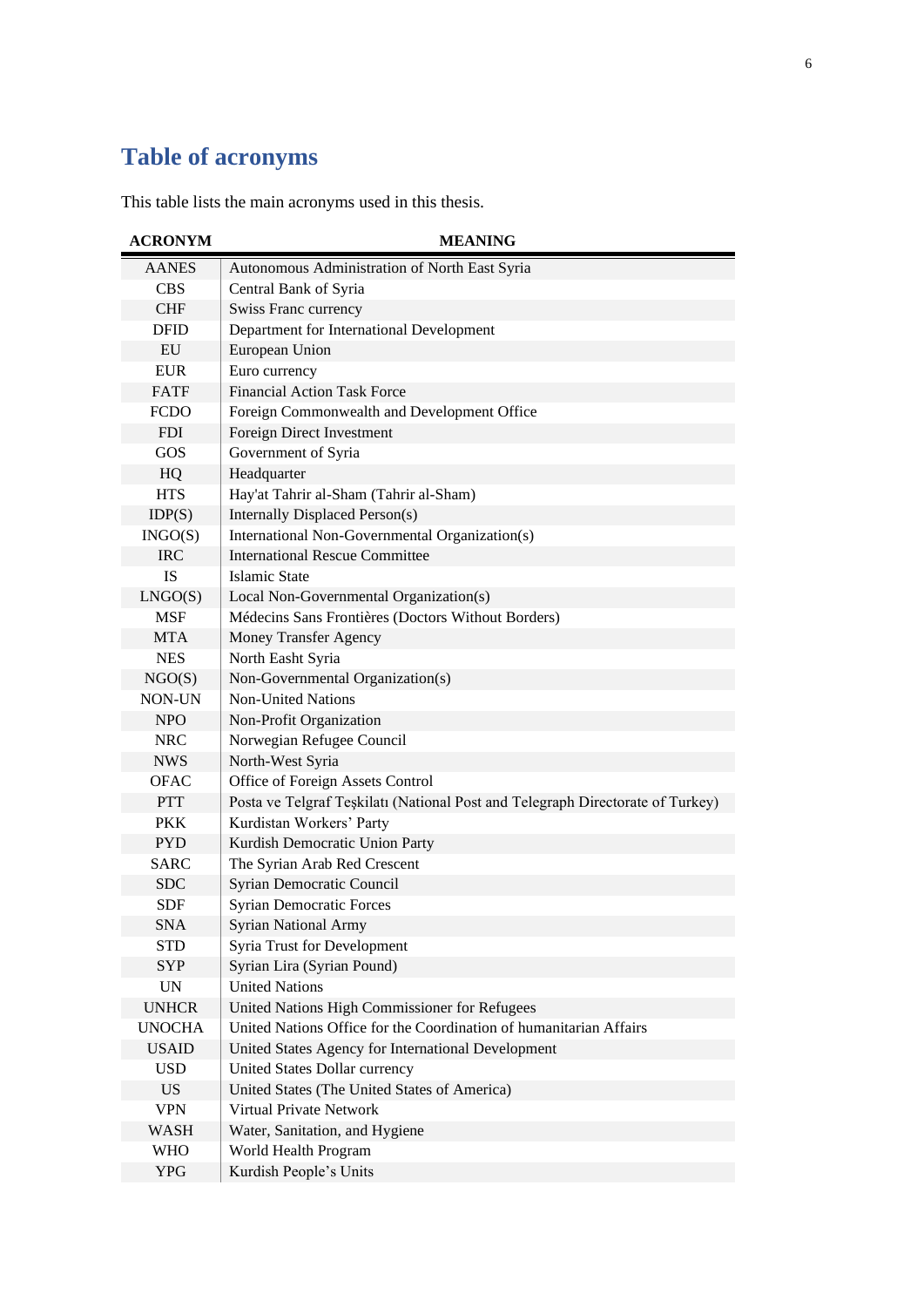## <span id="page-6-0"></span>**1.Introduction**

The first section of this thesis starts with an introduction. It first includes an overview of the study's topic and its significance. Second, it states the research question and goal. Third, it lays out the remaining of this paper.

### <span id="page-6-1"></span>1.1 The Syrian context and scientific relevance

With the Syrian civil war entering its eleventh year now, doubtless to say that the war has weakened not only the infrastructure but the country as a whole. Since 2011, humanitarian aid to Syria has increased significantly. Many local and international organizations have been established or relocated both inside and outside Syria in order to provide support for the displaced and Syrian refugees.

Over the years, the Syrian conflict has resulted in an immense need for humanitarian action, with over 13 billion people in need of shelter, food, and healthcare. Humanitarian needs increased by 21% this year compared to the year 2020 (ReliefWeb, 2021). The consequences of the decade-long crisis are clearly shown in the mass destruction of the country's infrastructure and the economy.

Syria's trade in the 2000s generated a considerable surplus by virtue of oil and agricultural exports. Before the conflict, Syria has established an adequate irrigation network by developing several dams and canals. Therefore, the food security level was among the highest since the 1980s. However, the situation started to change dramatically due to the conflict, and the economy has been experiencing a serious downflow since then. (Aita, 2020)

In 1979, Syria was exposed to its first set of international economic sanctions or unilateral measures. Those sanctions have only increased since then. The current set of non-United Nations (non-UN) sanctions imposed on Syria are considered the most complicated sanction regimes ever imposed on a country (Walker, 2016). This complication comes from the diverse elements each type of sanctions contains. The European Union (EU) sanctions are focused on financial restrictions through banks, asset freezes, limiting exports, and curbing the reconstruction of vital sectors such as oil and electricity. Besides other restrictions, including asset freezes, financial transactions' constraints, limited relationships between banks and clients who have or will have activities in or around Syria. Most importantly, the prohibition of 'dual-use goods'<sup>1</sup> export to Syria often includes at least 10% US origin. Therefore, the export of 'dual-use goods' is also prohibited under US sanctions (Walker, 2017).

 $1$  The definition of 'dual use goods' is referred to products that can be used both peacefully and for military purposes. For example, 'pipes, water pumps, spare parts for electric generators, and industrial machinery and many kinds of essential construction equipment' (Daher & Moret, 2020; P18).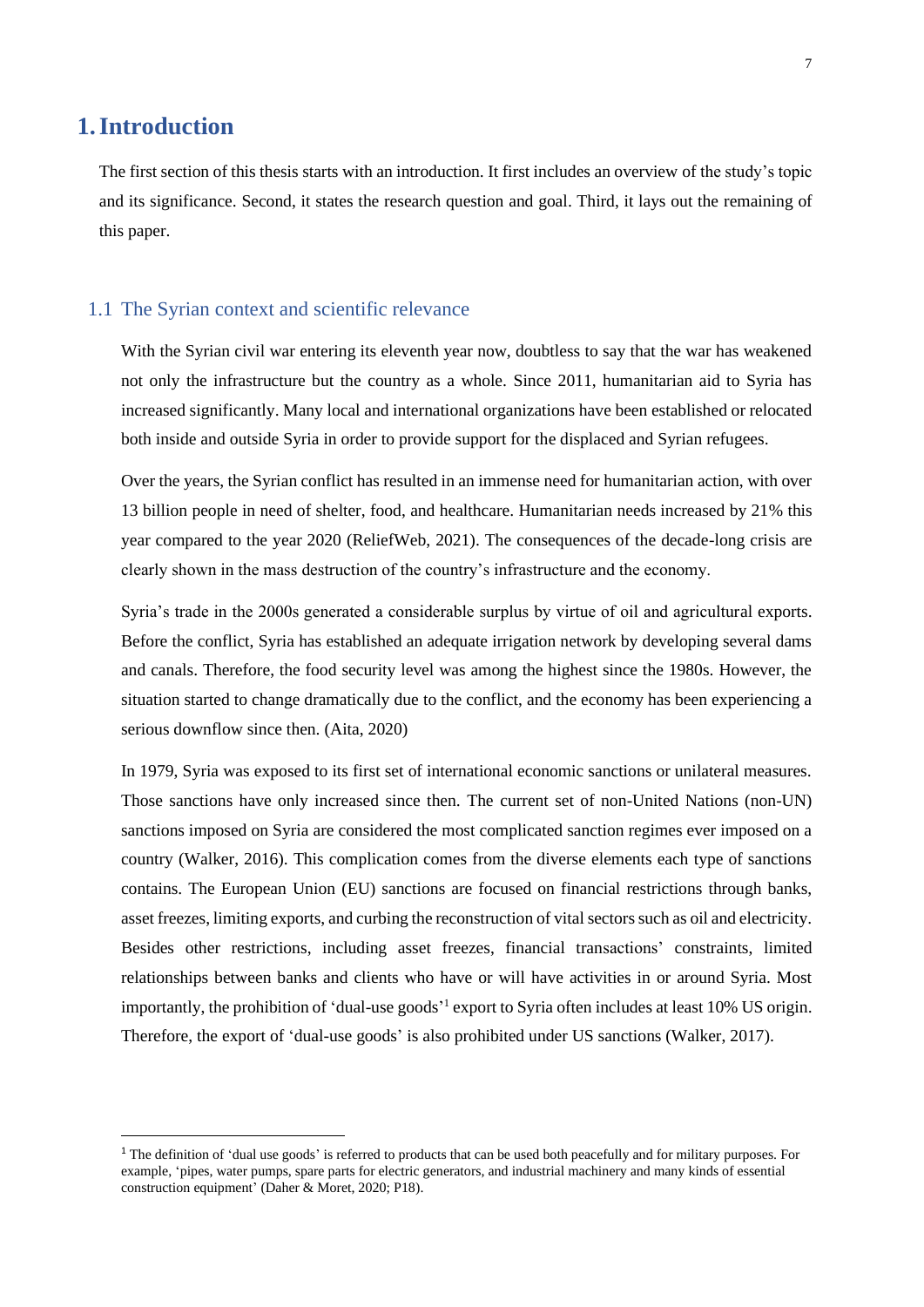The United States (US) sanctions are somewhat more severe as they extend the scope of sanctions to reach a broader set of restrictions, compared to those of the EU. The US designates Syria as a 'State Sponsor of Terrorism,<sup>2</sup> which results in an export ban for almost all US-origin products (Walker, 2016). However, the EU's policy objectives tend to pressure the Government of Syria (GoS) by its human rights violations and combating the use of chemical weapons (The Carter Center, 2020)

However, the impact is shown in the whole of Syria, especially the humanitarian sector. Since the outbreak of the Syrian conflict, most of the infrastructure has been destroyed, leaving the country with a massive shortage of basic needs. The Syrian population has been struggling to access clean water, electricity, and other essential services for the past ten years. (Walker, 2020). However, the sanctions are not the primary reason for the economic crisis and high level of poverty but mainly results of the war and destructions, in majority caused by the Government of Syria and its allies, and the economic policies of the Syrian Government (neoliberal and austerity policies affecting the far majority and benefiting small strata).

According to the newest report by the US Agency for International Development (USAID), approximately 13.5 million people need humanitarian assistance in Syria; this number has increased by 2.4 million in the year 2020. Also, 6.7 million people are internally displaced (IDPs). Due to the violent war and conflict, 12.4 million are experiencing food insecurity, roughly 60% of the population (USAID, 2021). The violence of the civil war continues to cause the death of civilians and damage to the infrastructure. Humanitarian workers, who serve in the Syrian war ground, face tremendous challenges to deliver humanitarian assistance and services. As reported by the UN, one humanitarian worker is killed every 30 days in North West Syria (NWS) (USAID, 2021). It is a hazardous, rugged, and insecure environment. Thus, sanctions are only an additional huge burden that tightens the restrictions on both the country and the population. International sanctions have made it even harder to deliver humanitarian aid and maintain assistance programs (Walker, 2020) as they play a significant role in complicating access to financial assistance both for local and international Non-Governmental Organizations (NGOs).

Obstacles resulted from the imposed sanctions on Syria are likely to be extended to organizations operating in Syria and in the neighboring countries of Turkey, Lebanon, Jorden, and Kurdistan-Iraq. First, sanctions have made it highly challenging for banks to build or maintain trust with organizations working in humanitarian assistance. Banks fear fines and reputation damage. They also fear the imposition of sanctions or simply the shut-down of all their activities in the region. Government authorities in the neighboring states have compelled humanitarian actors by new regulatory measures, especially those related to the financial systems and transferring money. For example, Turkish

<sup>&</sup>lt;sup>2</sup> 'State Sponsor of Terrorism' refers to a list of countries made by the US of countries involved in supporting terrorism. (US department of state, n.d)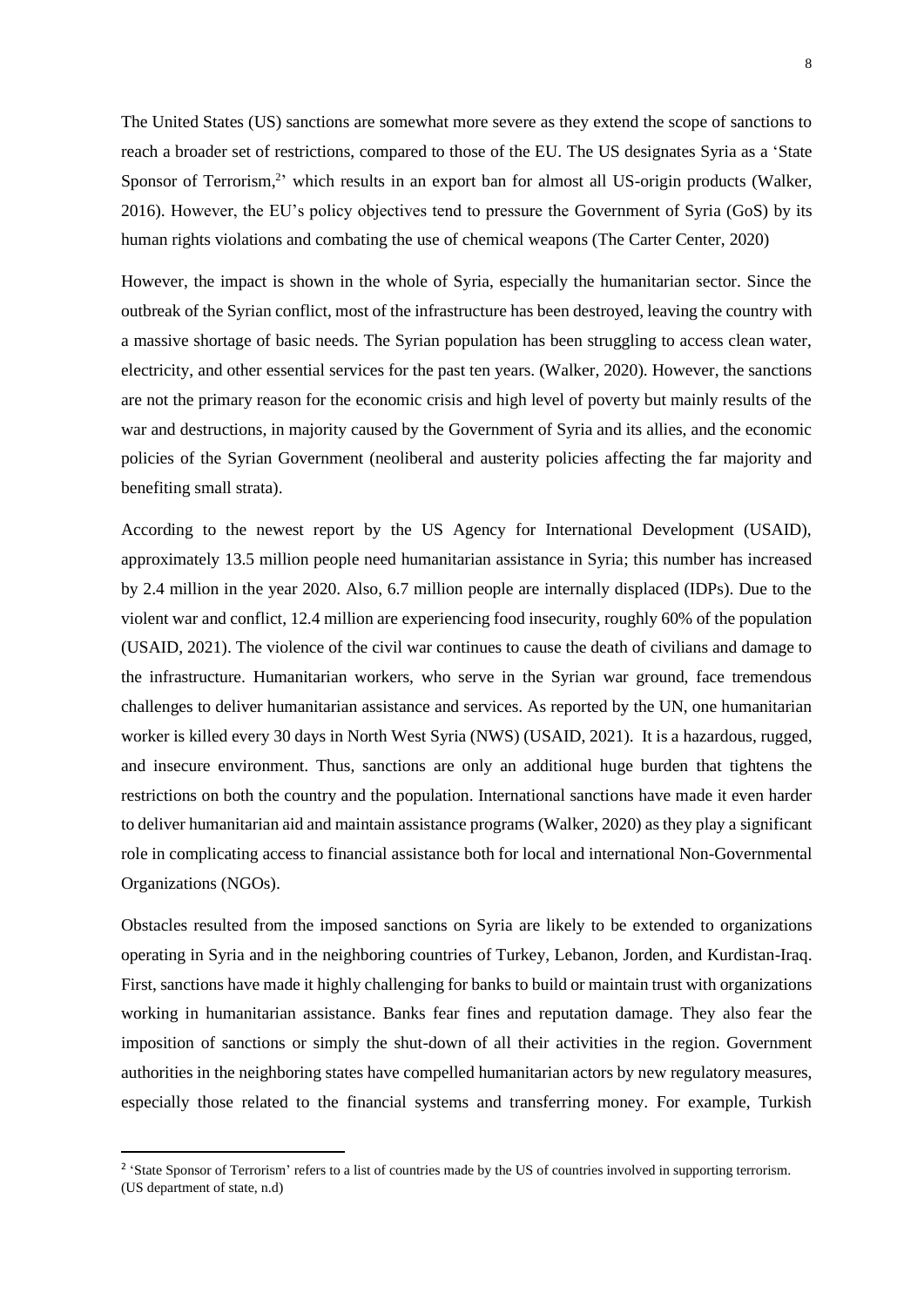regulations restrict local and international NGOs from having aid programs in the areas under the Autonomous Administration of North and East Syria (AANES) control (Daher & Moret, 2020). Of note,  $AANES<sup>3</sup>$  is the authority that manages the region of 'Rojava,' the Kurdish name for Kurdish presence regions in Syria (Rojava International Center, n.d.). Second, sanctions' effect is shown by difficulties in providing health care and necessary medical materials. The private sector in Syria is experiencing a vast decrease in importing essential medical equipment and various products, chiefly because foreign providers find it challenging to deal with banking sanctions and financial restrictions linked to Syria (Ghisn, 2020; Mehchy & Turkmani, 2021).

#### <span id="page-8-0"></span>1.2 Research question and research goal

While sanctions from the US and the EU are arguably 'smart' and aimed at those who committed crimes or continue to do so, new reports about the unintended consequences of these measures on innocent civilians have started to surface, and the picture is grim. Nonetheless, the topic remains understudied and has not received sufficient attention. Almost all prior sanctions studies have focused on the economic impact and less on the humanitarian implications (Andronik, 2018). This is chiefly why this study is designed to focus on economic sanctions on Syria and their unintended humanitarian consequences, including the work of humanitarian organizations. In the following, the research question is presented: *How have unilateral international sanctions affected the work of humanitarian organizations in the North of Syria?*

This investigation takes the form of a case study. Semi-structured interviews were conducted with several parties, including individuals who experience(d) the direct effect of sanctions, experts, and humanitarian workers who are based inside and outside Syria. Also, the case study included several elements of the process-tracing method in which more variables were studied on a more in-depth level.

This research aims to support other scholars who have been investigating sanctions' effects. It gives more insight to policymakers about the impact of sanctions on the work of humanitarian organizations and their beneficiaries. Previous literature shows the need for more descriptive knowledge and comparative analyses of how governments implement sanctions as a foreign policy tool. Therefore, this thesis contributes to the political economy literature by providing a fully detailed comparison of government- and opposition-controlled areas in Syria, starting with similarities to the extreme differences that should always be central when sanctioning states or government leaders. The case of Syria allows for a broad contribution to the literature, including post-conflict and civil war impacts on

<sup>&</sup>lt;sup>3</sup> AANES follows a higher political assembly, the Syrian Democratic Council (SDC), and its military force, the Syrian Democratic Forces (SDF).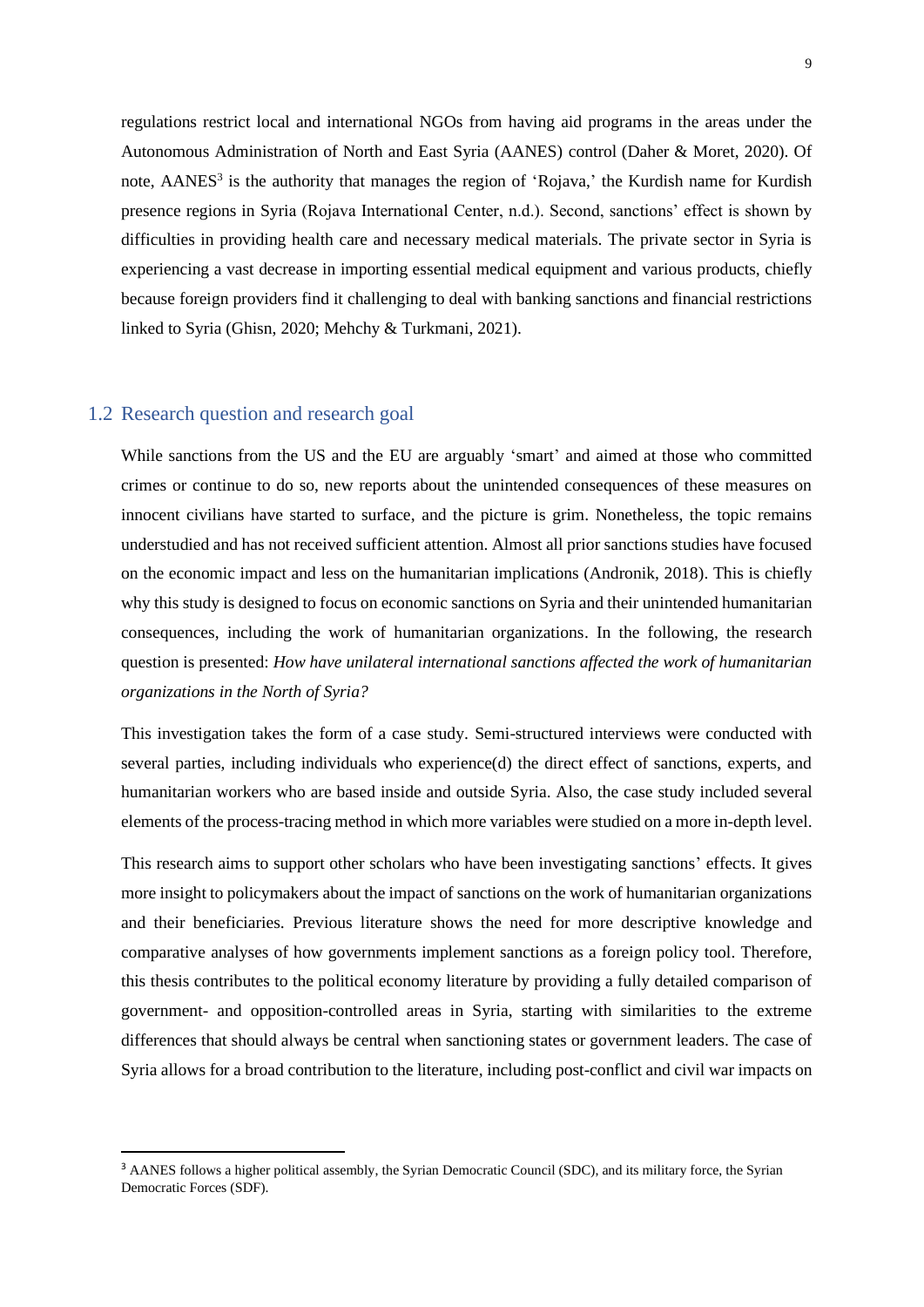society and the economy. Scholars may use this study's outcomes to reflect on similar cases worldwide when studying the subjects of civil war, conflict, sanctions, and humanitarian assistance.

## <span id="page-9-0"></span>1.3 Structure of the research

The overall structure of the paper takes the form of five sections, including the introduction. The second section gives an extensive overview of the previous sanctions' literature with central attention to Syria besides a layout of this thesis's propositions. Furthermore, section three lays out the methodology used to answer the research question, including data collection, data analysis, and research ethics. Section four presents the study's findings along with making comparisons of the different variables. Section five summarizes the study's outcomes and presents several discussion points and future research recommendations.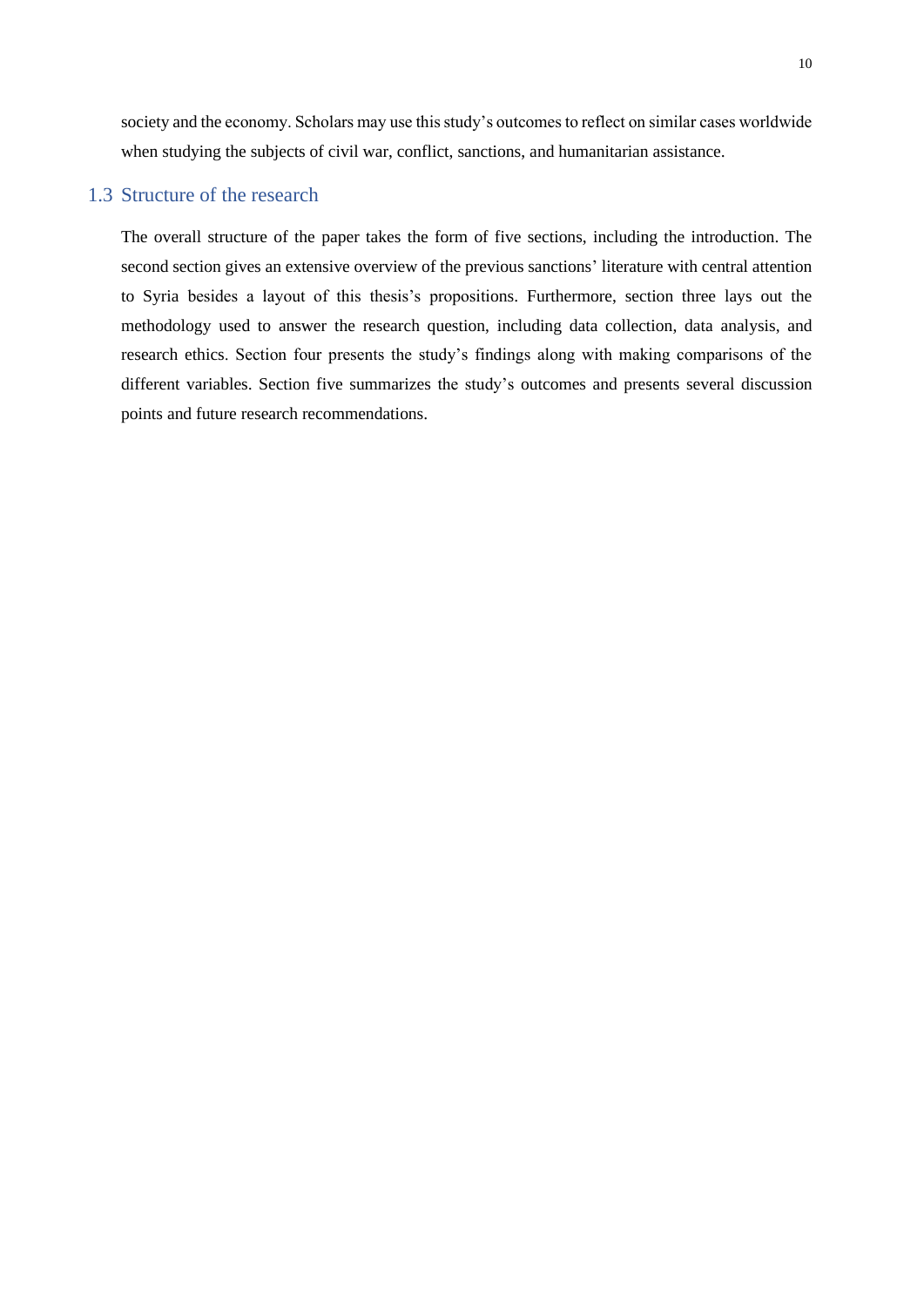## <span id="page-10-0"></span>**2. Literature review**

This chapter provides a comprehensive overview of the previous literature. It starts with discussing economic sanctions on a broad scale, followed by a brief Syria's sanctions history. Further, it delves more into the Syrian case and explains how the humanitarian sector works. The background section ends with an essential link between sanctions and humanitarian work in Syria. The second part of this chapter produces two propositions that have been tested and discussed extensively.

### <span id="page-10-1"></span>2.1 Background

#### <span id="page-10-2"></span>2.1.1 Economic sanctions in general

Economic sanctions are those policy instruments imposed by the sender state to weaken the target state. For the most part, sanctions are intentionally designed to vitiate the target country's economy, such as reducing import/export flows, arms sales, foreign direct investments (FDIs), financial transactions, transportation networks, and foreign aid. However, economic sanctions are also employed to attain political goals (Early & Cilizoglu, 2020) and to change strategic decisions of state and non-state actors (Masters, 2019). They are considered a persistent diplomacy tool and a form of hard power where powerful states employ those sanctions upon other less or equal powerful states (Peksen, 2009). Economic sanctions have a distinctive policy tool used by the West to face geopolitical disputes, such as Russia's intervention in Ukraine or North Korea's nuclear program (Masters, 2019).

Economic sanctions are only implied when the threat of sanctions is insufficient to change the target's behavior. Sanctions, in addition to their primary aim, result in unintended humanitarian consequences (Early & Cilizoglu, 2020), especially those adverse human rights effects (Peksen, 2009). Previous literature shows that researchers identify the direct and indirect impacts of economic sanctions. The direct effect targets the country's economic welfare, and the indirect effect is displayed by the unintended humanitarian consequences (Andronik, 2018), for example, the unintended effect on human rights practices, greater poverty, and poor healthcare conditions, increased unemployment rate, etc. (Peksen, 2009).

In their essay, Bapat et al. (2020) have indicated several types of economic statecraft, including trade embargoes and asset freezes, tariff reductions, purchases, and trade liberalization. In addition, 'smart sanctions' are those that specifically target individuals or exact government agencies. They result in less economic distress. The writers introduce three logics, consistent with other research on this topic, (1) 'smart sanctions' work to condense stigma and centralize costs to the sanctioned group or individuals; this is crucial as it (2) minimize transferred costs to the people and alleviate humanitarian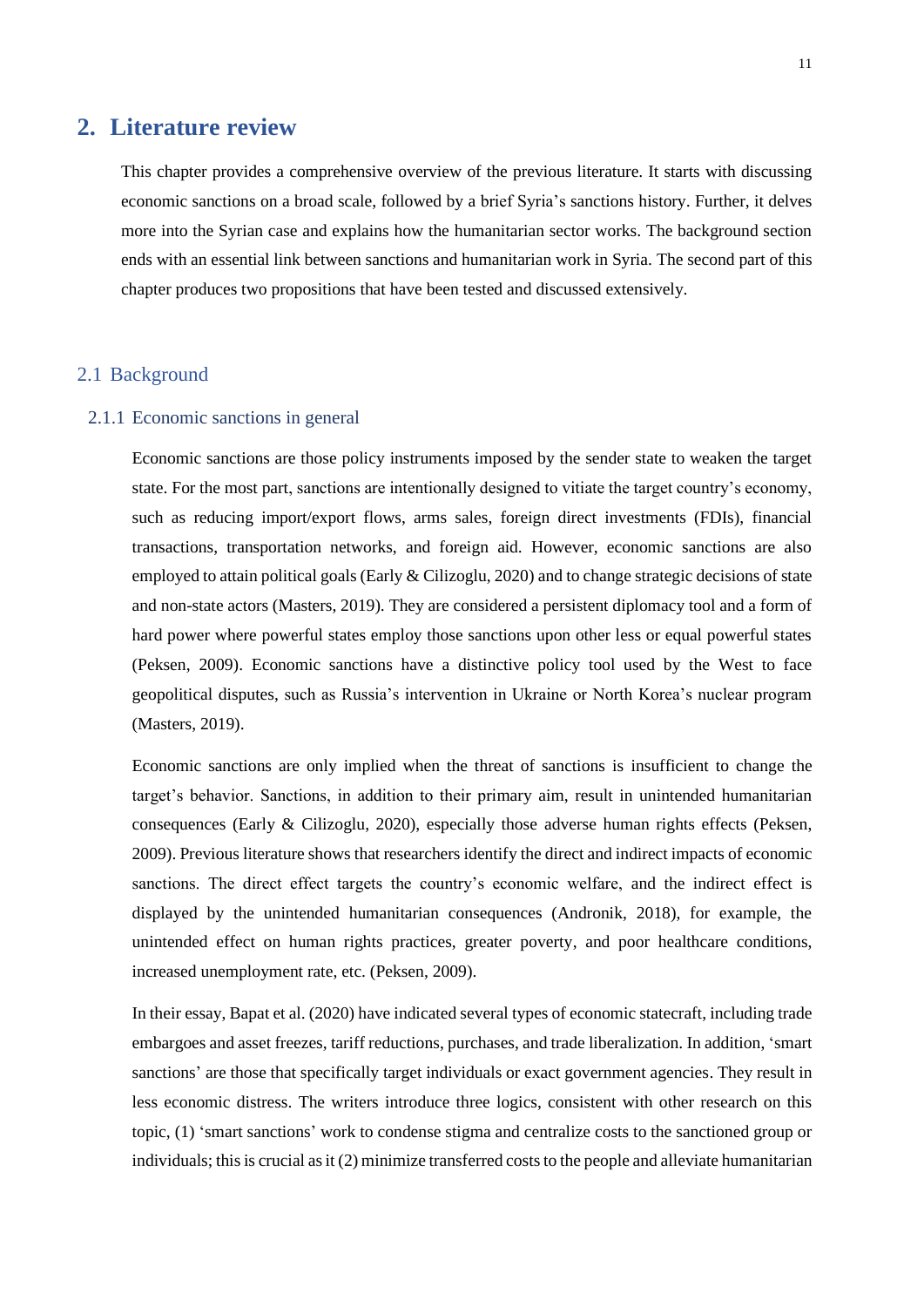consequences attached to sanctions. Finally, 'smart sanctions' are a better option for the sender state as they lessen negative costs resulted from obstructing trade or any other related mutual activities (Bapat et al., 2020).

However, the impact of sanctions varies dependent on the sanction type and the country imposing them. Previous research has established that economic sanctions often fail in achieving their intended plans and goals. Civilians are likely to be affected the most as economic sanctions are customarily designed to seclude the target country's economy from the world's economy. Serious consequences are smoothly passed to civilians who are the victims of more (1) socio-economic hardship and (2) human rights violations by the government (Peksen, 2009). Literature shows that several factors, if present, will increase sanctions' severity. Garfield (1999) noted thatsanctions are far more influential when target countries are in geographic and political isolation; they have weak information systems, little financial reserves to import necessary goods, are dependent on imports, and have poor health infrastructure. Moreover, Marinov (2005) points out an additional important factor; oppressive leaders, who are likely to desire more suppression to apply to the population.

### <span id="page-11-0"></span>2.1.2 History of sanctions regimes on Syria

Differences over foreign policy, the Middle East affairs, and politically motivated accusation against Damascus of supporting terrorism led the US to sanction Syria as early as the late 1970s. Syria is on the US's list of 'State Sponsor of Terrorism,' a designation followed by sanctions in the 2000s and again after the outbreak of the Syrian uprising in 2011. The US sanctions are split into 'primary' and 'secondary sanctions.' On the one hand, the 'primary sanctions' prohibit both US citizens and businesses or companies from engaging with Syria. Also, 'primary sanctions' forbid any financial transactions engaging Syria in the US financial system and the sale of US goods to Syria. On the other hand, 'secondary' or extraterritorial sanctions include bans on third-country transactions with Syria, for instance, trade business with Russia, Iran, etc. In December 2019, former US President Donald Trump signed the 'Caesar Syria Civilian Protection Act' into law. Caesar sanctions fall under the category 'secondary sanctions' since it allows the US president to punish any government, entity, or individual due to engagement in any Syria-related business (The Carter Center, 2020).

Furthermore, the EU and the UN have imposed other sanctions on Syria since 2011. The UN sanctions were imposed on the Islamic State (IS), which was an active actor in the Syrian conflict. Additionally, some of the UN sanctions or measures date back to the period before the conflict and are related to al-Qaida<sup>4</sup> and other terrorist groups. However, the EU and the UN sanctions are more

<sup>4</sup> Al-Qaida (al-Qaeda): is an Islamic terrorist organization founded in 1988 by Osama bin Laden. The group was established a network to support Islamic a resistance against the Soviet Union occupation of Afghanistan. (Burke, 2021)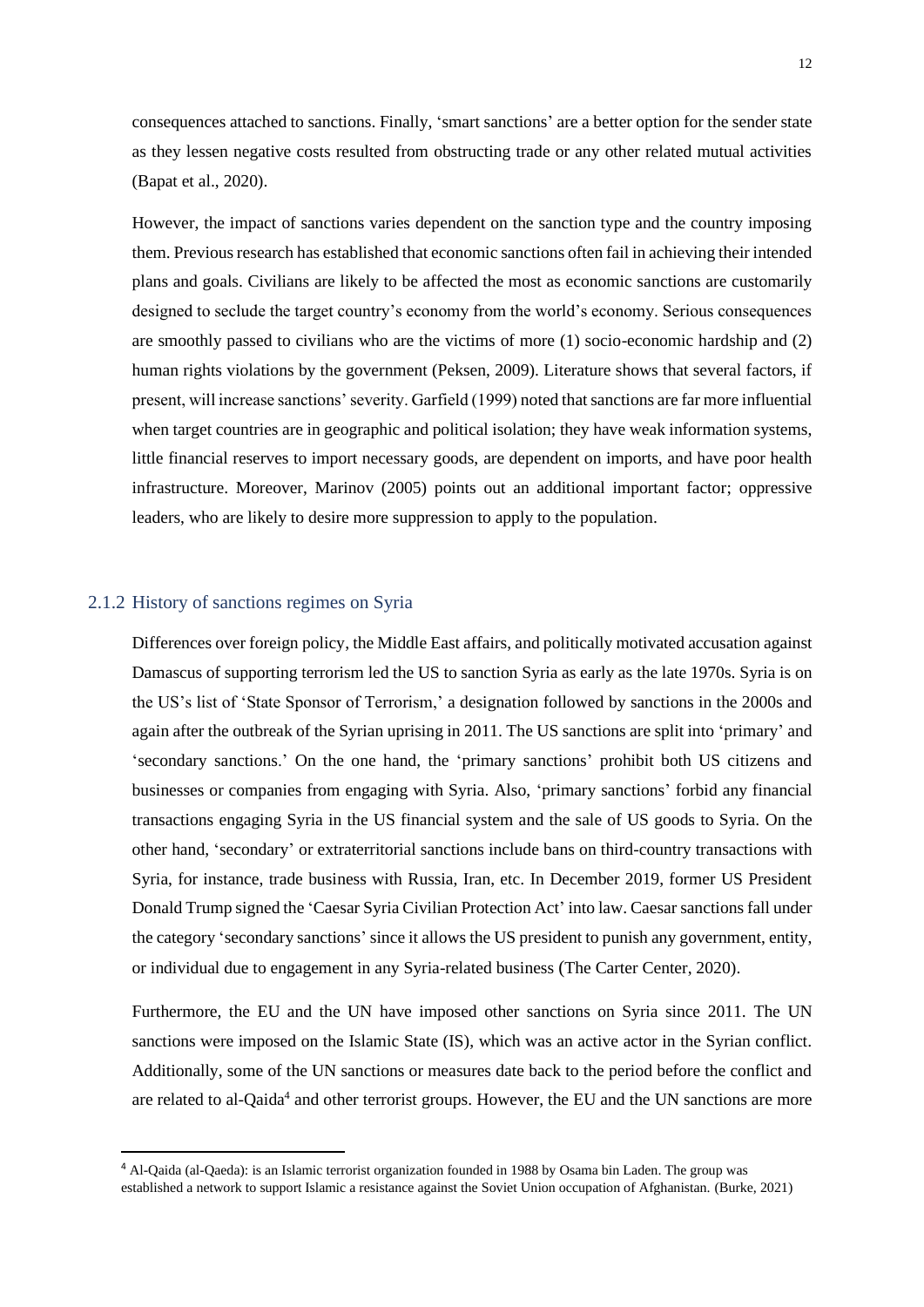lenient and specific than the US sanctions. For instance, the EU sanctions are more specific to certain categories and entities, while the UN imposed sanctions in 2015 to prohibit any trade in antiquities removed from Syria since 2011 (The Carter Center, 2020). US's and the EU's sanctions are complemented by other sanctions levied by Japan, Canada, Switzerland, Norway, Turkey, and the League of Arab States. (Daher & Moret, 2020)

**The sanctioning state Date The type of sanctions Reason for imposing sanctions Notes** The US 1979 - Trade restrictions with the US. **-** Sanctions on Syrian officials and government entities. **-** Heightened control on financial transactions involving Syria by US banks. Syria was placed on the list of state sponsors of terrorism The US 1986 Administrative sanctions. Direct Syrian involvement in an attempt to blow up an Israeli airplane The US Signed in 2003 Active in 2004 **-** Asset freezes in US banks. **-** Banes of 50 commercial flights between the US and Syria. **-** Restricting diplomats from movement in the US. **-** Ban on non-humanitarian food and medicine exports from the US to Syria. Accusation of occupying Lebanon +  $Pro-$ Israel active lobbying in the US + Syria's position against the occupation of Iraq. The Syria Accountability and Lebanese Sovereignty Restoration Act, signed into law by former US President George W. Bush. The US 2011 Economic sanctions: **-** Sectoral sanctions including oil, electricity, IT, banking sectors, etc. **-** Sanctions on the majority of government-owned enterprises, prominent Syrian businessmen, and their businesses. Following the Syria uprising. The US  $\boxed{2012}$  -2019 Additional sanctions to target more Syrian-related individuals, companies, and entities. Following the Syria uprising. The US Signed late 2019 **-** New secondary sanctions on Syria in an attempt to forbid Caesar sanctions so called after 'the Syrian military Congress passed the Caesar Syria Civilian

Table (1) below provides a comprehensive overview of the unilateral sanctions on Syria imposed by different states.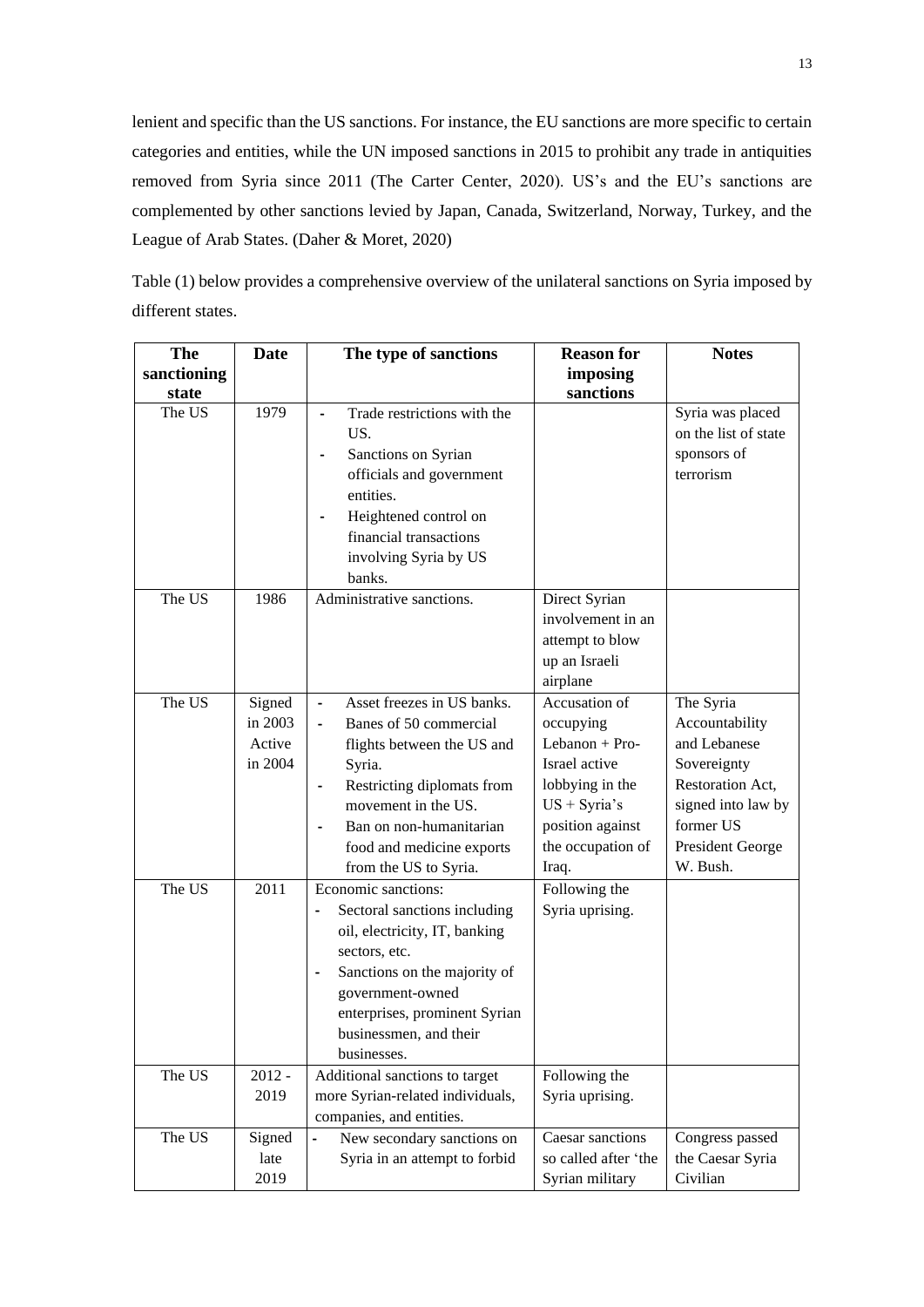|        | Active          | third-country trade with                                                                                                                                                                                                                                                                                                                                                                                                                                                                                                                                                                                                                                                                                                                                                                                                             | photographer-                                                                                                                                                                                                 | Protection Act.                                                                                                                                                                                                      |
|--------|-----------------|--------------------------------------------------------------------------------------------------------------------------------------------------------------------------------------------------------------------------------------------------------------------------------------------------------------------------------------------------------------------------------------------------------------------------------------------------------------------------------------------------------------------------------------------------------------------------------------------------------------------------------------------------------------------------------------------------------------------------------------------------------------------------------------------------------------------------------------|---------------------------------------------------------------------------------------------------------------------------------------------------------------------------------------------------------------|----------------------------------------------------------------------------------------------------------------------------------------------------------------------------------------------------------------------|
|        | in mid-<br>2020 | Syria.<br>Caesar Act allows the US<br>President to punish any<br>government, business entity,<br>company, or individuals seen<br>to help the Syrian<br>Government or contributing<br>to the reconstruction of Syria.                                                                                                                                                                                                                                                                                                                                                                                                                                                                                                                                                                                                                 | codenamed -<br>Caesar-who<br>defected in 2013,<br>leaking tens of<br>thousands of<br>graphic images of<br>detainees tortured<br>to death in Syrian<br>Government<br>prisons'. (Daher<br>& Moret, 2020<br>P18) | The Act was<br>signed into law by<br>former US<br>President Donald<br>Trump.                                                                                                                                         |
| The EU | 2011            | Financial sanctions: restrict<br>$\blacksquare$<br>European banks from<br>engaging with financial<br>transactions aimed at Syria,<br>with sanctioned banks.<br>Ban on exporting specific<br>goods and services to Syria:<br>jet fuel, equipment for oil and<br>gas, certain technological<br>products, tracking equipment<br>and software, currencies,<br>gold, diamond provided to<br>the Central Bank of Syria<br>(CBS).<br>Sanctions on the Government<br>of Syria, its officials, military<br>leaders, business people,<br>political leaders, and other<br>supporters of President Assad<br>include assets freezing in<br>Europe, travel bans and cargo<br>air carriers of flying to the<br>EU countries, along with<br>prohibitions of engaging in<br>businesses and related<br>activities with the<br>abovementioned entities. | Following the<br>Syria uprising.                                                                                                                                                                              | The EU sanctions<br>expire each year<br>if not renewed on<br>a yearly basis.<br>Sanctions were<br>renewed last June<br>2020 and have<br>removed two<br>individuals and<br>one company<br>from the sanctions<br>list. |

*Table (1): overview history of sanctions imposed on Syria*

*Source: from the author, based on CNN International (2004); Daher & Moret (2020); The Carter Center (2020).*

## <span id="page-13-0"></span>2.1.3 The humanitarian sector in Syria

Humanitarian assistance has become an essential element of life for most Syrian people since the uprising in 2011. Several local NGOs have been active since the beginning of the civil Syria war and various international organizations and government institutions, including the UN agencies (Gordon et al., 2018; Mehshy & Turkmani, 2021). Over 85% have fallen below the poverty line in recent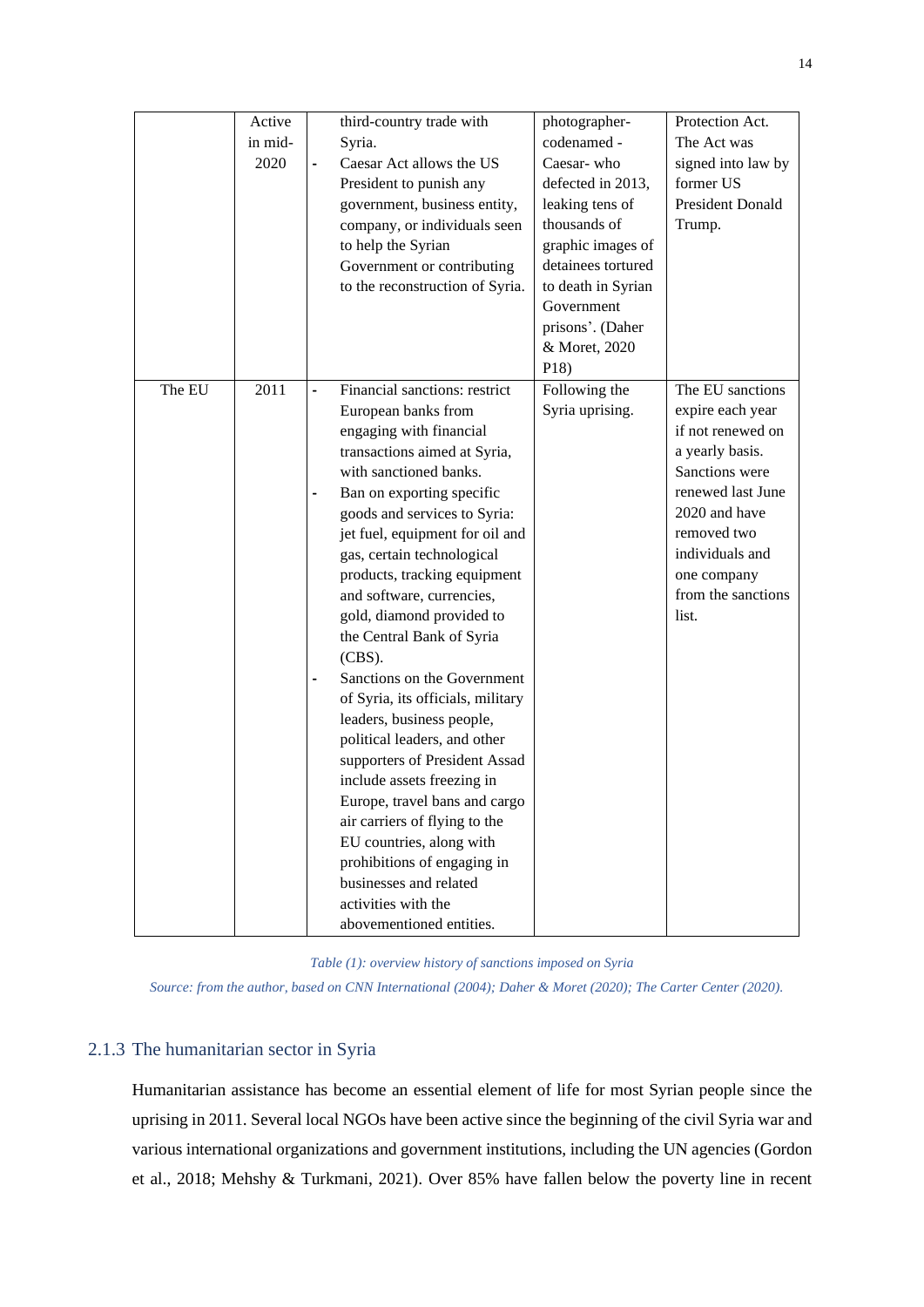years, which only increases their suffering to higher levels (SCPR, 2020 a; Daher & Moret, 2020). The dependency on aid has increased significantly both on the individual and community levels. The unemployment rate rose considerably from 14.9% in 2011 to 51.8 in 2016 and slightly reduced by nearly 10% in 2019 (Aita, 2020). In 2020, the unemployment rate increased further following the outbreak of the COVID-19 pandemic and the financial crisis in Lebanon (SCPR, 2020 b). Thus, the role of humanitarian organizations in Syria grew significantly as international NGOs and UN agencies support the job market by providing various working opportunities for Syrians. Also, contracting with Syrian companies and service providers and other related businesses such as hotels, pharmaceuticals, etc. (Daher & Moret, 2020)

Overall, the primary respondents to the Syrian humanitarian crisis vary between community-based organizations and non-Syrian organizations. First, community-based organizations include local NGOs and diaspora NGOs. Second, non-Syrian organizations include international NGOs and the different UN agencies. Notably, some of these actors do not operate according to humanitarian standards, such as armed groups driven by political motives (ReliefWeb, 2013). Humanitarian organizations often specialize in delivering certain types of help, such asthe International Committee of the Red Cross (ICRC), contributing to the emergency response, shelter, and water supply or sanitation (Walker, 2020).

Given the situation in Syria, humanitarian agencies operate directly, or they deliver help through partner organizations or both. However, providing high-quality assistance requires the humanitarian organization to cooperate with local authorities regardless of groups controlling the area. Aid is delivered directly to the field in the government of Syria (GoS) control areas, crossline operations to opposition control areas from GoS areas, cross-border operations from the neighboring countries of Turkey, Lebanon, Jordan, or Iraq (Walker, 2020).

Furthermore, the different types of humanitarian NGOs require access to financial services and assets to implement humanitarian activities and organizational expenses such as staff salaries, rent, local benefits, and transportation (Walker, 2020). As for funding modalities, the UN agencies and international NGOs located inside Syria contract with or receive funds from donor agencies. They use these funds to operate directly in the field through their staff or contract with local partner organizations. It is noteworthy to mention that local NGOs in Syria are not allowed to contact directly, contract, or receive donations from international actors who do not have a presence in Syria. These connections should be made through the Ministry of Social Affairs and Labor (Bosman, 2012). However, billions of USD of humanitarian aid were donated to Syria and the neighboring countries, which host Syrian refugees. Table (2) below provides an overview of the main contributors to support humanitarian assistance in Syria since 2011. However, these amounts are distributed through several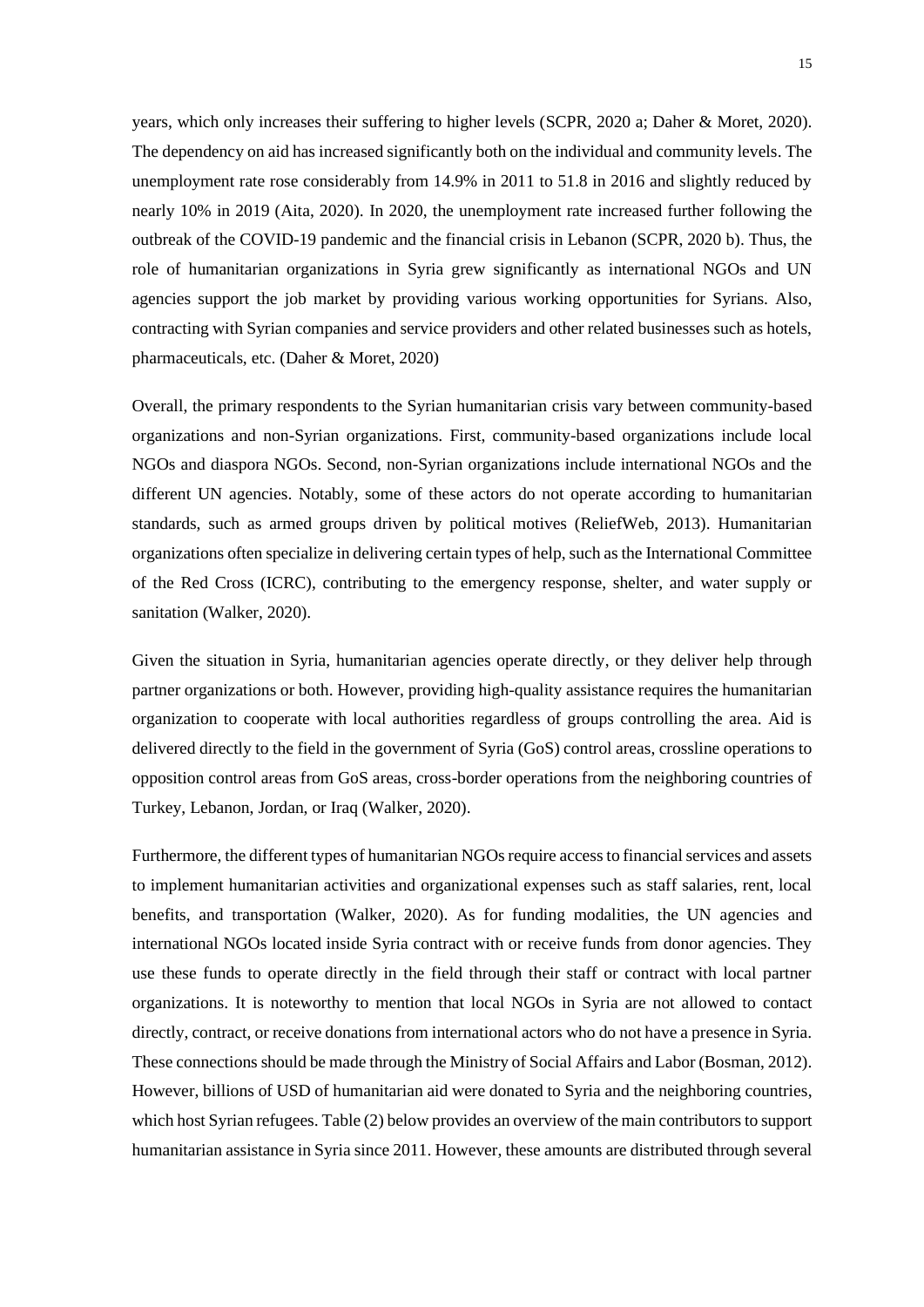channels to Syria and the neighboring countries. Also, specific amounts are meant as staff salaries and NGO expenses. (UNOCHA, 2020).

| <b>Contributor</b>                                         | <b>Amount provided</b> | <b>Notes</b>                                                                                                                                         | Source                   |
|------------------------------------------------------------|------------------------|------------------------------------------------------------------------------------------------------------------------------------------------------|--------------------------|
| The EU and its member<br>states                            | 18.3 billion USD       | Including funds raised at<br>the Brussels Conference<br>III at the 'Supporting the<br>future of Syria and the<br>region' gathering in<br>March 2021. |                          |
| The US                                                     | 8.1 billion USD        | Humanitarian assistance.                                                                                                                             |                          |
| UAE foreign assistance                                     | 0.98 billion USD       | According to the UAE<br>Ministry of Foreign<br>Affairs and International<br>Cooperation and UAE<br>AID.                                              | (Daher & Moret, $2020$ ) |
| International financial<br>institutions and<br>governments | 21.2 billion USD       |                                                                                                                                                      |                          |

*Table (2): overview main humanitarian aid contributors Source: author based on Daher & Moret (2020)*

#### <span id="page-15-0"></span>2.1.4 Sanctions and humanitarian support in Syria

Civil wars are significant events that their occurrence establishes a tremendous need for humanitarian assistance and development aid. On the one hand, donor agencies are often careful with providing support. Stigma is one crucial factor in this matter; donors tend to focus on self-interest and reputational concerns as helping a sanctioned state will have significant political, economic, and diplomatic consequences. On the other hand, being concerned is not enough reason to cut aid of the sanctioned state, although donor agencies are cautious with helping states that are seen as pariahs. (Early & Jadoon, 2016)

With the Syrian crisis entering its eleventh year, humanitarian needs are expected to remain high in 2021 (UNOCHA, 2020). According to the  $5<sup>th</sup>$  Brussels Conference, the international community pledged €5.3 billion for the 2021 plan. This amount is directed at Syria and neighboring countries hosting Syrian refugees (European Commission, 2021). Humanitarian organizations are considered the primary respondents to the Syrian crisis, as well as family and community support structures and state institutions (UNOCHA, n.d.). UN agencies and international NGOs face daily obstacles and financial restrictions that highly affect their work scope, activities, and humanitarian support. No doubt that international sanctions on Syria play a significant role in expanding the challenges for those organizations. Several international organizations have been using their offices in the neighboring countries of Turkey, Lebanon, Jorden, and Iraq as a base for operations to sustain support for the Northern, Central, Southern and Eastern parts of Syria, respectively.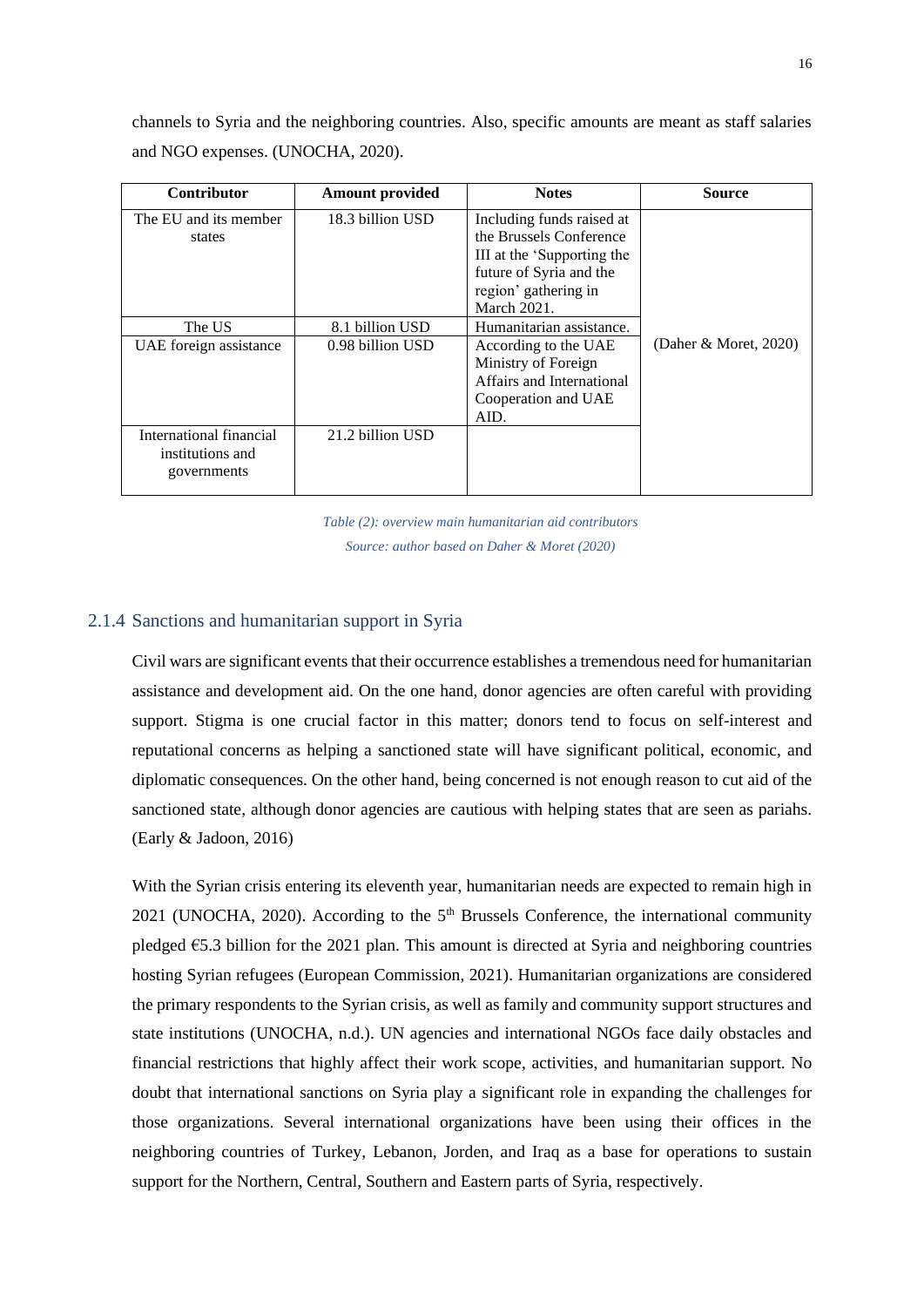Since 2014, all humanitarian actors have faced many obstructions, especially bank and financial institutions' relationships (Daher & Moret, 2020). Banks look upon non-profit organizations (NPOs), particularly those involved in conflict zones, as low-profit high-risk clients. Thus, barriers rise in front of those organizations when dealing with banks as they face problems such as terminating of relationship or refusal to take on a relationship with NPOs and issues in transferring money or delays in payments. The term 'bank de-risking' is often used by banks to refer to matters related to restrictions on financial transfers by NPOs. Banks are concerned mainly by terrorism financing or financial crimes through NPOs working in conflict zones (Global NPO Coalition on FATF, n.d.). It is essential to mention that clients of both individuals and organizations could be confined by banks' de-risking behavior even though they have legitimate financial transactions. The terrorist attacks of 11 September 2001 on the US were the primary cause of increased financial concerns and restrictions.

In 2016, the US Secretaries of State for International Development, in a letter, have raised concerns about the ability of humanitarian organizations to operate in Syria or remotely working from the neighboring countries. Following, many financial institutions, such as the World Bank, increased control on financial payments and money transfer, making it more difficult for humanitarian organizations to maintain their activities in conflict areas, like Syria. Undoubtedly, various sanction regimes imposed on Syria have left the country with a red flag in almost every bank. All state banks are sanctioned, as well as two private banks. SIIB and Cham Bank were targeted by US sanctions in 2012 and 2018, respectively. (Daher, 2021)

Many difficulties encounter humanitarian actors to maintain support for Syria, from de-risking regulations to various international sanctions. Organizations that fail to comply with any of the rules are faced with criminal charges or financial regulatory violations. (Daher & Moret, 2020)

#### <span id="page-16-0"></span>2.1.5 US and EU exemptions

With economic sanctions and trade restrictions, exceptions are made in particular cases. Usually, the export of certain humanitarian goods, pharmaceuticals, and other non-sensitive products is allowed (Walker, 2017; Daher & Moret, 2020). In the case of Syria, such exemptions exist by both the US and the EU. The US exceptions include licenses for food and medicine, remittances, personal information, and communications, travel, and certain NGOs' activities (The Carter Center, 2020). Worth noting here, licenses provided to groups and organizations working in Syria are named 'OFAC licenses.' The U.S. Department of Treasury's Office of Foreign Assets Control (OFAC) gives these authorizations for particular organizations and companies. However, the decision of whether to approve or refuse to provide a license depends on a number of factors, such as the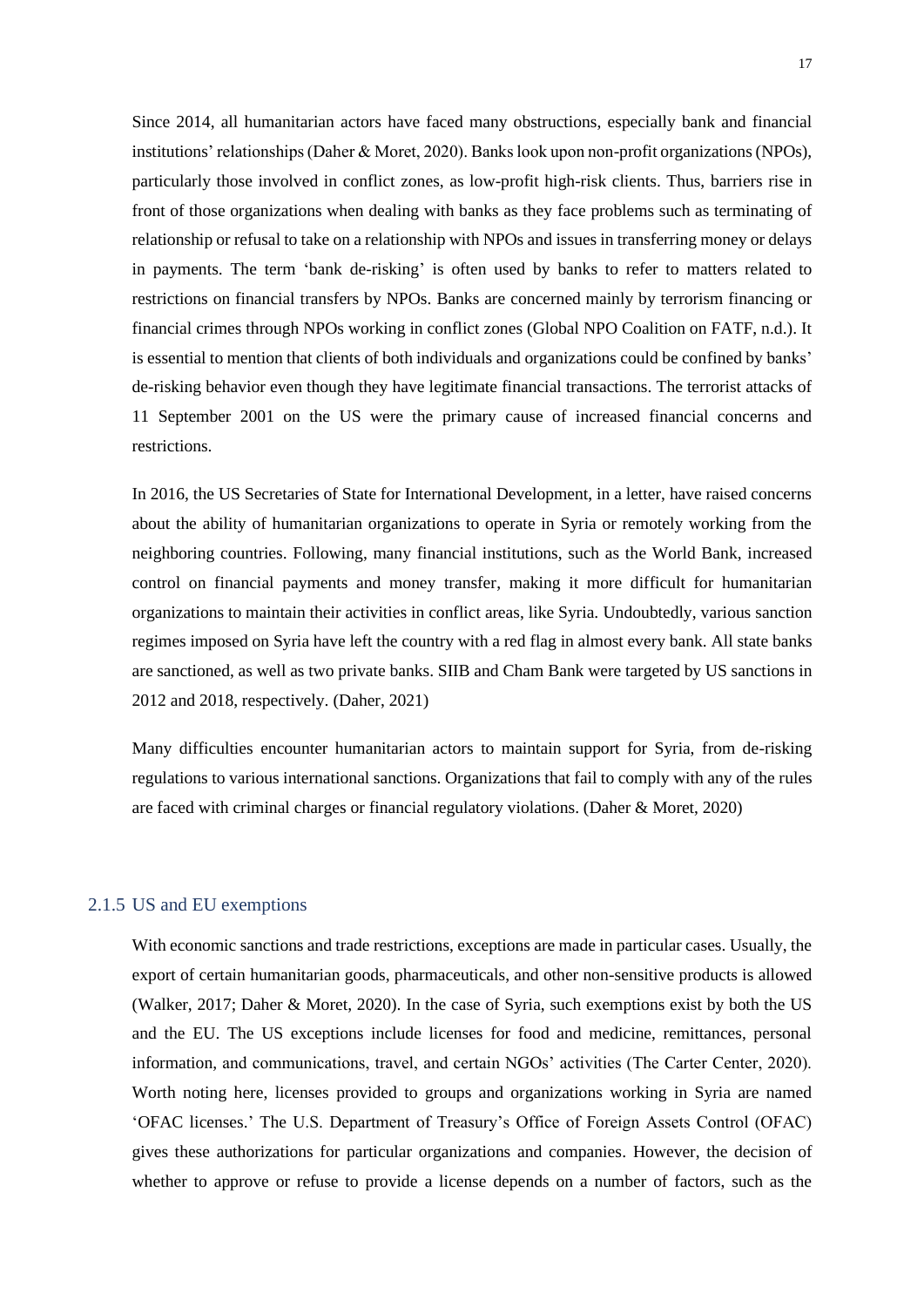destination of these exports within Syria and the risk of trading in dual-use goods (Walker, 2017). Nevertheless, the EU exemptions are provided under particular scenarios. For instance, arms embargoes sanctions can be adjusted for humanitarian needs, excluding lethal-equipment. (European Commission, 2008)

According to Carter Center (2020), existing US exceptions do not allow activities that involve the GoS or other sanctioned entities. Thus, these activities can be carried out in case a license is granted. Practically speaking, this process is much more complicated than in theory. Most NGOs and companies find it challenging to maintain a smooth flow of money, considering the complex logic of exemptions and licensing. For instance, 'the general license authorizing personal remittances specifically excludes the transfer of remittances through the government of Syria (including the Syrian Central Bank) or specifically sanctioned banks' (The Carter Center, 2020; p14). Similarly, the EU sanctions include some licenses and exemptions for humanitarian projects and European relief organizations. (The Carter Center, 2020)

Nonetheless, the US and the EU provide licenses for opposition groups aligned with them (opposition groups within the Syrian National Coalition<sup>5</sup>). Notably, these exemptions are dated back to the early days of the Syrian conflict, where the West authorized specific licenses to justify military support to opposition groups. For means of illustration, the US approve US persons to provide service to the Syrian National Coalition. (The Carter Center, 2020)

#### <span id="page-17-0"></span>2.2 Propositions

Based on the discussion in the background section, two propositions are established which are consistent with the study's research question and what is already known about the topic.

Previous research regarding local and international organizations working in the humanitarian sector in Syria identified three main problems resulting from unilateral sanctions: (1) financial transactions cannot be carried out, (2) barriers to imports of particular products and machinery, and (3) ban on the purchase of some services such as fuel and telecommunications that are used in the day-to-day operations (Daher & Moret, 2020). Although the sender states claim that unilateral sanctions on Syria are 'smart sanctions,' the reality is quite different. As premised in the literature, they are likely to have negative consequences on the humanitarian operations in the targeted country. The whole regime of sanctions depends on several factors, including (1) the country at the origin of the sanctions, (2) the target of these sanctions themselves, (3) the nature of the political system of the government itself,

<sup>&</sup>lt;sup>5</sup> The Syrian National Coalition 'is a coalition of opposition groups that was formed in November 2012 during opposition meetings in Doha, Qatar.' (Carnegie Middle East Center, n.d.)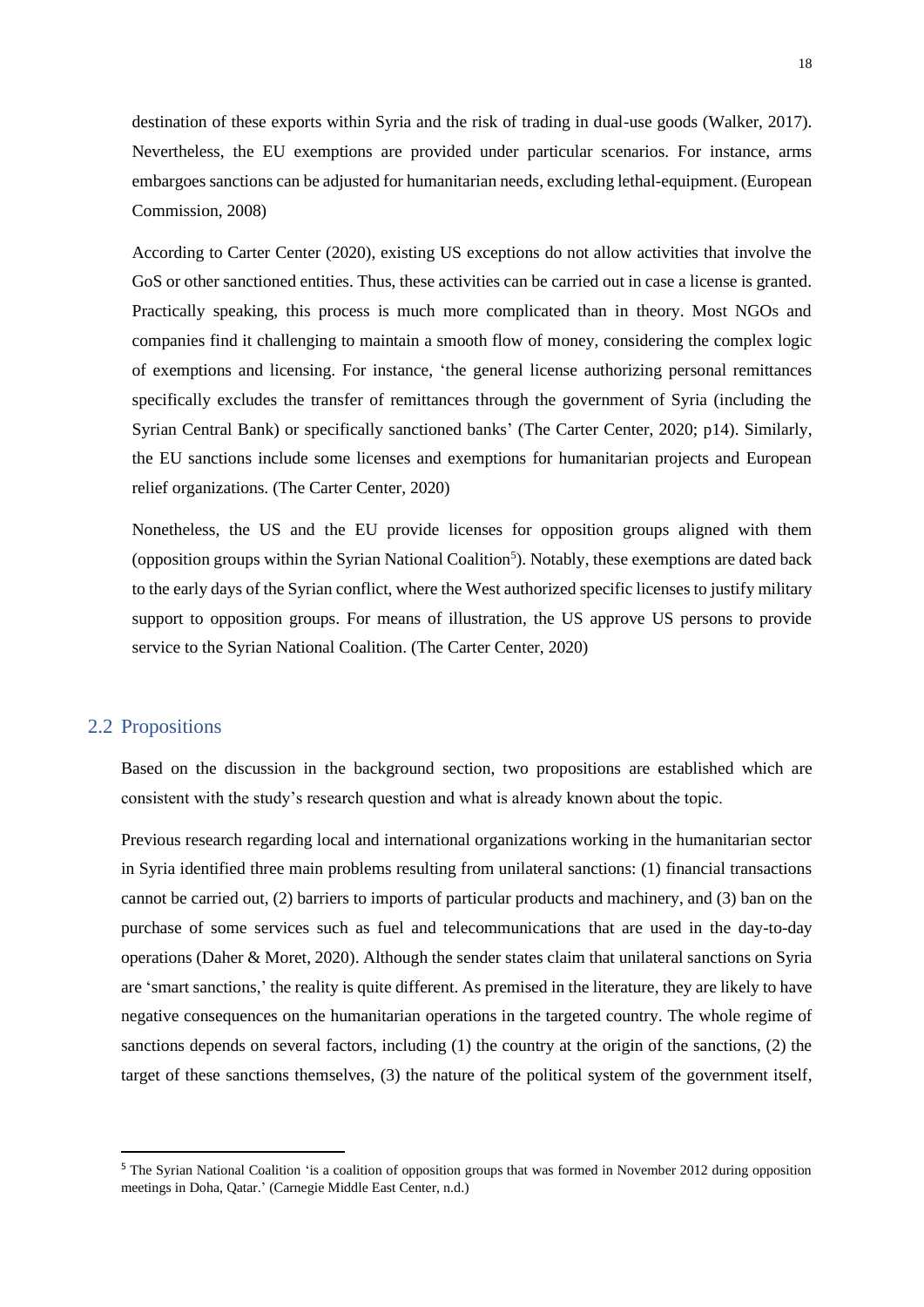and (4) the different types of humanitarian organizations. For the cause of this thesis, only points 3 and 4 will be tested and discussed further.

#### <span id="page-18-0"></span>2.2.1 The nature of the political system in Northern Syria

As previously indicated, humanitarian needs in Syria are massive and humanitarian programs represent an important line of life for millions of people across the different control areas. Although sanctions have hampered the humanitarian operations, their impact is not even across the country. Syria is currently divided into nearly four zones under different de facto authorities. Government and pro-government forces held areas for example, do not have any US exemptions or EU derogations, as opposed to NES, which is ruled by the AANES and the Syrian Democratic Forces (SDF<sup>6</sup>) under the protection of the US forces. These areas do enjoy a relaxed sanction regime. Meanwhile, the situation in the third area of control, in NWS, is more complicated given the presence of an internationally designated terrorist group (Hay'at Tahrir al-Sham -HTS-7) and the Syrian National Army (SNA), which is a Turkish-backed Free Syrian Army<sup>8</sup>.

In the light of the abovementioned factors, the following proposition is stated: *unilateral sanctions imposed on Syria are likely to have a greater impact on humanitarian organizations in government control areas compared to opposition control areas.*

Humanitarian organizations in GoS areas are likely to be impacted by the sanctions as they operate in the directly sanctioned part of Syria. The day-to-day operations are expected to be more complex than opposition areas where sanctions are not targeting any entity directly.

#### <span id="page-18-1"></span>2.2.2 The different types of humanitarian organizations

There are three main types of humanitarian NGOs which are responding to the Syrian crisis. (1) International NGOs of different origins (European, Canadian, etc.), (2) the UN agencies, and (3) local NGOs which might have a legal registration inside or outside Syria.

Depending on the literature discussed above, the second proposition states the following: *unilateral sanctions imposed on Syria are likely to have a greater impact on local NGOs compared to* 

<sup>6</sup> The Syrian Democratic Forces (SDF) is a Kurdish armed group, a dominated military by the 'Kurdish People's Protection Units' (YPG), which in turn are a military branch of the Kurdish Democratic Union Party (PYD). (Van Wilgenburg, 2020) <sup>7</sup> Hayat Tahrir al-Sham (HTS), commonly referred to as 'Tahrir al-Sham,' is a non-state armed group that have emerged in 2017 from the jihadists group, Jabhat al-Nusra, and now controls the one left opposition area in North-West of Syria (Idlib). Tsurkov, E. (n.d.)

<sup>&</sup>lt;sup>8</sup> Turkish control in North Syria: Olive Branch and Euphrates Shield operations, the two joint operations of the Syrian National Army (SNA), which used to be called the Free Syrian Army (FSA), backed with the Turkish army forces). (Tsurkov, n.d.)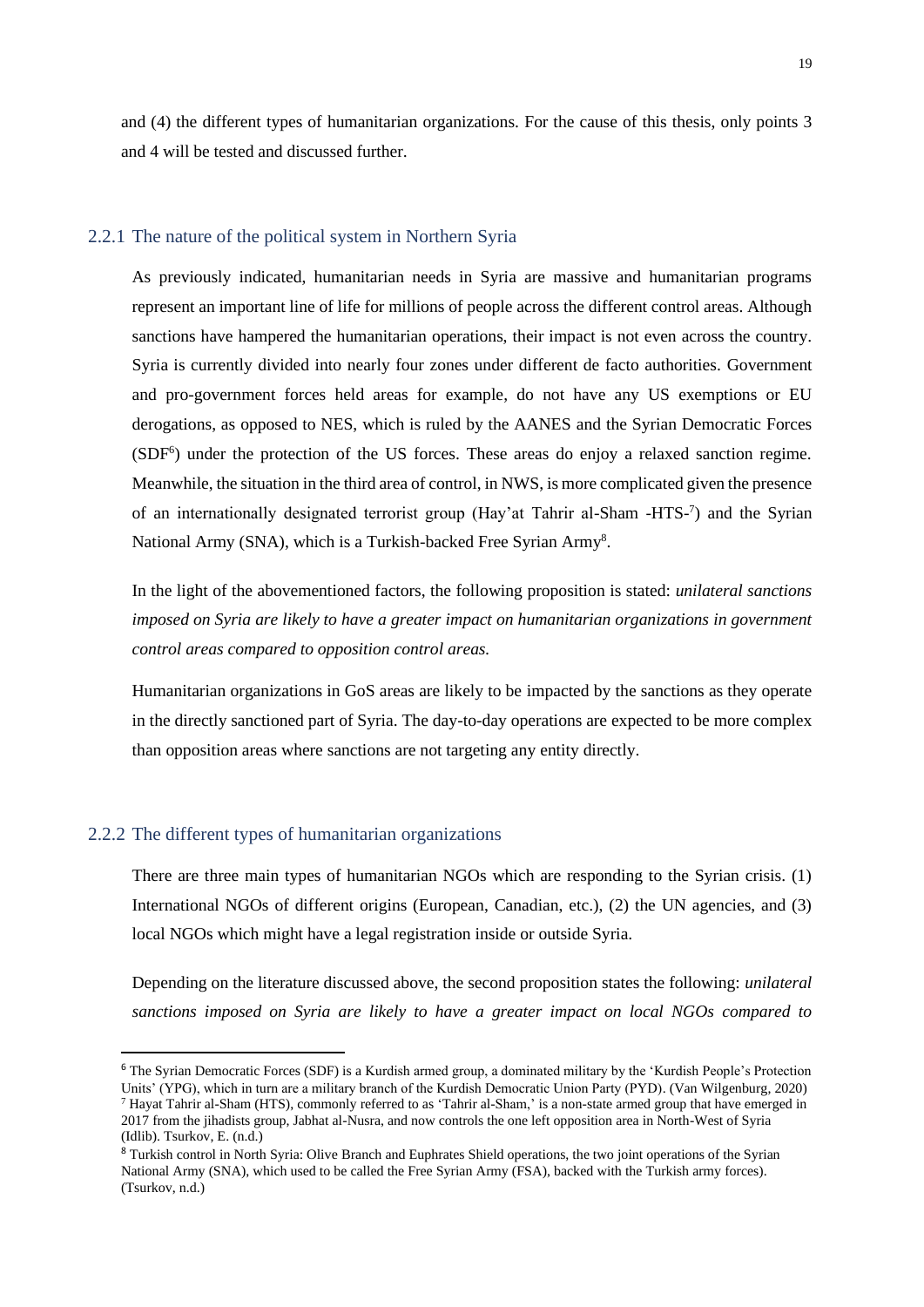*international NGOs and UN agencies regardless of the political regime in the area where they operate.* 

Local NGOs mainly lack resources and expertise to face sanctions impact than international organizations and UN agencies, which are likely to gain support from their well-constructed headquarters and international political, economic, and public relations.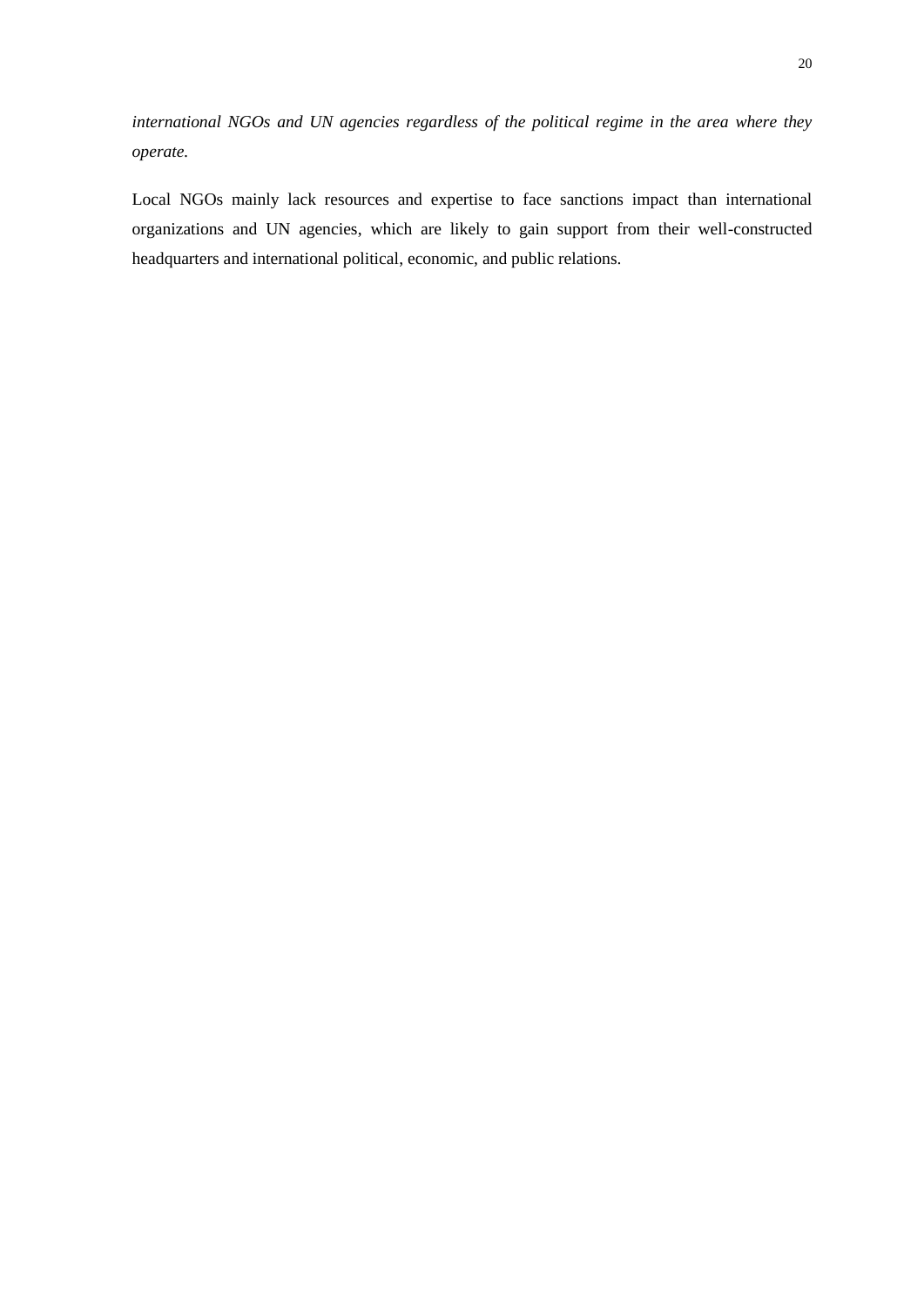## <span id="page-20-0"></span>**3. Methodology**

This section provides an extensive explanation of the research design used to conduct this study. The research design will be elaborated in detail, including the data collection process and the research ethics.

#### <span id="page-20-1"></span>3.1 Research design

In the majority of sanctions studies, researchers used quantitative research methods. They were able to analyze the direct impact on the target's state economic effects (Andronik, 2018). The direct effects of economic sanctions may include travel bans, a drop in import flows, disturb FDIs, etc. (Bapat et al., 2020). However, they were rarely able to capture the indirect impact of sanctions which is probably reflected by the humanitarian conditions (Andronik, 2018). Therefore, and based on several suggestions by various scholars, this thesis was conducted as a case study via semi-structured interviews. In addition, a process-tracing method was used by closely analyzing various UN, non-UN organizations' reports, journal articles, and other academic papers.

The timeline of this case study will use the approach introduced by Mehchy & Turkmani (2021). The last ten years are the best to describe and cover the effect of sanctions on the different Syrian areas; it allows for a comparison between government and opposition control periods. It also allows for showing the transition in delivering humanitarian aid and other related consequences. The significant impact of sanctions on humanitarian organizations is best displayed during this period for two reasons, (1) past sanctions had direct impacts on sanctioned entities while minor effects were passed to the population, (2) humanitarian organizations have been broadly working in Syria only in the last ten years since the war started. Mehchy & Turkmani (2021) identified three phases of sanctions in the following:

- 1- 'April 2011 to August 2011, when sanctions were targeted at key regime figures.
- 2- August 2011 to May 2014, when the sanctions targeted the main economic sectors, including banking and energy.
- 3- May 2014 until now, when sanctions have also targeted external actors, mainly Russian financial institutions.' (Mehchy & Turkmani, 2021; P1)

Following the propositions established above, this research concentrates on the North of Syria, including the West and East. First, the North of Syria is focused on Aleppo, the heart of the Syrian economy. The city of Aleppo is well known for its historical role in regional trade, besides having many craftsmen and industrialists. Also, Syria's raw material production is concentrated in Aleppo. However, Aleppo faced vast destruction of its infrastructure and industrial complexes from mid-2012 until December 2016 (Hatahet, 2021). Aleppo is currently entirely under the Syrian Government's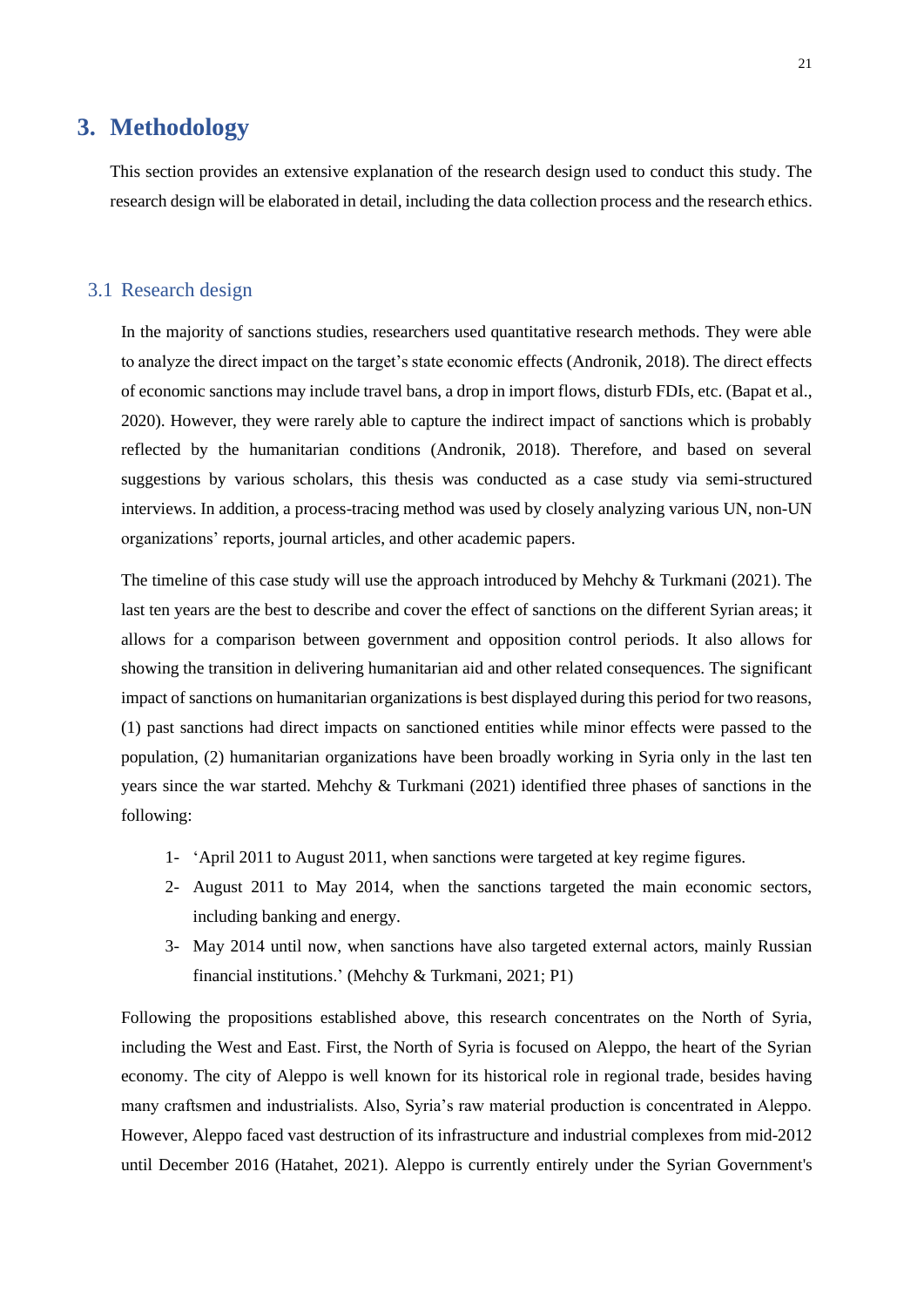control<sup>9</sup>. Of note, the rural northern part of Aleppo is under the SNA Turkish-backed. Examining this political transition in Aleppo is vital to show the effect of sanctions on both the economy and humanitarian conditions. Analyzing the situation in Aleppo will also allow for a comparison between government control and opposition control periods. Analyzing the situation and the conditions of humanitarian activities are expected to be very different between the two controllers. Second, North West Syria (NWS) focuses on Idlib, the only city entirely controlled by the opposition group (HTS)<sup>10</sup>. Different humanitarian projects are expected to get less affected by the sanctions in NWS. Third, NES is focused on US-backed Kurdish-led forces, the SDF. Analyzing NES allows for a better understanding of the humanitarian response in areas semi-controlled by the US.

#### <span id="page-21-0"></span>3.2 Data collection and research ethics

Building on other case studies conducted in the field, also studies regarding sanctions' impact on humanitarian work in Syria, this research was conducted via semi-structured interviews. Although the study sample is relatively small, considering the short time frame and the topic's sensitivity, it is balanced and well-aligned with the thesis's propositions. A total of 14 interviews were conducted with individuals who have different backgrounds and experiences working with the banking sector and the humanitarian sector (see appendix 1, participant form). Also, a total of two journalists were among the interviewees. Both have been covering the Syrian war for more than ten years, reporting the daily life of Syrians during wartime and their work and support of civil society organizations. A total of five participants work(ed) at local NGOs, five participants work(ed) in international NGOs, and four participants work(ed) at different UN agencies. These NGOs are based both inside and outside Syria. An overview of the research participant is provided in table (3) below:

<sup>9</sup> One neighborhood in Aleppo city, Sheikh Maqsood, is still officially under the control of SDF/AANES.

 $10$  Hayat Tahrir al-Sham (HTS) is a non-state armed group that have emerged in 2017 from the jihadists group, Jabhat al-Nusra, and now controls the one left opposition area in North West of Syria (Idlib). Tsurkov, E. (n.d.)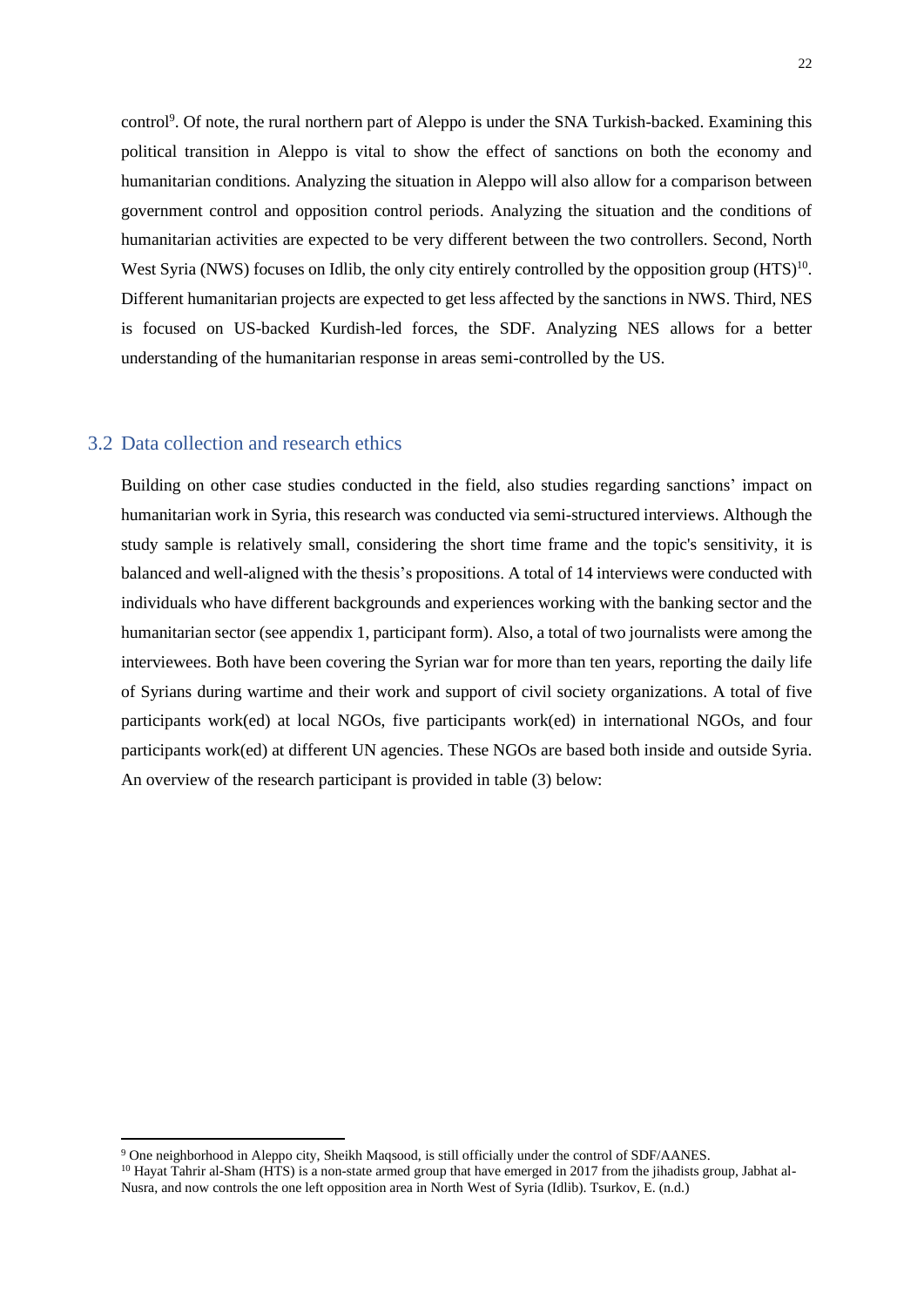| <b>Participants</b> | <b>Position</b>          | Type of      | Areas of        | <b>Control</b>   | Date of the |
|---------------------|--------------------------|--------------|-----------------|------------------|-------------|
|                     |                          | organization | coverage        | groups           | interview   |
| Participant 1       | Program                  | <b>LNGO</b>  | Idlib           | <b>HTS</b>       | 19-04-2021  |
|                     | Coordinator              |              | <b>NES</b>      | <b>SDF/AANES</b> |             |
|                     |                          |              | Few GoS areas   | GoS/pro-         |             |
|                     |                          |              |                 | government       |             |
|                     |                          |              |                 | forces           |             |
| Participant 2       | Journalist<br>and        | LNGO         | <b>NES</b>      | <b>SDF/AANES</b> | 19-04-2021  |
|                     | Program Officer          | Freelancer   |                 |                  |             |
| Participant 3       | Program                  | <b>INGO</b>  | <b>NES</b>      | <b>SDF/AANES</b> | 19-04-2021  |
|                     | Coordinator              |              |                 |                  |             |
| Participant 4       | Protection               | <b>UN</b>    | Aleppo          | GoS/pro-         | 22-04-2021  |
|                     | Officer                  |              |                 | government       |             |
|                     |                          |              |                 | forces           |             |
| Participant 5       | Former banker            | <b>INGO</b>  | All of Syria in | GoS/pro-         | 22-04-2021  |
|                     | Deputy Finance           |              | the Government  | government       |             |
|                     | Coordinator              |              | control areas   | forces           |             |
| Participant 6       | Former                   | INGO and UN  | Aleppo<br>and   | <b>SNA</b>       | 24-04-2021  |
|                     | Education                |              | Idlib           | <b>HTS</b>       |             |
|                     | Officer                  |              |                 |                  |             |
| Participant 7       | Accountability           | <b>LNGO</b>  | Aleppo<br>and   | <b>SNA</b>       | 25-04-2021  |
|                     | Coordinator              |              | Idlib           | <b>HTS</b>       |             |
| Participant 8       | <b>Political Advisor</b> | <b>INGO</b>  | Aleppo          | GoS/pro-         | 25-04-2021  |
|                     |                          |              |                 | government       |             |
|                     |                          |              |                 | forces           |             |
| Participant 9       | HR Officer               | <b>INGO</b>  | Idlib           | <b>HTS</b>       | 26-04-2021  |
| Participant 10      | Head of Office           | <b>UN</b>    | Aleppo          | GoS/pro-         | 29-04-2021  |
|                     |                          |              |                 | government       |             |
|                     |                          |              |                 | forces           |             |
| Participant 11      | Compliance and           | <b>INGO</b>  | Aleppo<br>and   | <b>SNA</b>       | 29-04-2021  |
|                     | Finance                  |              | Idlib           | <b>HTS</b>       |             |
|                     | Coordinator              |              |                 |                  |             |
| Participant 12      | Media<br>Former          | <b>LNGO</b>  | All of Syria in | GoS/pro-         | 30-04-2021  |
|                     | Coordinator              | Freelancer   | the Government  | government       |             |
|                     | Journalist               |              | control areas   | forces           |             |
| Participant 13      | Head of Office           | <b>LNGO</b>  | Aleppo          | GoS/pro-         | 30-04-2021  |
|                     |                          |              |                 | government       |             |
|                     |                          |              |                 | forces           |             |
| Participant 14      | Former banker            | INGO and UN  | All of Syria in | GoS/pro-         | 01-05-2021  |
|                     | Finance                  |              | the Government  | government       |             |
|                     | Manager                  |              | control areas   | forces           |             |

*Table (3) Participants' overview*

*Source: author*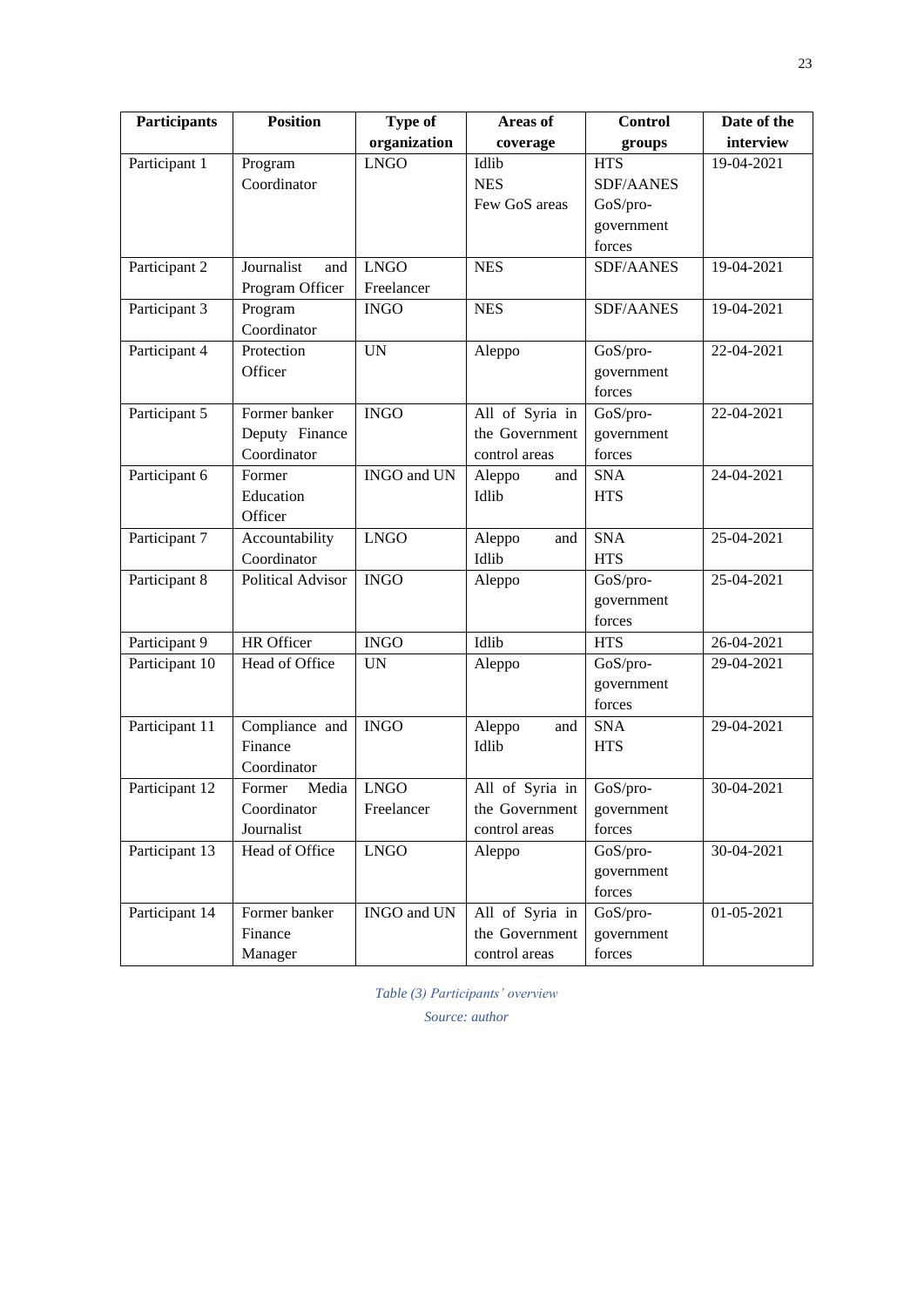#### <span id="page-23-0"></span>3.2.1 Interviews structure

The primary data for this research was gathered through semi-structured interviews (see appendix 2, interview guide) conducted through online platforms (Skype or Jitsi Meet). The interview started with asking the participants for their permission to record the interview, followed by a short introduction about the research and the author. Various topics were discussed, including questions about the organization, funds, relationship with donors, sanctions impact on donations, relationship with banks, money transfer methods, and more information about humanitarian activities. To have high-quality interviews and updated information, participants were chosen to be working in the programs and finance departments. Those are able to provide the newest information available about sanctions' effect on humanitarian work in Syria as they are engaged with the daily challenges, projects, as well as them being in the field and are directly informed by the changes and updates. Area coverage included the whole North of Syria in which it contains: (1) Idlib; one area controlled by the opposition forces (HTS armed group), (2) Aleppo; one area controlled by the Government of Syria (GoS) and pro-government forces, and (3) North East Syria (NES); which is controlled by the US-backed Kurdish forces (SDF).

To provide a more precise image of the situation in Syria, the map below (figure 1) shows the different groups that are controlling Syria as of February 2021. Currently, the GoS is controlling most of the country (red parts on the map). The US-backed Kurdish forces (SDF) control most of NES since 2016 (yellow parts on the map). SDF continues to fight IS and al-Qaida in specific regions in NWS (Van Wilgenburg, 2020). Furthermore, the SNA controls the regions in North and NWS (dark blue parts); it is a united army of several factions of the Free Syrian Army since October 2019. The SNA is backed by Turkey and serves as a 'military entity to ally with Turkish military in Northern Syria' (Kasapoglu, 2021). However, HTS, an Islamist militant group, controls large parts of NWS (grey parts). Noteworthy to mention that HTS is a part the 'jihadi movement' since early 2021, alongside al Qaida and its branches, and IS (Zelin, 2021).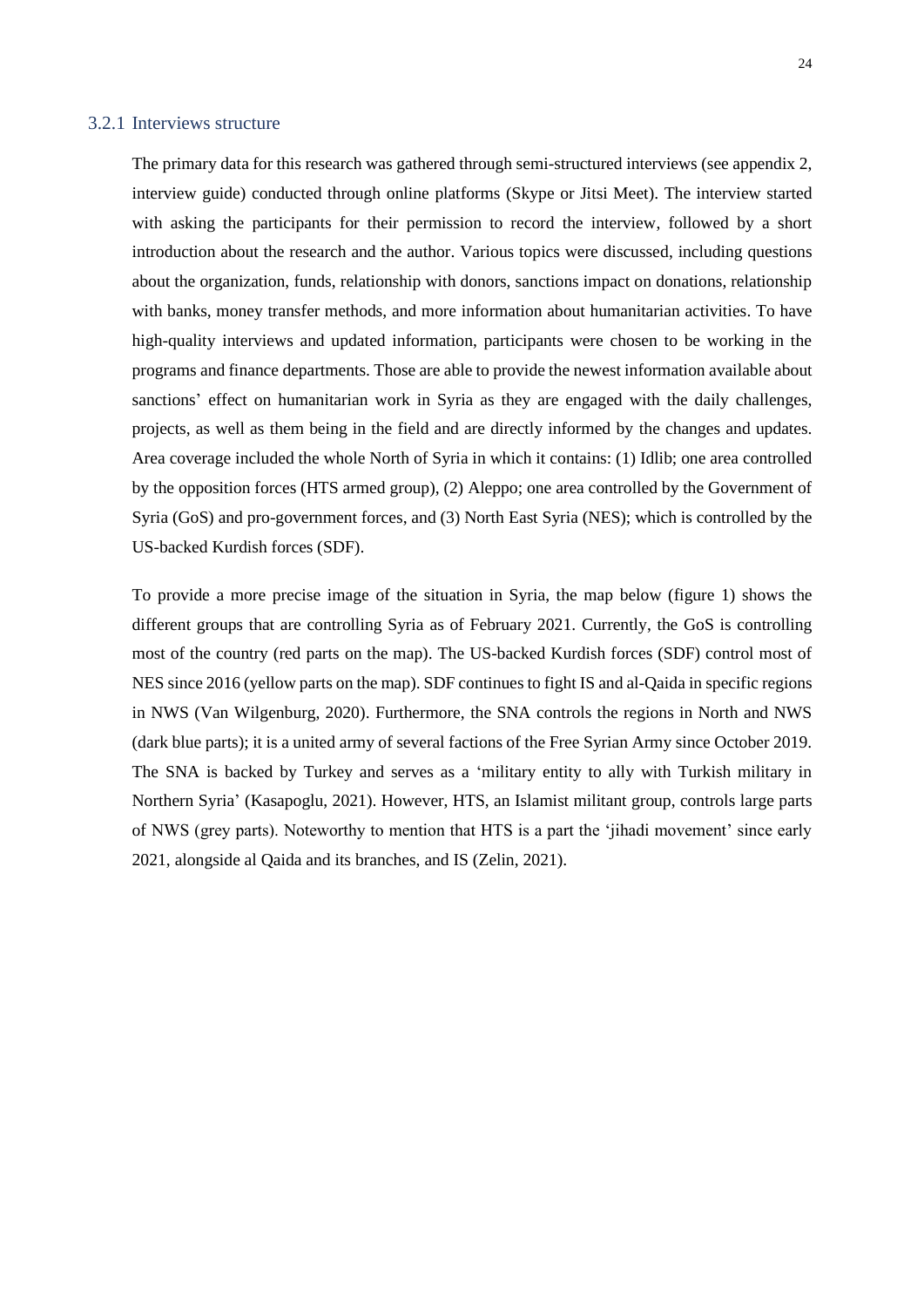

*Figure (1): map of controlling groups in Syria Source: Reddit website (February 2021) (edited by author)*

#### <span id="page-24-0"></span>3.2.2 Research ethics

Confidentiality is often discussed in qualitative research. Special research contexts appear to be sensitive situations when it comes to revealing the identity of the participants, peculiarly, when participants belong to a vulnerable group. Despite the various definitions of vulnerability, research involving humans is often considered susceptible to harm or risk. Therefore, a large number of scholars point out the importance of confidentiality and protection of both data and participants (Aldridge, 2014; Surmiak, 2018). Interviewees in this research are considered very vulnerable as most of them are currently living in Syria or they work in a sensitive environment. Accordingly, it is the researcher's responsibility to protect the interviewees' identity and safety with regard to the information they shared, as this is closely related to ongoing activities and active policies. Many researchers consider anonymity a serious matter when qualitative research includes sensitive and personal information (Hurst, 2008; Surmiak, 2018). Therefore, this research's interviews were conducted in complete anonymity, no personal information about the participants was shared, and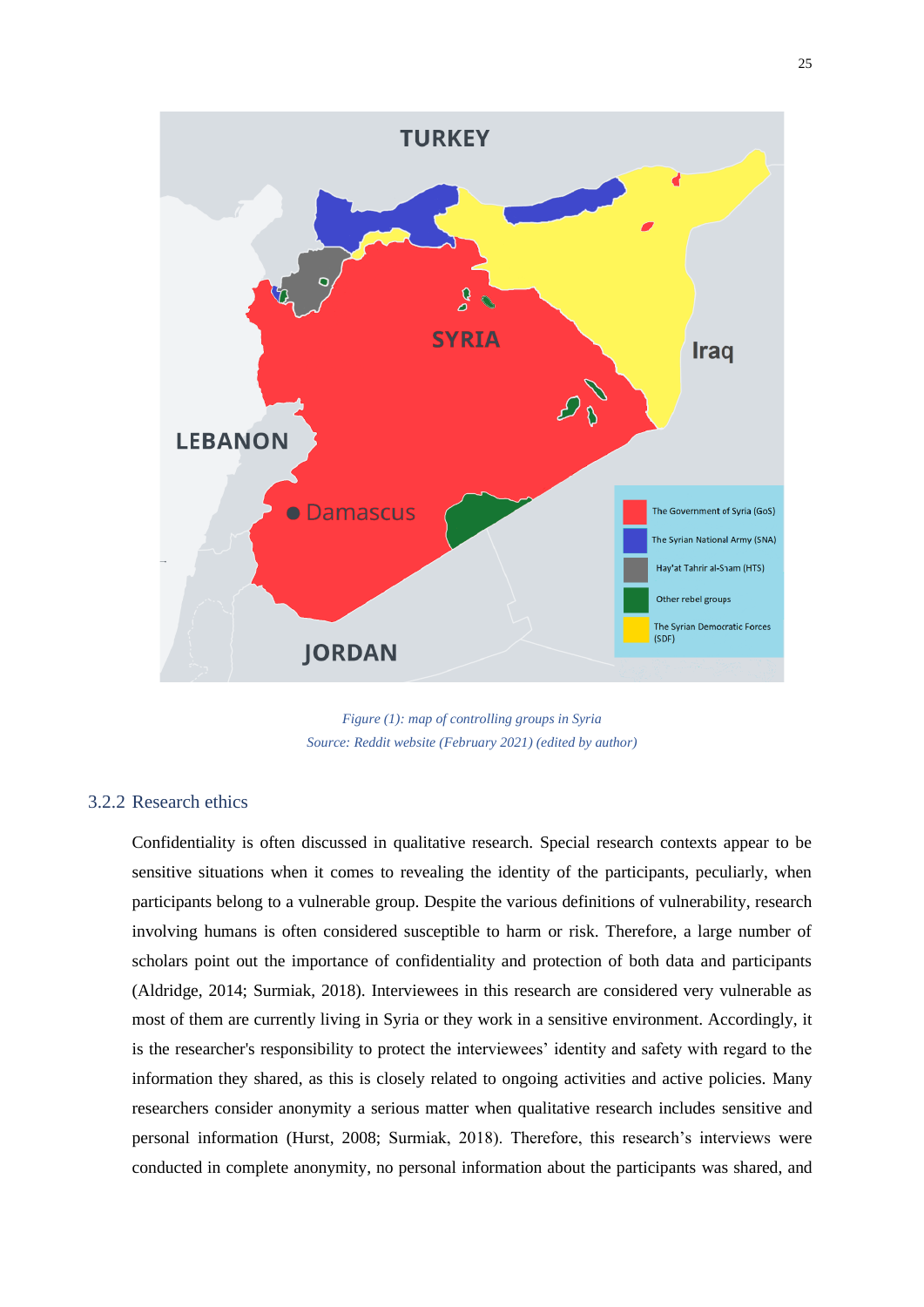data subtracted from these interviews is only used for this thesis. Participants were asked for their permission to record the interview and use the information for further analyses in the research.

#### <span id="page-25-0"></span>3.3 Data Analysis

The data gathered from the interviews have been analyzed using the software program 'Atlas.ti' for qualitative research and qualitative data analysis. First, scripts were made for the interviews and then translated from Arabic to the English language. Second, a list of codes (see appendix 3, table 1) was made according to the most common information provided by the respondents. Third, three code groups were created: (1) sanctions' communication impact, (2) sanctions' humanitarian impact, and (3) sanctions' economic impact code groups. A few more codes were created and left out without groups from the data analysis because they are not directly related to sanctions impact yet were used to explain other related events in this context. Each of the code groups was analyzed for both the GoS and the opposition control areas (see appendix 3, codes overview including code groups, code explanation, and a quote example).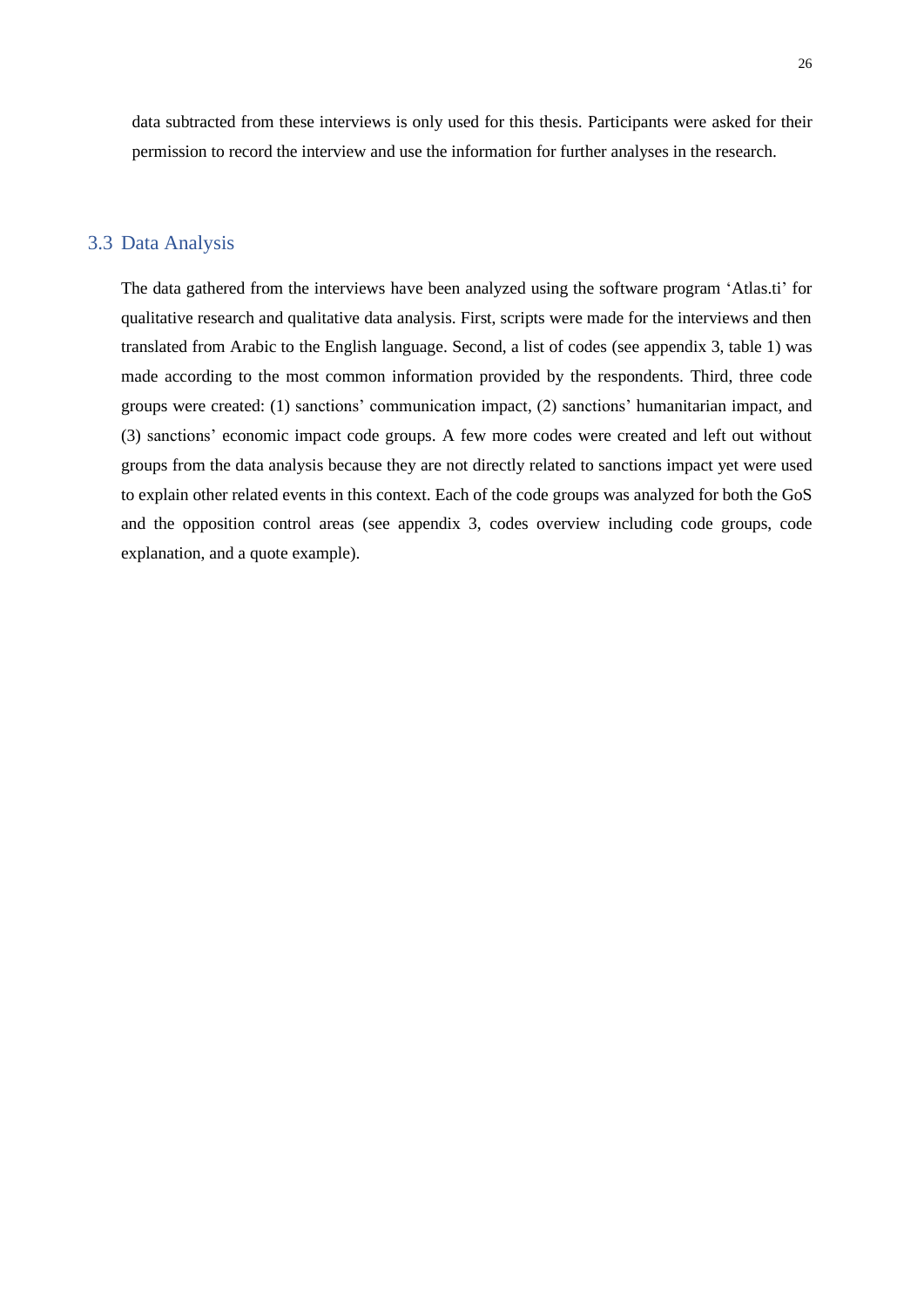## <span id="page-26-0"></span>**4. Results**

This section demonstrates the outcome of this study. Firstly, the impact of sanctions on financial services is discussed, including exchange rate and high prices issues, excessive compliance, and money transfer methods. Secondly, the humanitarian consequences are shown. Thirdly, sanctions' communication impact is analyzed.

The overall results suggest that humanitarian organizations and beneficiaries suffer more from economic sanctions in GoS areas as sanctions target government bodies and other entities directly. The effect in opposition areas tends to be less significant for two reasons, (1) sanctions are not directly targeting entities in opposition areas, and (2) sanctions' exemptions are provided to organizations in opposition areas. Moreover, local NGOs are considered more vulnerable to sanctions because they are highly dependent on larger and international NGOs and UN agencies.

### <span id="page-26-1"></span>4.1 The sanctions' impact on financial services

## *'Sanctions have worsened the conditions of more than 90% of the Syrians. When you have an economic degradation, you get a higher dependency on aid.' UN employee*

The sanctions' economic impact is shown in figure (2) below. First, the effect of sanctions on the USD and EURO/Syrian Lira (USD-EUR/SYP) exchange rates results in high prices. Second, the impact of sanctions on banks' behavior toward NGOs that work in Syria. Banks' de-risking behavior is embodied in the strict and excessive compliance on money transfers between donors and different types of NGOs. In the following, an extensive layout of the interviews' results will be discussed both in the GoS and opposition control areas for the different types of NGOs.



*Figure (2): the sanctions' impact on financial transactions for humanitarian organizations Source: author*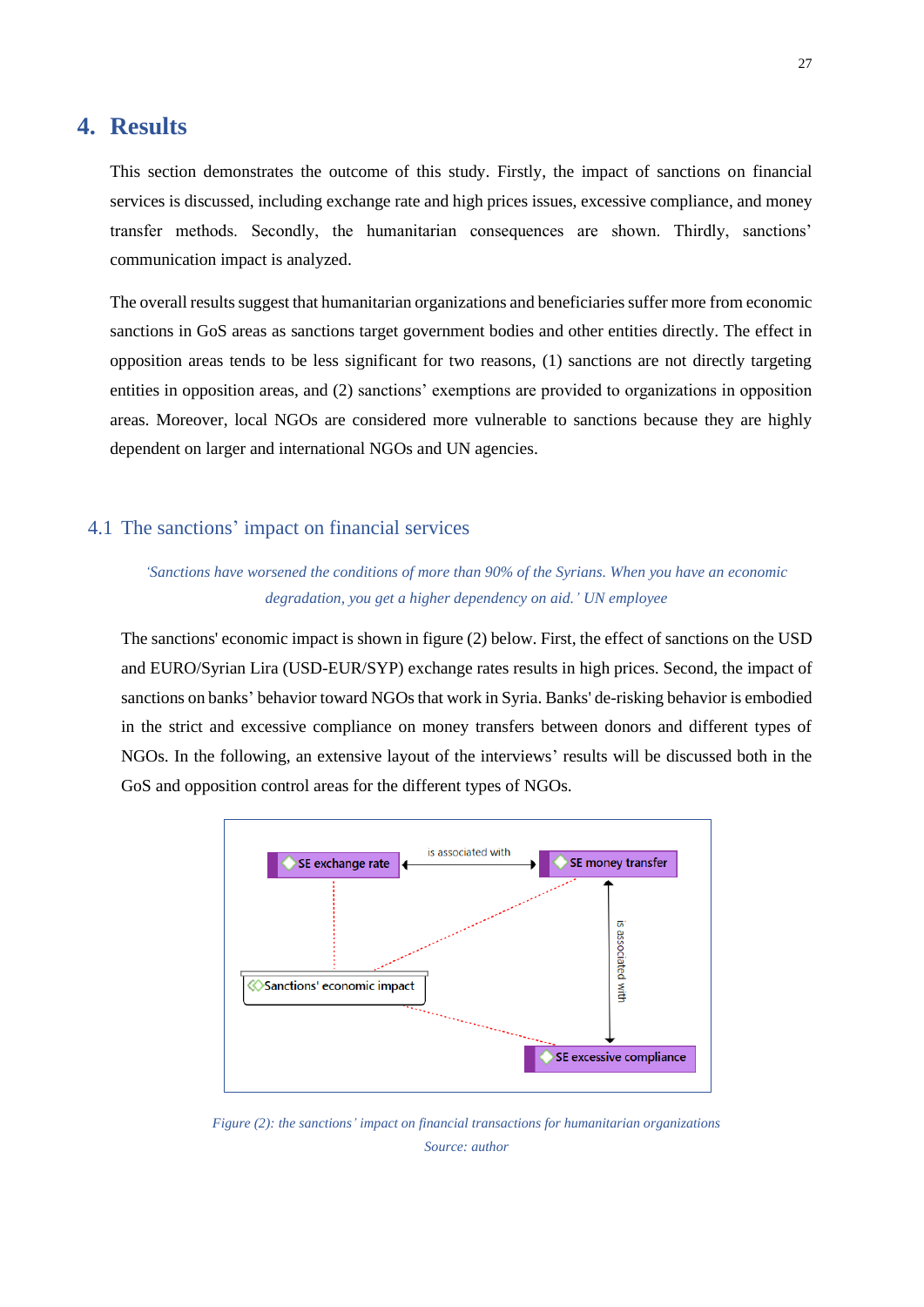#### <span id="page-27-0"></span>4.1.1 Exchange rate and high prices

Needless to say, that the Syrian Lira has been depreciating since the start of the Syrian uprising in 2011. Still, the Lebanese economic crisis and the economic sanctions imposed in late 2019 have worsened the situation for the Syrian Lira and resulted in a massive shortage of foreign currencies at the CBS. (Salahi, 2021)

In GoS areas, funds transferred to the UN and international NGOs' corresponding banks in Syria in foreign currencies (mostly USD or EUR) are exchanged to SYP at CBS price, which is set much lower than the price of the black market. A notable example of the difference in exchange rate prices is the black market's price of USD/SYP, set at approximately 4000 SYP to 1 USD in March 2021, while it was nearly 1250 SYP to 1 USD in CBS. In March 2021, the black market price was more than triple the official price at CBS (Al-Ain Al-Ikhbarieh, 2021). Only two months later, in May 2021, the official price at the CBS was around 2512 SYP to 1 USD, while in the black market, the price was close to 3200 SYP to 1 USD (Al-Ain Al-Ikhbarieh, 30 May 2021).

The exchange rate price in the local market changes frequently depending on demands and availability. This results in huge losses as the difference between the official CBS price and the black market price is sometimes significant. For example, a local NGO agrees with a UN agency on a 1 million USD education project while the project's start date is six months from the day of the agreement. After six months, the 1 million USD is worth 600,000 USD now due to SYP depreciation. Therefore, the amount of money that is set to provide help for 100 beneficiaries on the day of the agreement is now enough for only 60 beneficiaries. NGOs had to ask donors for more money in advance, and donors did not very welcome that. The staff of humanitarian organizations further suffer from exchange-related issues as their salaries are also at risk of losing value from a month to the next. The UN employees, they can choose to either get paid in USD or SYP. As for those who choose to get paid in USD, they receive their salaries in Lebanese banks and can exchange them in the black market.

#### *'Basically, the exchange rate problem is passed to the beneficiaries who are the real losers in this process.'*

International NGOs and UN agencies suffer from fluctuating prices in GoS areas. On the one hand, actual expenditures are not aligned with the funds given to partners because of the daily increasing prices and fluctuating exchange rates. On the other hand, all long-term agreements for service providers, like transportation companies, shipment providers between cities, etc., are kept on hold or canceled by the service providers. Service providers are only accepting very short-term agreements. Some agreements do not exceed a day or two because they fear the massive exchange rate fluctuations and thus the extra depreciation of SYP and increasing prices. Additionally, due to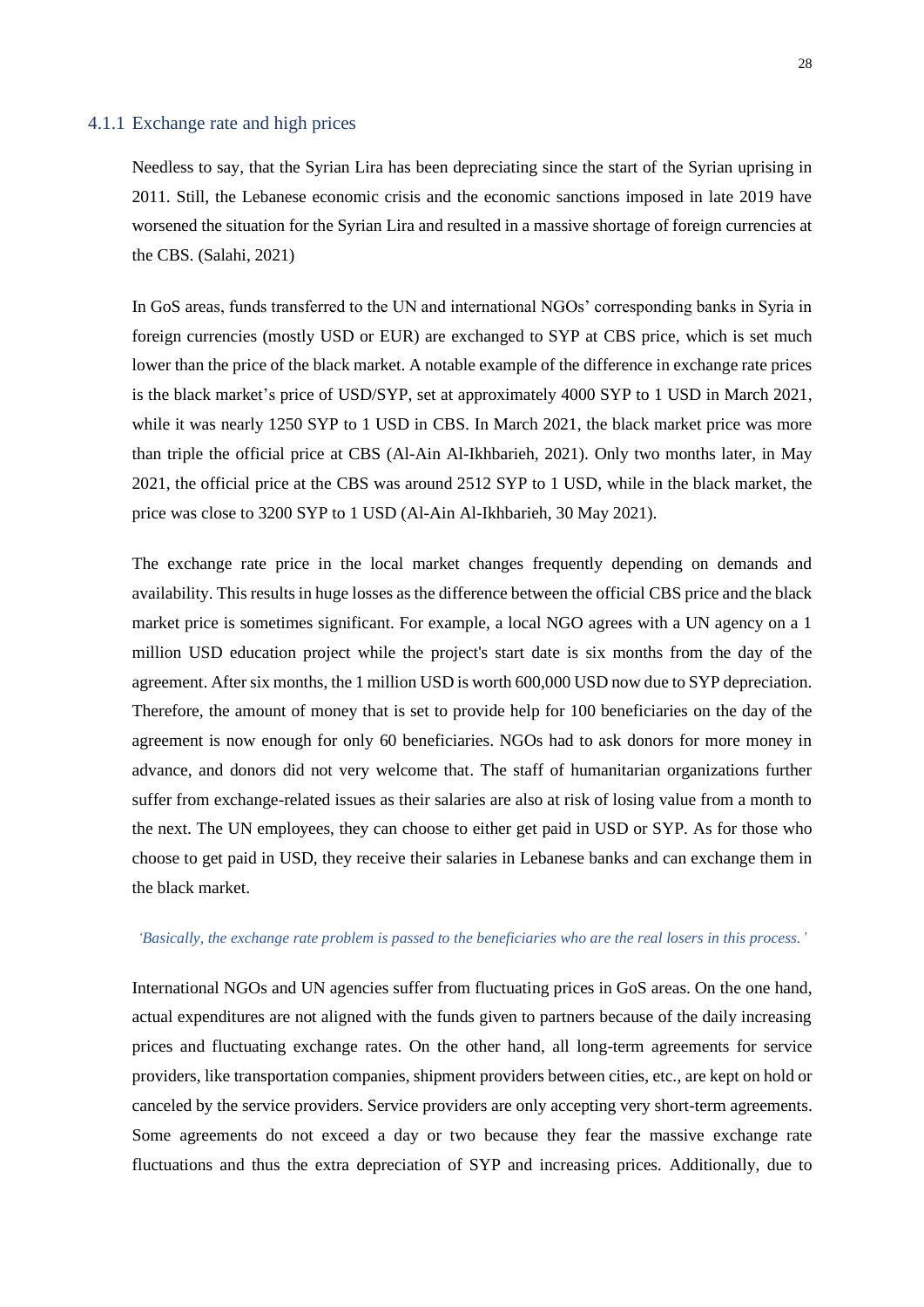differences in the budget due to exchange rate differences, new funds were required to finalize existing projects, which was not welcomed by donor organizations, especially since the context is unfamiliar and too complex.

In opposition areas, there are no significant challenges related to exchange rate fluctuations. The Turkish Lira is officially in use in the North of Syria. Worth noting here, the Turkish Lira is relatively more stable than the SYP, yet it suffered depreciation in the past year. In North Aleppo, controlled by the SNA, people still use SYP, even though official routes of receiving and transferring money are exclusively in the Turkish Lira. The use of SYP is because suppliers still buy certain goods from GoS areas where only SYP is officially used.

#### <span id="page-28-0"></span>4.1.2 Excessive compliance

Until 2011, all Syrian banks, with the exception of the commercial bank, had good relationships with different international banks, and all of their accounts were still active. By the start of the Syrian uprising in 2011, almost all banks closed the Syrian banks' accounts, while only a few maintained the relationship with Syria, like Commerzbank and Deutsche Bank. However, those German private banks stayed more attentive and hesitant with opening new accounts for entities working in countries sanctioned by the US, like Syria (Daher & Moret, 2020). It is worth noting that banks' de-risking behavior was increasing gradually since the terrorist attacks of September 11<sup>th</sup>, 2001. Many entities, like the Financial Action Task Force (FATF), 'classifies NGOs as being -particularly vulnerable- to the wrongdoings of terrorist financiers, generating worldwide scrutiny and close inquiry by the sectors' operations and finances' (Daher & Moret, 2020; p.14). Since then, the excessive compliance and banks' de-risking behavior have been only increasing. International banks consider clients that work in Syria as risky clients and might expose the bank to sanctions, money laundering, or terrorist financing.

#### *'Partnership wise, sanctions have led to a loss of trust.' UN employee*

For UN agencies in GoS areas, problems arise with banks when they pay international consultants and suppliers. Banks delay or cancel payments if the cause of payment is 'Syria-related.' International suppliers and consultants prefer not to engage in any activity that has 'Syria' in it to avoid problems with banks and maintain their reputation. Even if the UN headquarters outside Syria make the payment along with an official letter to the bank, yet the cause is 'Syria-related,' banks still delay or cancel these payments.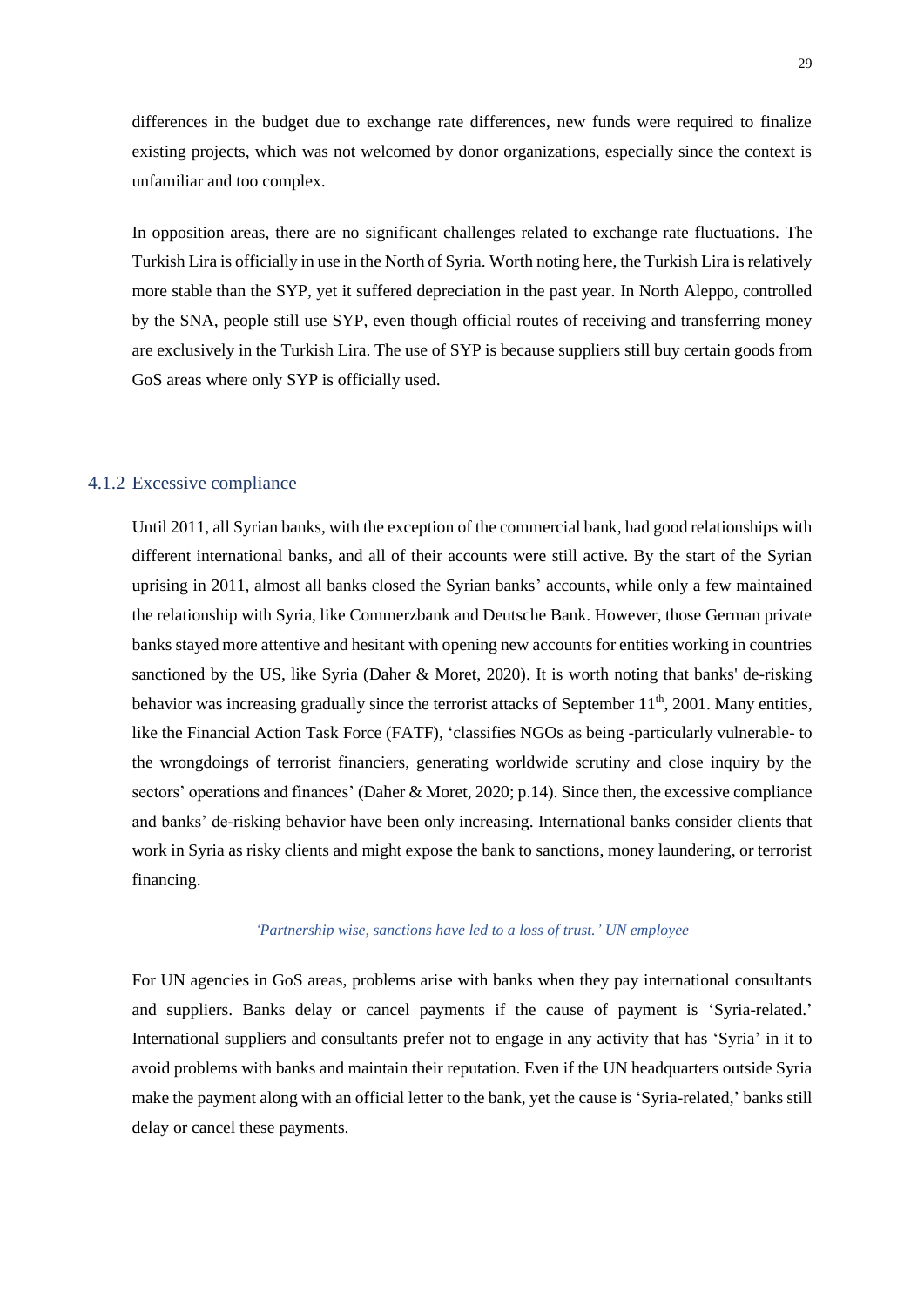Both the international and local NGOs were heavily affected by banks' de-risking behavior. Banks fear getting sanctioned by their state or other sanctioning states for having clients in Syria, especially in GoS areas. Therefore, they apply excessive compliance and financial inception on transactions related to international NGOs and often delay or cancel payments. Regarding local NGOs in GoS areas, they attempt to register their organization in Europe, for example, to be recognized internationally by donors, also to be able to open a bank account to receive funds. However, European banks still consider Syrian organizations risky clients and mostly reject applications to open bank accounts.

Concerning NGOs in opposition areas, their work in North Syria is often through remote management from offices in Turkey. International NGOs work through their staff in the field and partnerships with local NGOs. The excessive compliance issues are different from the GoS areas. In case donations are paid in USD to international NGOs in Turkey, banks' de-risking behavior becomes more complicated. First, an OFAC license is needed so banks can run excessive vetting on the NGO and its activities in Syria. If the NGO has a clean profile, financial transactions can flow safely and smoothly to the international NGO's bank account in Turkey. However, an interviewee who is a former UN employee and former international NGO worker stated that problems kept appearing with banks in Turkey in 70% of the cases. Banks would put the payment on hold, which causes delays in activities and salaries.

The majority of participants who work in opposition areas agreed with the statement that local NGOs registered in Turkey face excessive compliance problems if they have a Syrian member on the board or the organization. Turkish banks apply additional restrictions, blocking or delaying transactions on donor payments to local NGOs. They claim that those Syrian members of the board might have ties with GoS officials, which might expose the bank to sanctions and other related problems. Generally, there is an unfriendly atmosphere around Syria due to the presence of anti-money laundering and anti-terrorism regulations, which further complicate work in the country.

#### <span id="page-29-0"></span>4.1.3 Money transfer problems and possible solutions

Payments to banks in GoS areas through EU or US banks are somewhat impossible, as those have already cut all relationships with the banking sector in Syria since 2014. For international NGOs, the problem lies in the relationship between the donor sending bank and the international NGO's bank. As can be seen from figure (3) below, if an international NGO has a bank account in France, for instance, and the French bank approves a payment sent by the donor (which is not quite the case), the international NGO's bank in France sends the payment to the corresponding bank in Syria.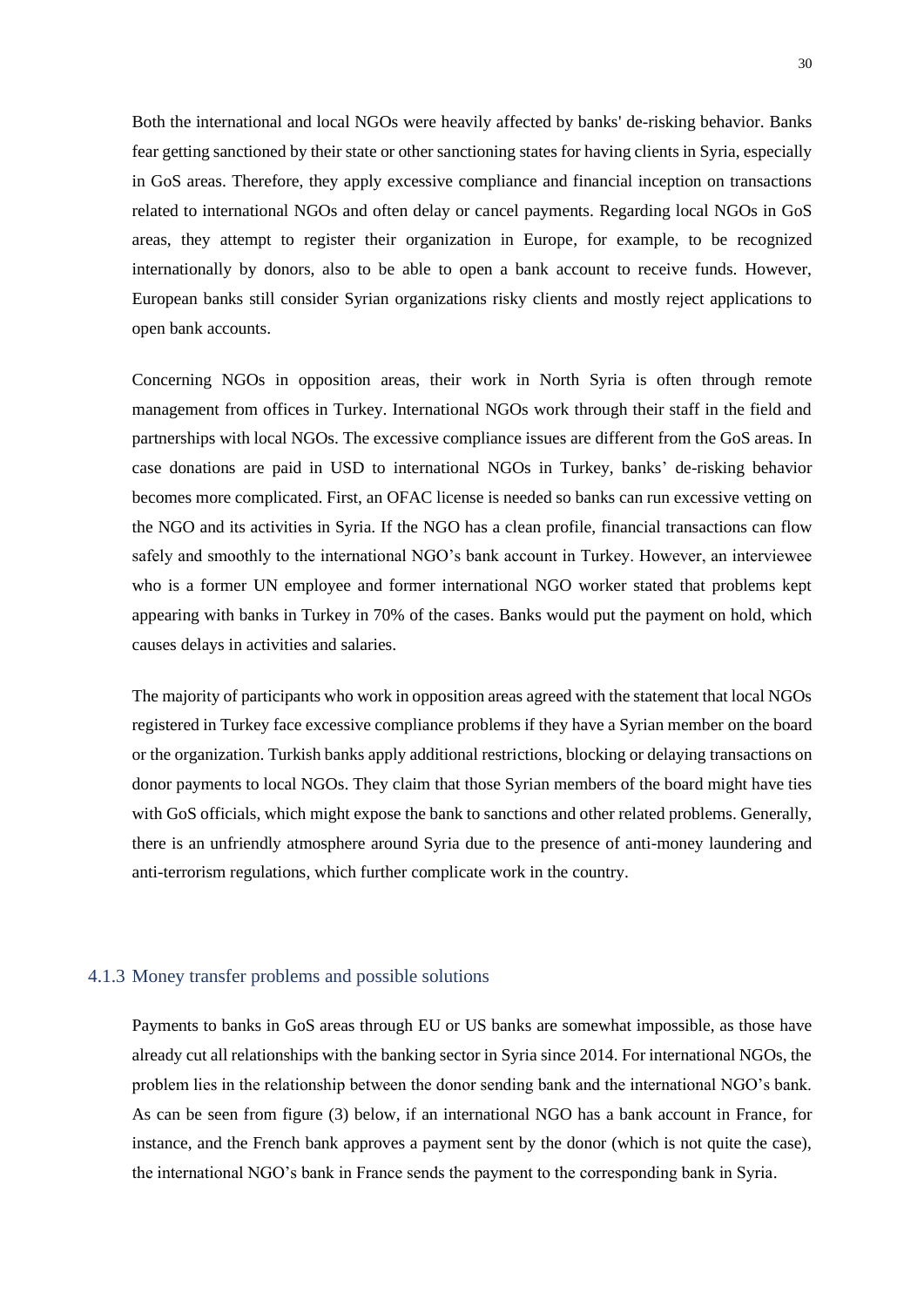

*Figure (3): basic money transfer process. Source: author*

In figure (4) below, it can be seen that if the payment is in USD or EUR or any other foreign currency, the international NGO receives money in Syria in SYP. This was the case up until 2018.



It is more complicated for international NGOs to transfer money from their headquarters to Syria than for the UN agencies. The agreed budget between the donor and the international NGO is transferred to the corresponding bank in Syria, the issue being that the corresponding banks prefer to accept USD or EUR transfers, other foreign currencies are not desirable (like Swiss Franc, CHF), reported by an international NGO employee in Aleppo. International NGOs found two alternatives in case corresponding banks refuse to receive the payment:

1- Money Transfer Agencies (MTAs) in Erbil: which became an important alternative after the Lebanese financial crisis in 2020. Donors send money to international NGO's headquarter outside Syria, send money to their corresponding bank in Erbil, money is saved for Syria's mission and received in cash by a representative from an MTA like 'Al Mutahide Lil Serafe'. The MTA allows its corresponding bank in Syria to send the funds to the international NGO's corresponding bank in Syria. Money transfers outside Syrian are done in USD or EUR yet funds will be immediately exchanged to SYP (CBS price). The process in depicted in figure (5) below.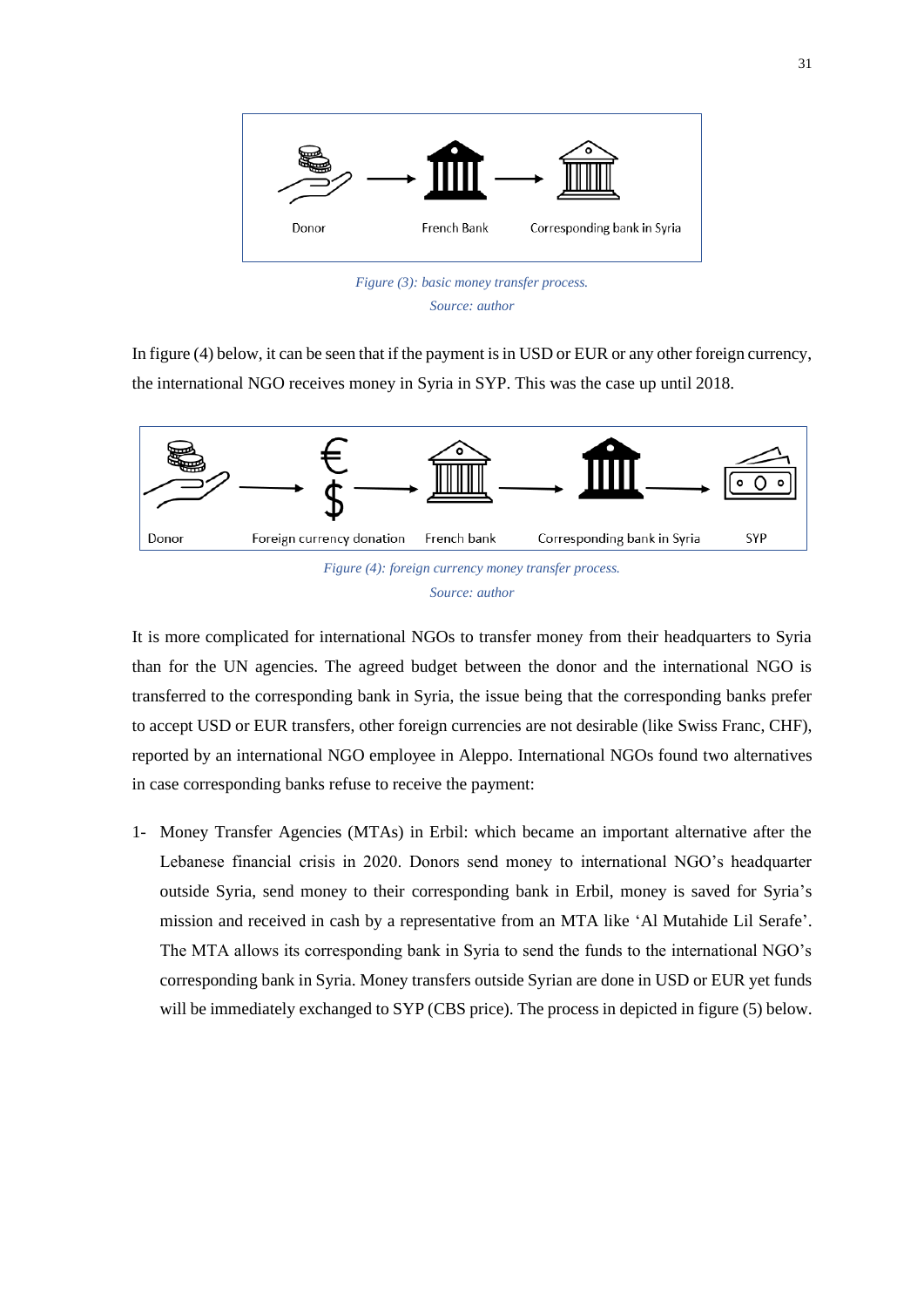

*Figure (5): money transfer process through MTAs to Syria. Source: author*

2- Contracting with the international NGO's branch in Lebanon to receive funds on the Syrian branch behalf. The Lebanese branch would open a bank account for the Syria branch in a Lebanese bank, or any other international bank in Lebanon, and receive funds in foreign currencies. Funds to be sent to the corresponding bank in Syria, exchange funds to SYP at the CBS price, then funds can be received by the international NGO. Lebanese banks would allow such a process mostly because international NGOs in Lebanon are well recognized and trustable clients. They are also a massive source or foreign currency for banks as for the monthly funds they receive from abroad.

Regarding the UN agencies, funds are sent by the donor agencies to the UN agency's headquarters (HQ) in USD, HQ transfers funds to their corresponding bank in Syria in USD through a normal bank transfer, the UN's corresponding bank transfers money to their local and international partner NGOs through local exchange companies, like 'Al-Haram', in SYP (CBS price).

Since May 2013, exchange companies were constrained to deliver all cash orders coming from outside Syria in SYP (CBS price), even though the payment is in foreign currencies (Daher, 2019 b). Thereby the UN funds cannot be received in USD, only in SYP (CBS price) and then transferred to local and international partners in SYP (CBS price).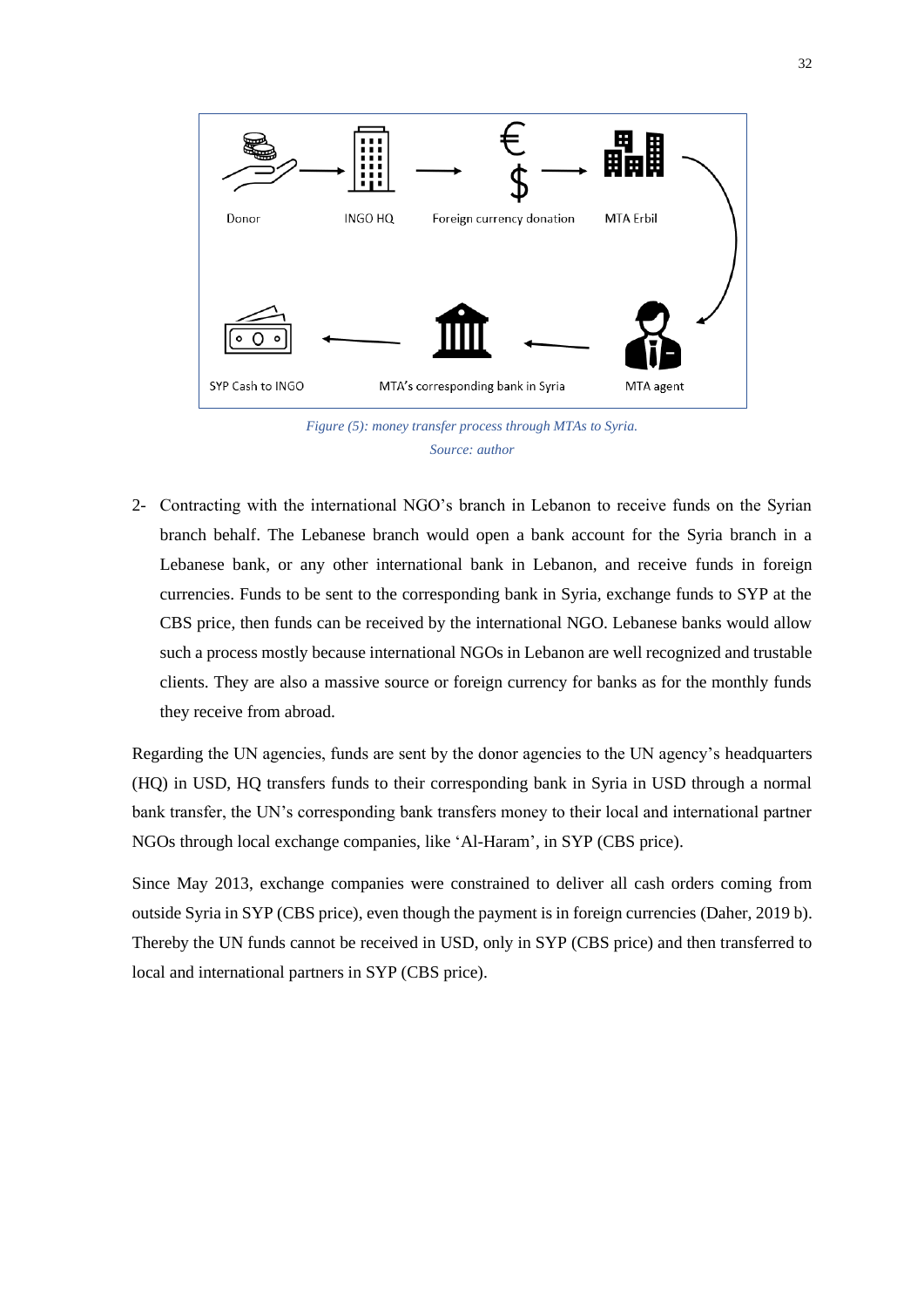Money transfer options in opposition areas are also diverse as in GoS:

- 1- Between 2015 and 2019, moving funds from Turkey to Syria was relatively easy using the 'Hawala System<sup>11</sup>'. All types of NGOs were using this method including the UN agencies. For international NGOs registered in Europe, normal money transfers were possible from the donor to the international NGO's European bank account to the international NGO's Turkish bank account. Late 2019, money transfers from Turkey to Syria became available only through the Turkish post office (Posta ve Telgraf Teşkilatı, PTT). Money transfers became only approved in Turkish Lira and never in USD. International NGOs send money to their offices in North and NWS, or payments to their partner local NGOs also through PTT to avoid problems with the Turkish Government.
- 2- Before 2018, local NGOs working in Syria in opposition areas used to receive donations directly from donor agencies to their corresponding banks in Turkey then transfer the money to their office in Syria through the 'Hawala system', this was somewhat illegal for the Turkish Government as they could not control financial transactions nor justifying the local NGOs' expenditures. After 2018, local NGOs were obliged to register their organization in Turkey to be legal, so all received and transferred funds have to be declared to the Turkish Government.

In summary, these results show that humanitarian organizations in general suffer from the exchange rate regulations, over-compliance, and money transfer problems. Local NGOs are considered the biggest losers for lacking the capacity and the ability to fight this negative influence of the sanctions.

<sup>&</sup>lt;sup>11</sup> 'The hawala system is one of the International Financial Transfer systems that functions under different names in various regions of the world. The hawala system is an informal channel for transferring funds from one location to another through service providers, known as hawaladars. The vast majority of the Hawala transactions are remittances sent by emigrant workers living in a 'developed' country to their home country, generally a 'developing' country.' (El-Oorchi, 2002)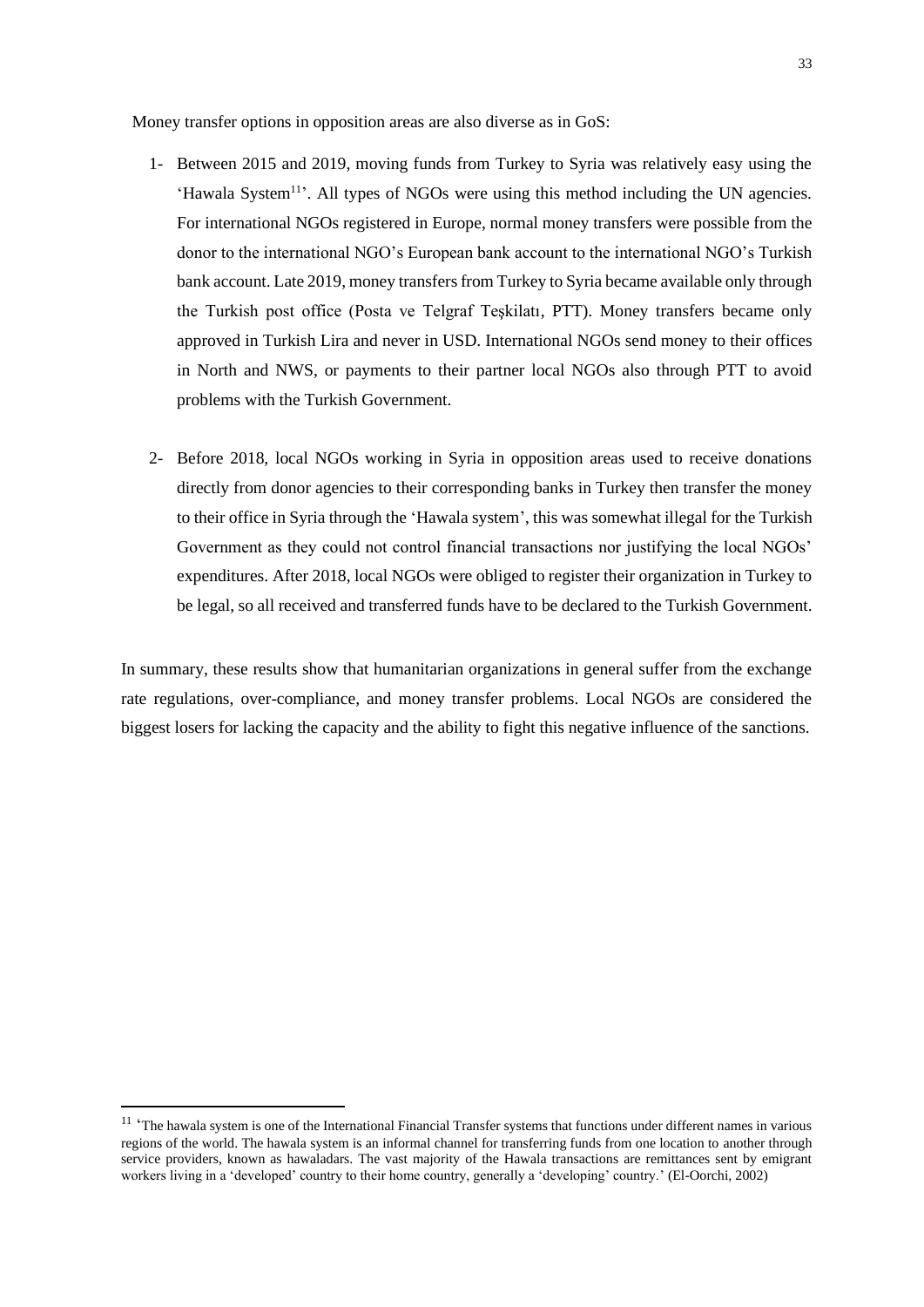#### <span id="page-33-0"></span>4.2 The sanctions' impact on humanitarian activities

*'Sanctions are definitely the weapon that led the Syrians to be poor, in all ways'. Local NGO employee*



*Figure (6): the sanctions impact on NGOs operations and way of work. Source: author*

The humanitarian impact of sanctions is displayed by showing the effect on the day-to-day operations. The majority of respondents in both the GoS and opposition control areas have reported at least one impact of sanctions on humanitarian activities. As you can see from figure (6) above, fuel availability and tech-software-related problems both challenge the day-to-day operations for different humanitarian organizations and thus lead to providing low-quality service. As reported by the participants in this study, this is a direct impact of sanctions. In the following, an analysis of the GoS areas will be discussed, followed by a comparison of the case in opposition control areas.

#### <span id="page-33-1"></span>4.2.1 Fuel availability

First, the shortage of fuel in the whole of Syria has been an issue since 2011. The Syrian production of fuel is mainly located in NES under the control of the SDF/ANNES, yet refineries are situated in GoS areas. Due to sanctions, the GoS is importing fuel from countries already sanctioned or do not abide by US and EU sanctions, like Iran. Since 2013, Iran has been supporting the GoS by granting the GoS with credits in the form of oil, agriculture, and industrial parts imports (Daher, 2019 a). However, importing the whole country's needs is costly and not realistic. Thereby, the GoS met the demands of industrialists and manufacturers and allowed them to import oil and fuel by land and sea imports for three months only (Tishreen, 2019; Daher, 2019 a). Meanwhile, SDF kept supplying oil to the GoS. (Mohamed, 2019; Daher, 2019 a)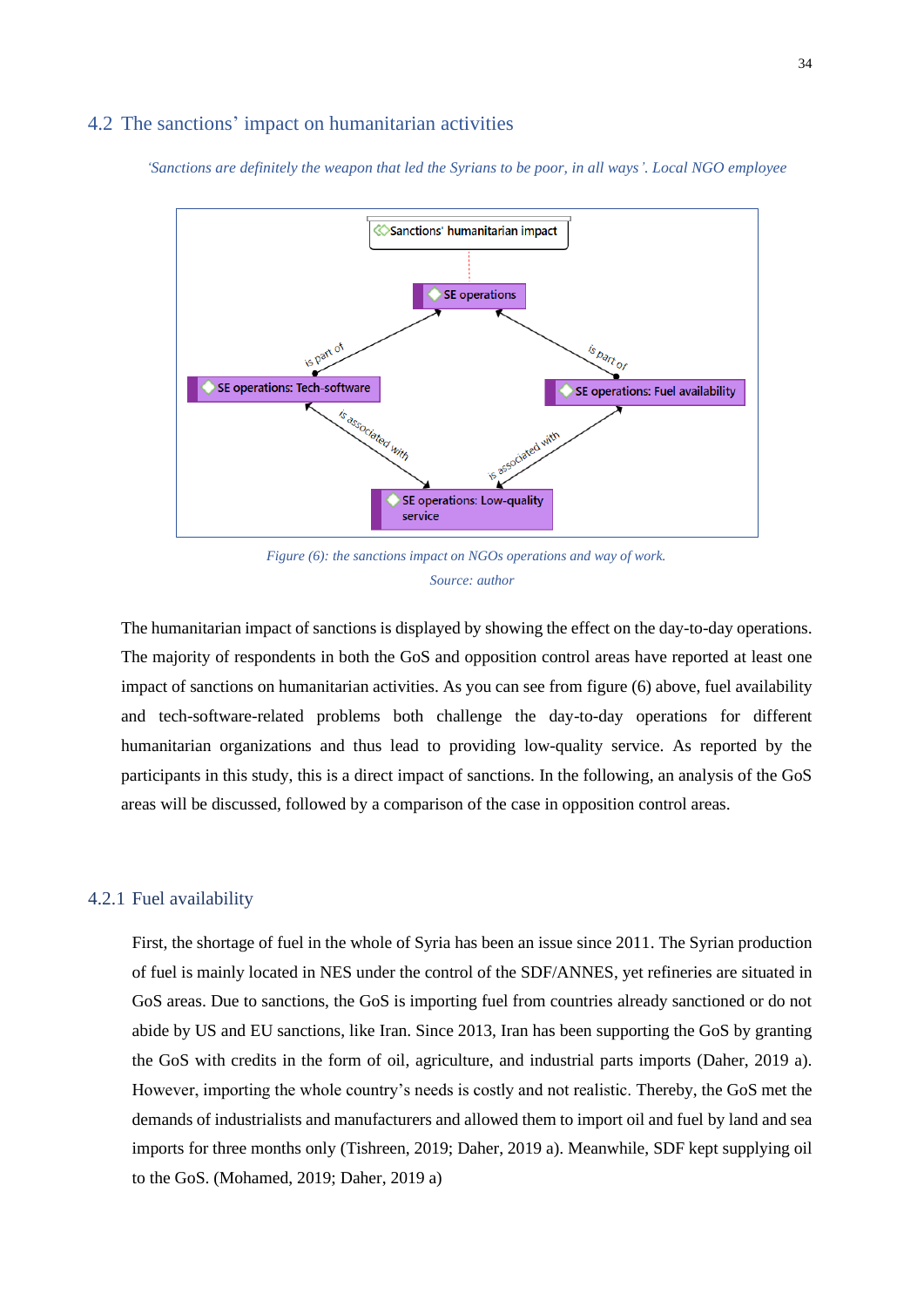Therefore, this shortage of fuel has negative impacts on the local industrial sector and difficulties related to transportation and distributing products between the Syrian cities. In mid-April 2021, the Syrian Higher Education Ministry suspended classes and lectures of both public and private education, schools, and universities. The GoS stated that this closure is because of the increasing number of COVID-19 cases in the country, yet the real reason has appeared to be otherwise. Fuel shortage made it impossible to find ways of transportation to get to work or school (Al-Fanar Media Reporting Team, 2021).

The shortage of fuel is a significant problem for all NGOs that work in the GoS areas. Furthermore, one interviewee who works at a UN agency stated that this shortage of fuel has its effects on humanitarian activities, as some of the healthcare centers of the UN were completely shut down because beneficiaries and service providers were unable to reach the centers. Worthy of note, the UN agencies in Syria cannot contract with an external fuel supplier, and they are obliged to purchase fuel from the government.

The case is otherwise in opposition-held areas. The majority of essential products for the day-to-day operations are relatively more available than in the GoS areas because they have open cross-line points with GoS, Turkey, and Erbil to acquire their needs. For example, fuel is almost always available from the Katerjiy Group; 'the Katerji (Qaterji, Qatarji, Qatirji) Group is a Syrian business consortium led by Hossam al-Katerji, a member of the Syrian parliament and his older brother Muhammad. The accompanying passages from local sources discuss this group, which has emerged as a key economic and military actor among Syrian loyalists' (Winter, 2019). The Katerjies bought oil from IS between 2014 and 2016 while IS controlled the oil fields in NES at the time. The US and the EU sanctioned the Katerji group because of its relations with GoS. However, the oil fields are now controlled by the US-backed Kurdish forces (SDF), while only refineries are located in GoS. Therefore, the 'Katerji trucks to transport oil pumped by the US-backed SDF to these refineries.' The SDF has to deal with GoS to supply fuel to NES and thus, buys fuel supplied by Katerjies at higher prices (Cornish, 2019).

#### <span id="page-34-0"></span>4.2.2 Tech-Software issues

International NGOs and UN agencies often get offers, services, products, etc., through international tenders. Tenders could be local, regional, or international. Yet, sanctions reduced the possibility for international business/tenders for those NGOs as international service providers lost interest in dealing with Syria, chiefly because they fear the imposition of international sanctions or other related problems, especially if importation is the contractor's responsibility. This resulted in a lack of high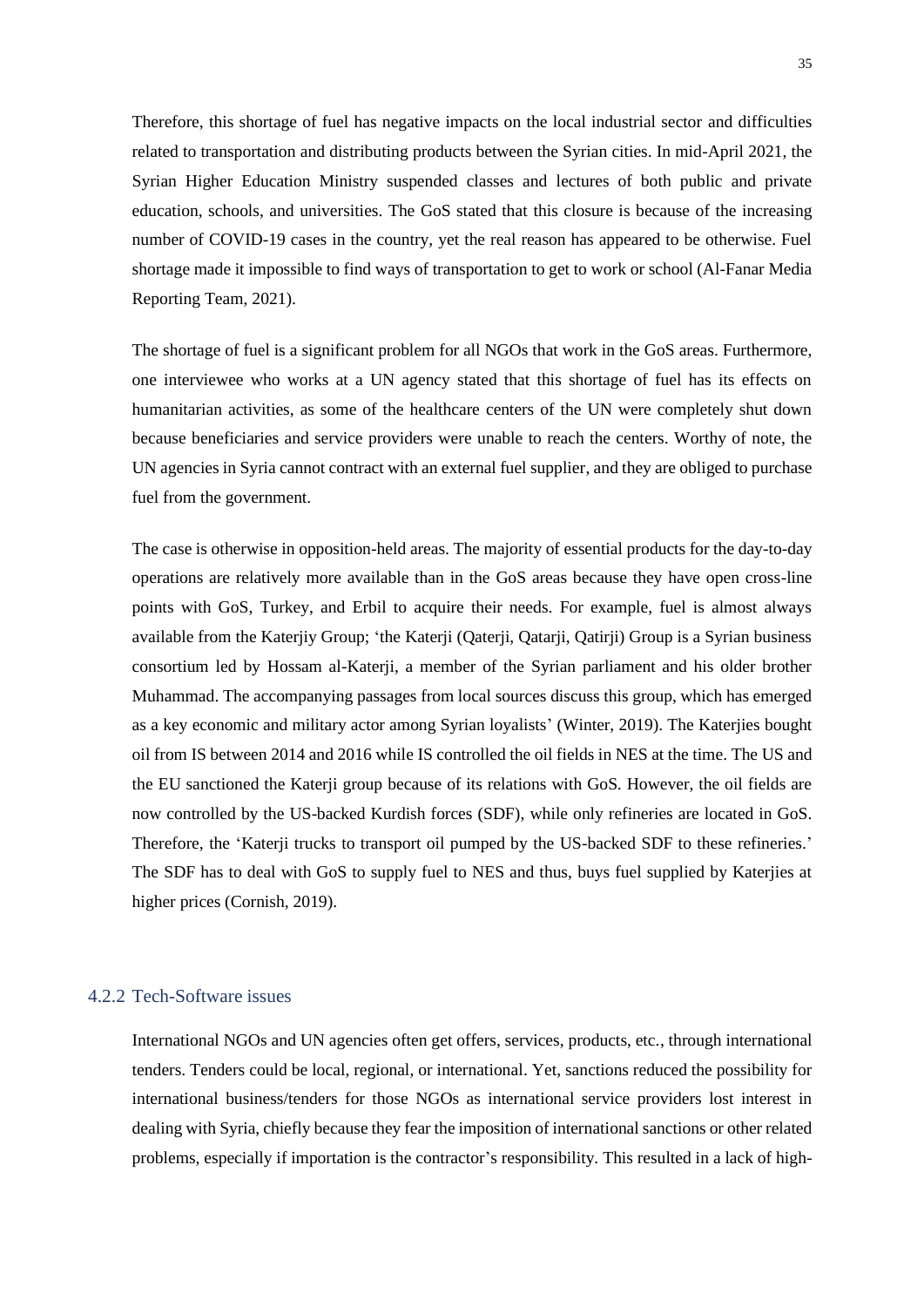quality, high-tech products and services which are irreplaceable in the local market. For example, buying medical equipment (CT scan, mammography scanner for breast cancer scan, etc.) and IT equipment (routers, computers, monitors, etc.) has been complicated because of sanctions. The impact is shown in NGOs' activities as they need this equipment to provide their different services.

## *'The fact that there is no more international presence to any of the important international companies that usually provide pivotal services is mainly because of sanctions' effect.' UN employee*

Many international online platforms have decided to stop providing their service in Syria because of the fear of getting sanctioned. For example, Google banned the 'Google Workspace' services in Syria. The different types of NGOs with business emails from Google were unable to reach their work emails; they need to activate a Virtual Private Network (VPN) and a proxy server breaker to check daily emails. Google restricts access to a few regions and countries like Syria: 'certain Google services might be available in these countries or regions for personal use, but not for business or education use' (Google Workspace Admin Help, n.d). Since 2020, the world has switched to provide online services, education, etc., because of the COVID-19 situation. As a result, NGOs were negatively impacted and unable to continue projects and providing services online.

To conclude, sanctions affect NGOs' activities in several ways. Fuel and technological product availability are crucial for day-to-day operations, and NGOs should not be facing such issues. NGOs should be fully exempted from sanctions, especially in GoS areas.

## <span id="page-35-0"></span>4.3 The sanctions' impact on organization-donor communication



*'The gap between reality and plan.' Former UN employee*

*Figure (7): the sanctions' impact on NGOs and donor relationship. Source: author*

As depicted in figure (7) above, donor interests play a significant role in shaping the line of communication between NGOs and donors. The interviews indicated one additional element affecting donor interests which is the terminology issue. NGOs face this challenge during the planning phase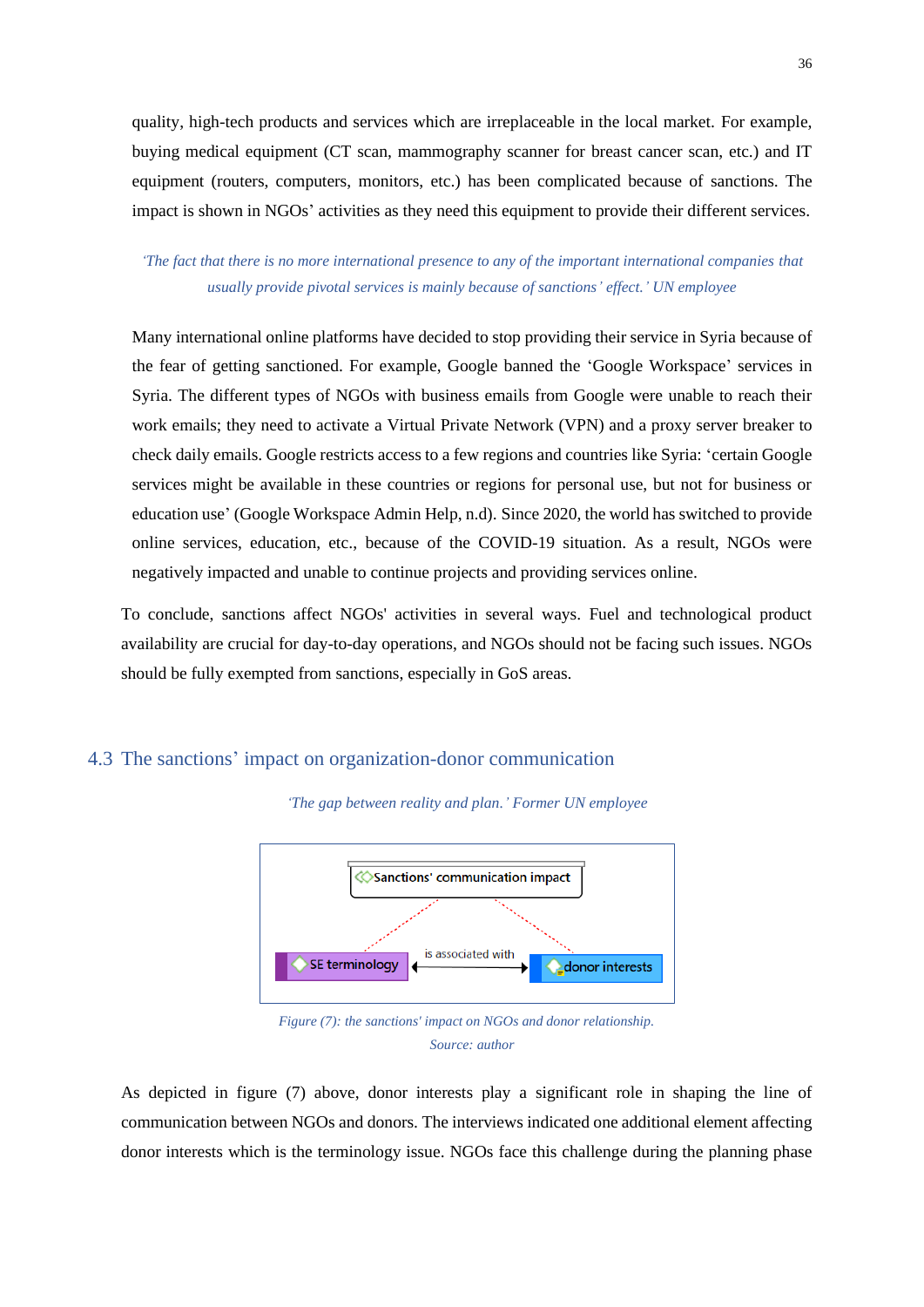and preparing the project proposals. An analysis of the GoS areas will be discussed, followed by comparing the case in opposition control areas.

#### <span id="page-36-0"></span>4.3.1 Donor interests

First, the different donors who agree to fund NGOs in Syria fear the effect of sanctions, and they pay extra attention to avoid technical violation for fear of reputational harm. Therefore, funding NGOs in GoS areas is always challenging for both donors and NGOs. As for NGOs working in GoS areas, it requires them to think about applicable sanction regimes when designing a project, a budget, or any humanitarian activity. This increases costs and requires expertise that is not always available.

For humanitarian activities to reach their goals, close cooperation with the GoS institutions is required; for instance, NGOs cannot do a recycling project without the association of local councils, municipalities, and ministries. Thus, donors either cancel projects or ask for additional reporting documents along with excessive compliance on the implementation of such activities. Many donors forbid international NGOs and UN agencies from working or dealing with the GoS and its institutions. As for telecommunication companies, there are only two companies, while both are linked to the GoS. Also, for health and education projects in GoS areas, international NGOs and UN agencies have to cooperate with GoS institutions like the Ministry of Health and the Ministry of Education. For instance, a rehabilitation project of semi-destructed schools in GoS areas, contracting with healthcare workers or education consultants who work for the Ministry of Education. Hence, donors restrict NGOs in GoS areas because they fear getting sanctioned from their own state or other sanctioning states for supporting sanctioned entities. Some projects require working closely and paying government employees (consultants) for their contribution. In such cases, donors are strict with funds, compliance, and reporting. For instance, direct payments for consultants in the Ministry of Education are not approved by the donors; they should be specified and detailed to show that there is a civil society engagement even when the help of government consultants is required.

Moreover, dealing with the GoS to get essential services (internet, electricity, water, etc.) is mandatory. These services are provided either by the government or private companies owned by entities related to the government. Additionally, nearly '60 percent of all UN aid operations in Syria are conveyed through SARC<sup>12</sup>' (Haid, 2019; Daher 2020; p.18). The UNHCR (United Nations High Commissioner for Refugees) has collaborated with Syria Trust for Development<sup>13</sup>, allocating over 7 million USD between 2012 and 2016.

<sup>&</sup>lt;sup>12</sup> SARC: the Syrian Arab Red Crescent

<sup>&</sup>lt;sup>13</sup> Syria Trust for Development (STD) is a local NGO in GoS areas. The STD is linked to the Syrian First Lady; Asma al-Assad. (Hefzy, 2021)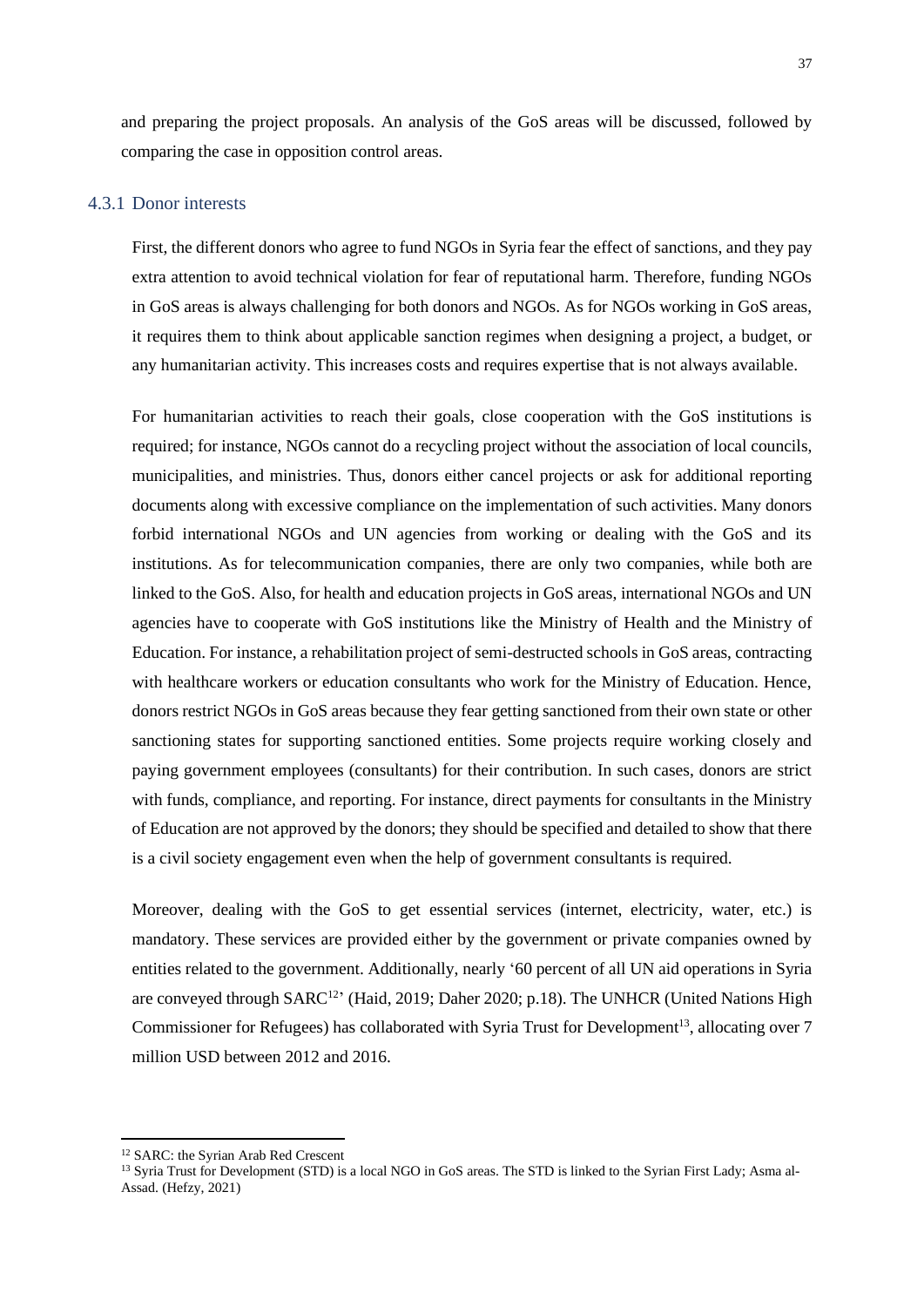Since 2018, the GoS took over large parts of Syria, including the city of Aleppo. It was reported by a few participants that shortly after, international donors decreased funds to the GoS areas significantly. Mainly, long-term, sustainable, reconstructive projects are hardly accepted by donors in the GoS areas for that reason. For example, USAID is one of the most significant donor agencies that fund different UN agencies and international NGOs, which in turn fund local NGOs. Since the beginning of 2021, the USAID has only been funding livelihood and related projects, yet no emergency, food security, nor rehabilitation projects are funded. Moreover, one interviewee stated that other donors who used to fund many emergency projects in the past years reduced their funds by approximately 80% in the GoS areas after GoS took over control of certain areas like Homs and Rif-Dimashq.

Second, donors and NGOs in opposition control areas have different lines of communication. Humanitarian aid has been changing throughout the Syrian conflict since 2011. A few donors switched interests too. The types of activities also vary depending on the specific period. In the following, three main phases can explain humanitarian aid in Syria:

- 1- Emergency projects to help the internally displaced people (IDPs)
- 2- Funds that support the capacity building of both humanitarian workers and beneficiaries
- 3- Donors in 2020 funded many projects to support local NGOs and city councils, including political awareness, livelihood, rehabilitation of the infrastructure, etc.

Development aid depends on three main elements, (1) the type of NGO, (2) the executive partner in the field, and (3) the parties who control city councils. Also, donor agencies focus on funding and supporting certain areas and cities. For example, a few donors do not approve projects in the Al-Jazeera<sup>14</sup> area for political reasons. Yet, they support projects in Deir ez-Zor and Ar Raqqah, two cities controlled by the SDF/AANES backed by the US. Since 2020, donors in Idleb have expanded humanitarian activities for local NGOs to include rehabilitation and livelihood projects to support the infrastructure in certain villages after receiving many IDPs, such as rehabilitation of bakeries and water stations.

Worth noting here, opposition areas in NES are funded mainly by US donor agencies making NGOs working there protected from any US sanctions. In addition, NGOs who have an OFAC license are excluded from the US sanctions. Thus, working with an OFAC license and a US fund should not result in any problems between donors and NGOs in NES.

<sup>&</sup>lt;sup>14</sup> Al-Jazira area refers to the geographical land situated between the Tigris and Euphrates Rivers. The Syria Jazira is 'confined between the Euphrates River to the south and west, the Syrian/Iraqi border to the east, and the Syrian/Turkish border at its apex.' (Mathys, 2001)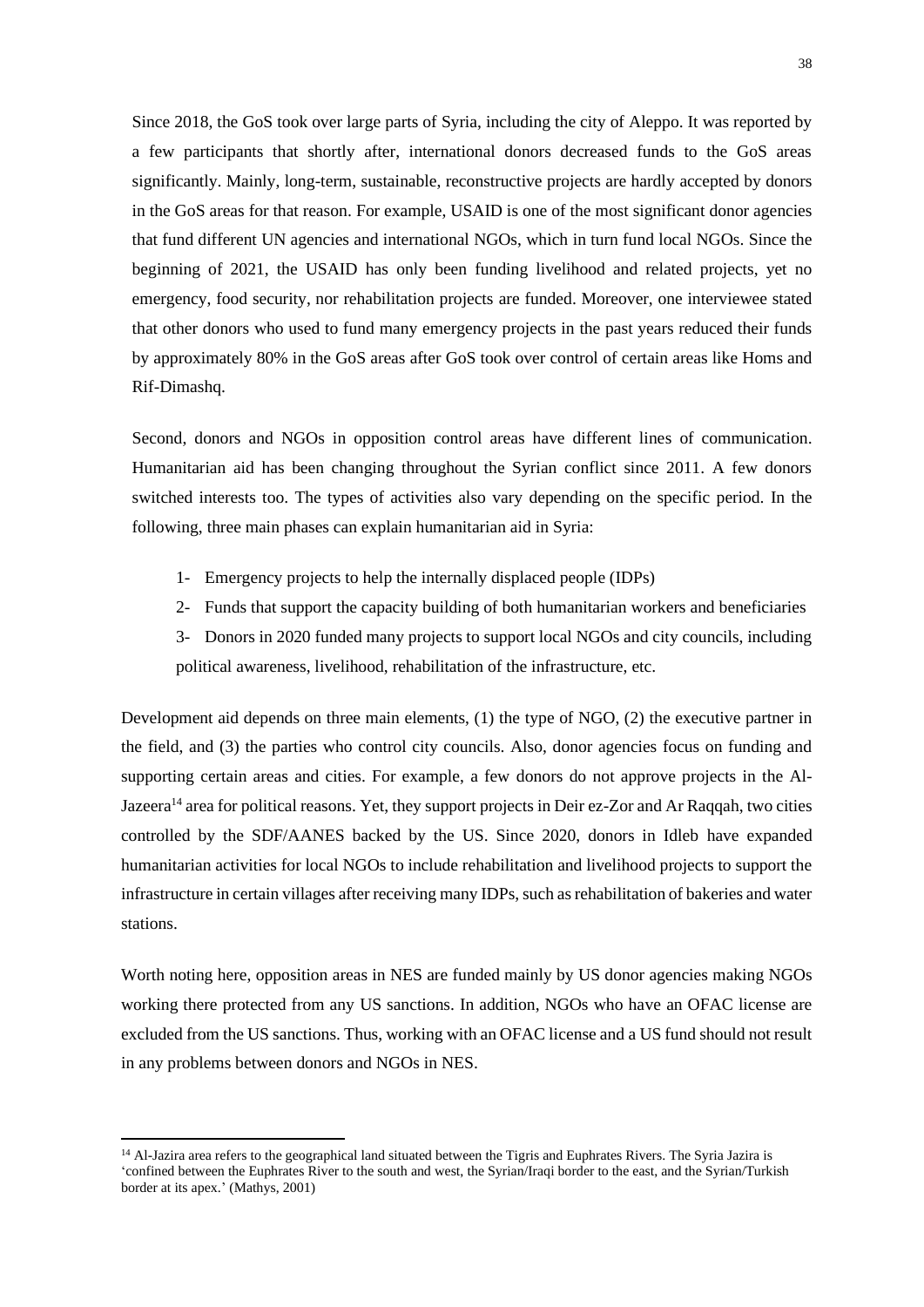#### <span id="page-38-0"></span>4.3.2 Terminology

Donors and NGOs experience a lot of miscommunication issues in the planning phase. Since 2018, the misunderstanding about using the word 'reconstruction' and 'rehabilitation' by NGOs has been an enormous challenge for both the donors and the NGOs. As reconstruction is banned because of sanctions, getting a rehabilitation project approved by donors became too difficult as they started to confuse rehabilitation with reconstruction projects. Besides, donors are reconsidering the funds for rehabilitation because GoS can, through a few adjusted policies, co-opt humanitarian assistance to fund its own interests (Human Rights Watch, 2019). Thus, donors are leaning to fund more shortterm projects and less long-term projects that might relate to the reconstruction of Syria, such as the rehabilitation of water pumps, electricity generators, etc. The ambiguity in using reconstruction and rehabilitation terms is mostly coming from the donors. It is unclear why they have not differentiated the two confusing terms.

It should be noted that a couple of international NGOs have hired experts to write project proposals for them and use the kind of language that is understandable and accepted by donor agencies to avoid any confusion between rehabilitation and reconstruction projects. Though, it took a lot of effort to define these terms to be aligned with donor terms. This issue is targeting the whole of Syria regardless of the political regime controlling the specific areas.

To summarize what has been said above, donor-NGO communication lines should be improved. Namely, both donors and NGOs should work together in the project design and budget allocation phases. Lines of communications between the donor agency and humanitarian organizations in the field should be looked at as an essential instrument that drives aid to work.

## <span id="page-38-1"></span>4.4 The indirect impact of sanctions

This section is concerned with reported results by most interviewees. The impact is not directly linked to sanctions, yet it is crucial to explain the challenges of humanitarian organizations in Syria.

#### <span id="page-38-2"></span>4.4.1 Between trust and practical issues

The paragraph below includes several semi-related issues that were reinforced by the sanctions.

**-** Sanctions' impact on money transfers led to the cancelation of many projects. Banks kept most payments on hold as they were delayed in approving certain funds. Therefore, NGOs were also postponing or simply canceling projects. In addition, salaries for humanitarian workers were also late to be paid resulted from money transfer issues.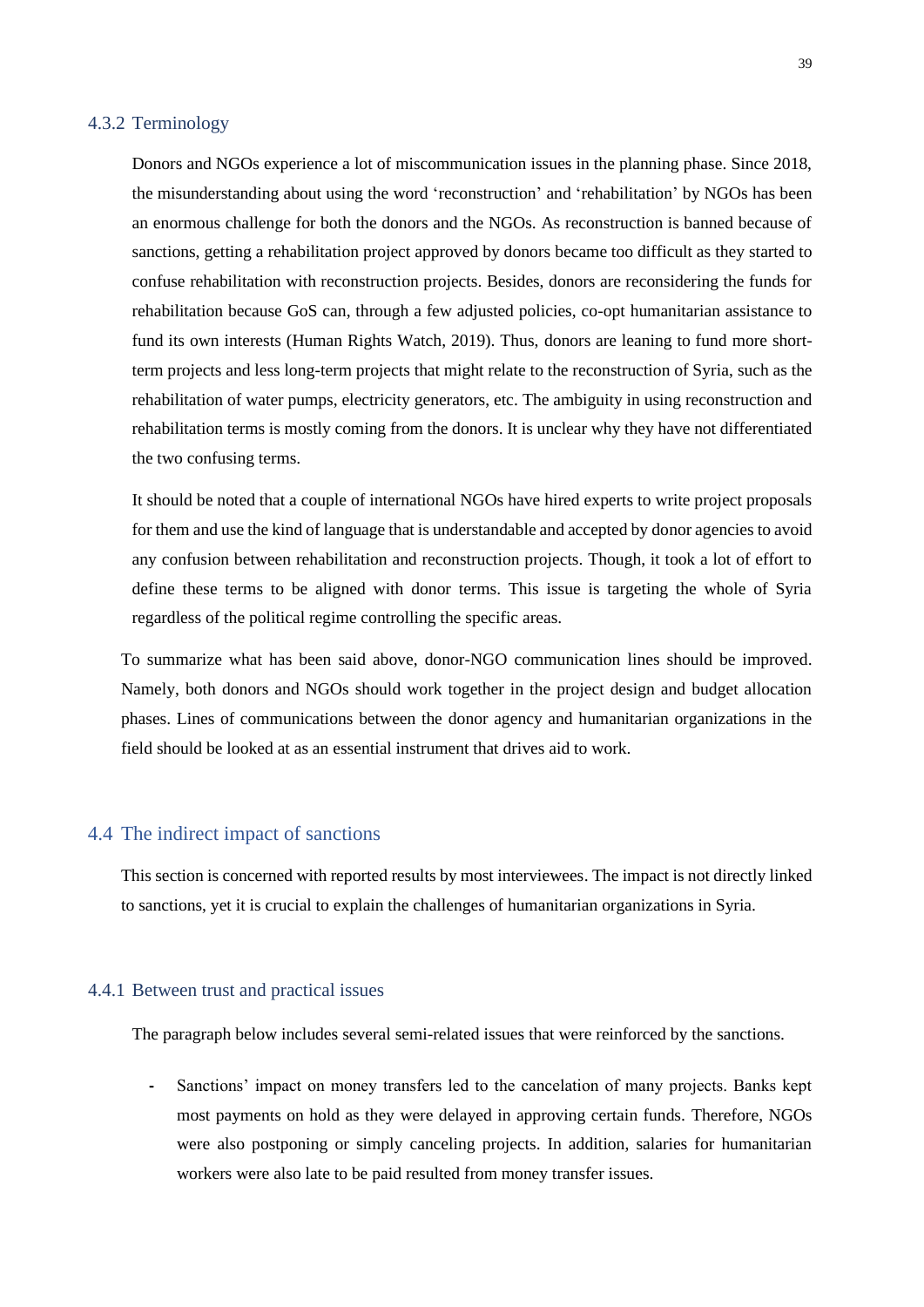- **-** Further, local NGOs in GoS areas suffered from the ban on purchasing certain equipment for specific projects. For instance, a purchase order was placed for equipment and machines for a vocational training project. At the time of the project, this specific equipment was banned from being shipped to Syria, leading to an immediate cancellation of the project and all related activities. This latter event has resulted in a higher dependency on the local market, which often lacks high-quality, high-tech goods and services.
- **-** However, there were some negative comments in the interviews about the donor restructuring effect. In July 2020, the Department for International Development (DfID), the UK's biggest donor agency, was replaced by the Foreign, Commonwealth, and Development Office (FCDO). The majority of NGOs were affected by this restructuring both in the GoS and opposition areas because this restructuring has resulted in a change in the types of activities that NGOs in Syria are allowed to conduct. The FCDO's focus is more on education, protection, and voucher system yet, less focus on water, sanitation, and hygiene (WASH) and rehabilitation activities.
- **-** Nonetheless, concerns were expressed about the safety of humanitarian staff both in opposition areas and GoS areas. In NES, and since the Battle of Ras al-Ayn in October 2019, many NGOs have closed their offices and stopped working in NES as armed groups targeted their humanitarian workers. For example, the French international NGO, Médecins Sans Frontières (MSF), stopped working in NES because they had several humanitarian workers kidnapped by armed groups in the area. Furthermore, since 2017, after SDF took over control in NES, the Turkish Government started to be stricter with those who work within NES and conduct cross-border activities. For instance, humanitarian workers who worked with certain international NGOs from a US origin were followed by the Turkish police, who either stopped their residence permits in Turkey or rejected their residency renewal applications. Also, Turkish police tried to force some Syrian humanitarian workers who work in Turkey to submit asylum applications in Turkey, making them illegal to work. Moreover, Turkey has stopped many international NGOs ((Mercy Corps, Norwegian Refugee Council -NRC-, Save the Children, International Rescue Committee -IRC-, etc.) from implementing cross-border assistance to Syria and closed their offices in Turkey, claiming that these international NGOs were working with Kurdish forces<sup>15</sup>. Considering the Turkish-Kurdish relationship, Turkey claimed that this humanitarian assistance included military and political assistance to the SDF in NES. It is worth mentioning that a couple of these international NGOs went back to work

<sup>&</sup>lt;sup>15</sup> The Kurdish forces: PYD (Democratic Union Party) which is a sister organization of PKK (Kurdistan Workers' Party). The PKK is considered as a terrorist group by the Turkish state, the US and the EU. (Crisis Group, 2019)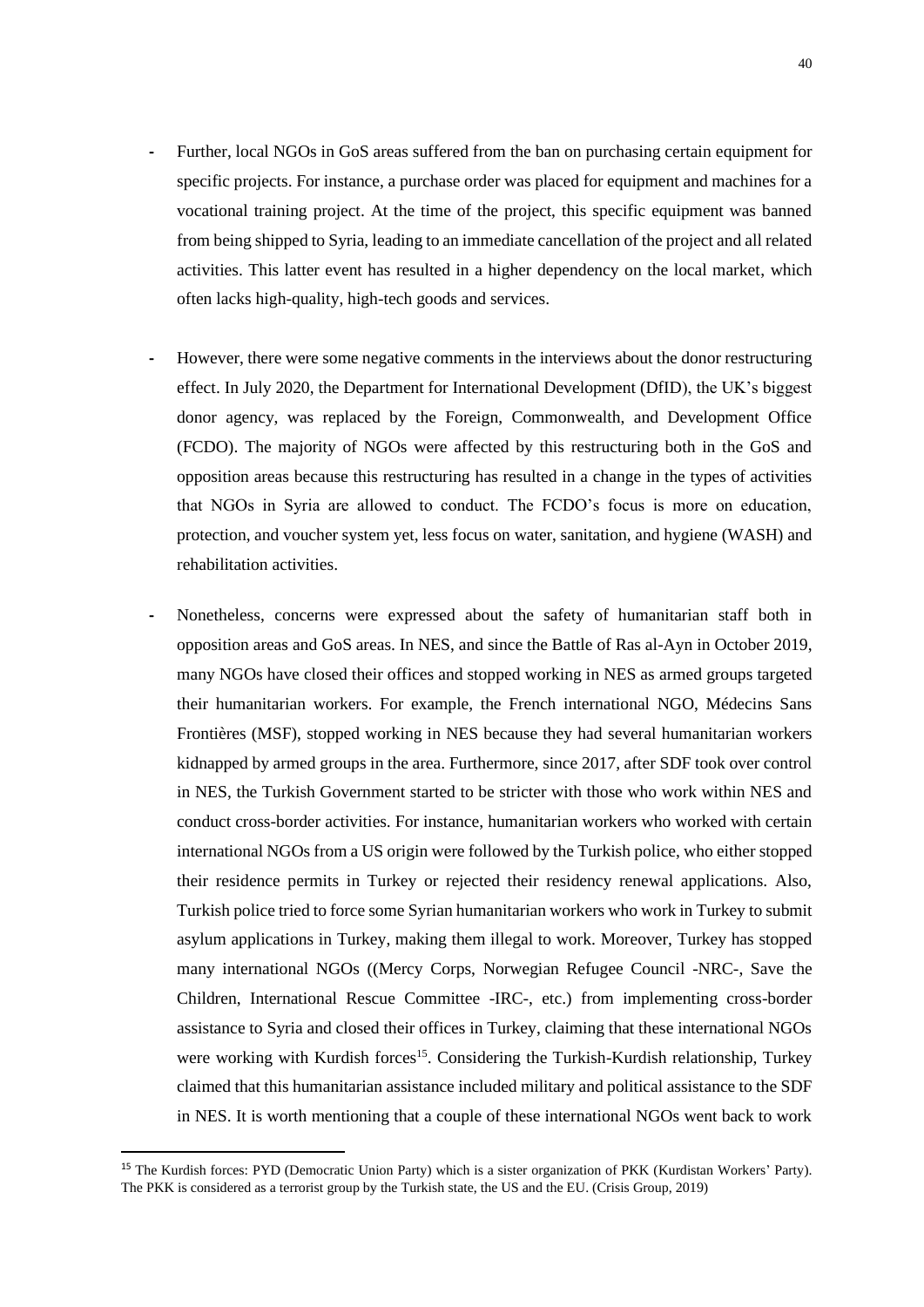as usual after negotiations with the Turkish Government, while some others could not grant permission to reopen their offices. Other interviewees argued that UN staff is not trustable in Syria; some say that they work as spies or work for the US. As it is known, they get paid their salaries in USD, making them more vulnerable and at risk of getting robbed. Sanctions, however, reinforced this image for the Syrian people and made it more difficult for UN staff to be comfortable with their title as UN staff.

**-** Regardless to say that the COVID-19 pandemic has created a global crisis since the beginning of 2020. In Syria, the pandemic only worsened the situation of almost all the population. Alongside the different sanctions, COVID-19 caused a cut in donations in the year 2020, according to some interviewees. For the UN agencies, two of the biggest donors reduced their donations for Syria, chiefly because of the COVID-19 situation claiming that they would prefer to support their own countries during the pandemic. Moreover, international NGOs faced a similar issue as some donors decided to cut the current budgets by at least 5%.

#### <span id="page-40-0"></span>4.4.2 The invisible impact on the Syrian population

Similar to the previous paragraph, the following narrative shows the indirect impact of sanctions on the Syrian population.

- **-** Since the imposition of Caesar sanctions in July 2020, the situation in GoS areas has only been worsening for civilians and NGOs. The majority of interviewees stated that their work became even more complicated and riskier in terms of excessive compliance, exchange rate, supply of technological products, medication, food, fuel, etc. Caesar sanctions and the unrealistic fluctuation in the USD/SYP exchange rate led to a significant increase in prices. However, the GoS's strategy to ensure enough foreign currency was to trade necessary goods rather than supply them to the local market. Thereby, local suppliers cannot provide the local market with basic needs, such as wheat, rice, etc. Another reason is that local suppliers often lack fuel and cannot transport goods between the Syrian cities in GoS control areas. Local suppliers import products through intermediary companies located in countries that did not place sanctions on Syria, like Iran, Turkey, China, etc. These intermediary companies import goods for Syria from other EU or US origins and ship them back to Syria. This process is risky and is associated with high costs.
- **-** As for medication, sanctions (including Caesar) have resulted in a massive shortage of essential medicines of a foreign source, usually unavailable in the local market. The WHO (World Health Organization) is exempted from the sanctions and can import some essential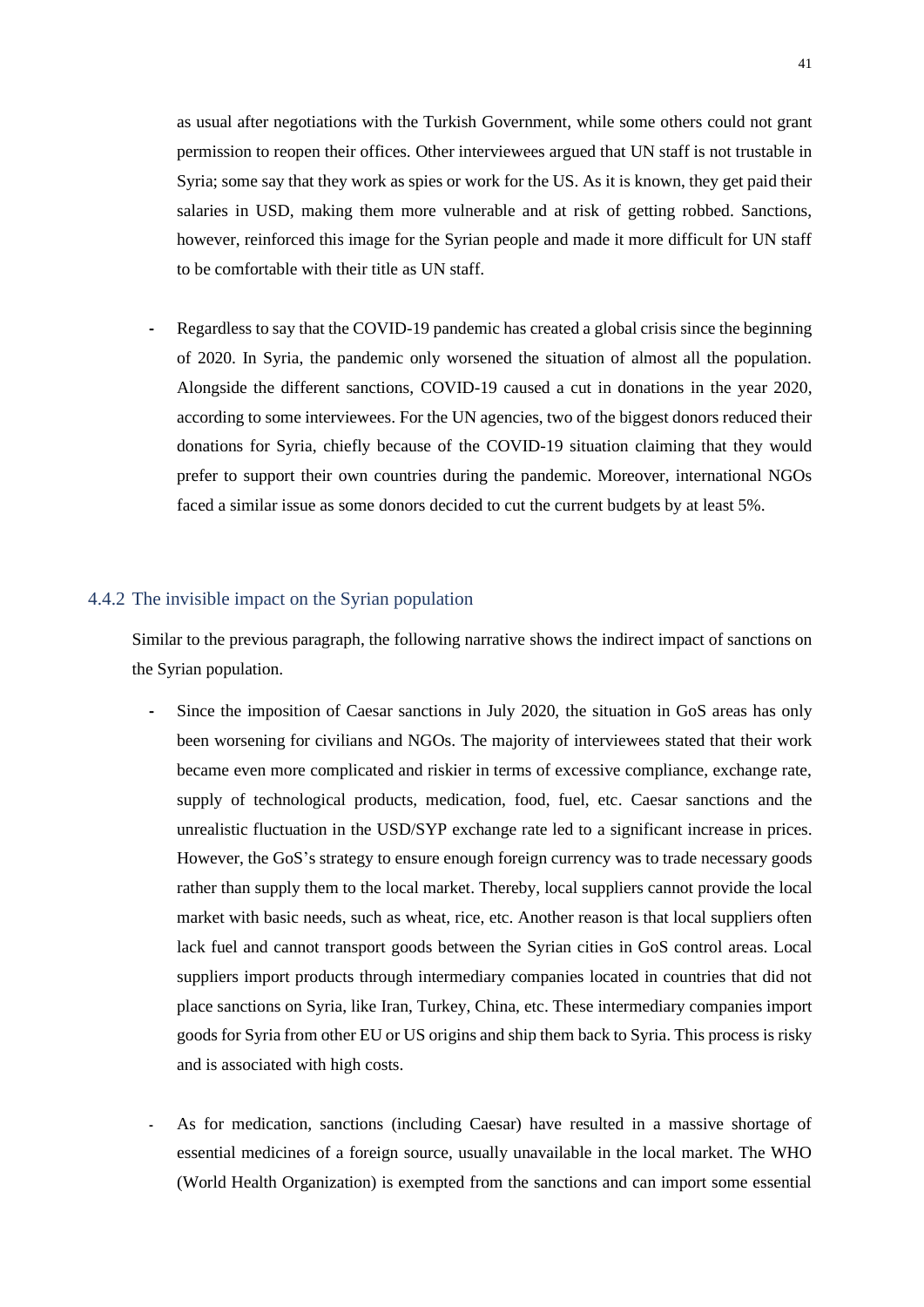medicines to Syria, yet it is not enough to meet the whole country's needs. Worthy of note, the Syrian pharmaceutical sector, before 2011, provided the local market with nearly 90% of its needs, with approximately 60 pharmaceutical factories active in the industry (Hamada, 2014; Daher, 2019 a). Currently, local pharmaceutical factories are unable to create certain medicines without access to specific medical materials and items, often imported from foreign countries. On top of that, most pharmaceutical manufactories cannot import particular replacement parts for machines damaged by the war (Daher, 2019 a).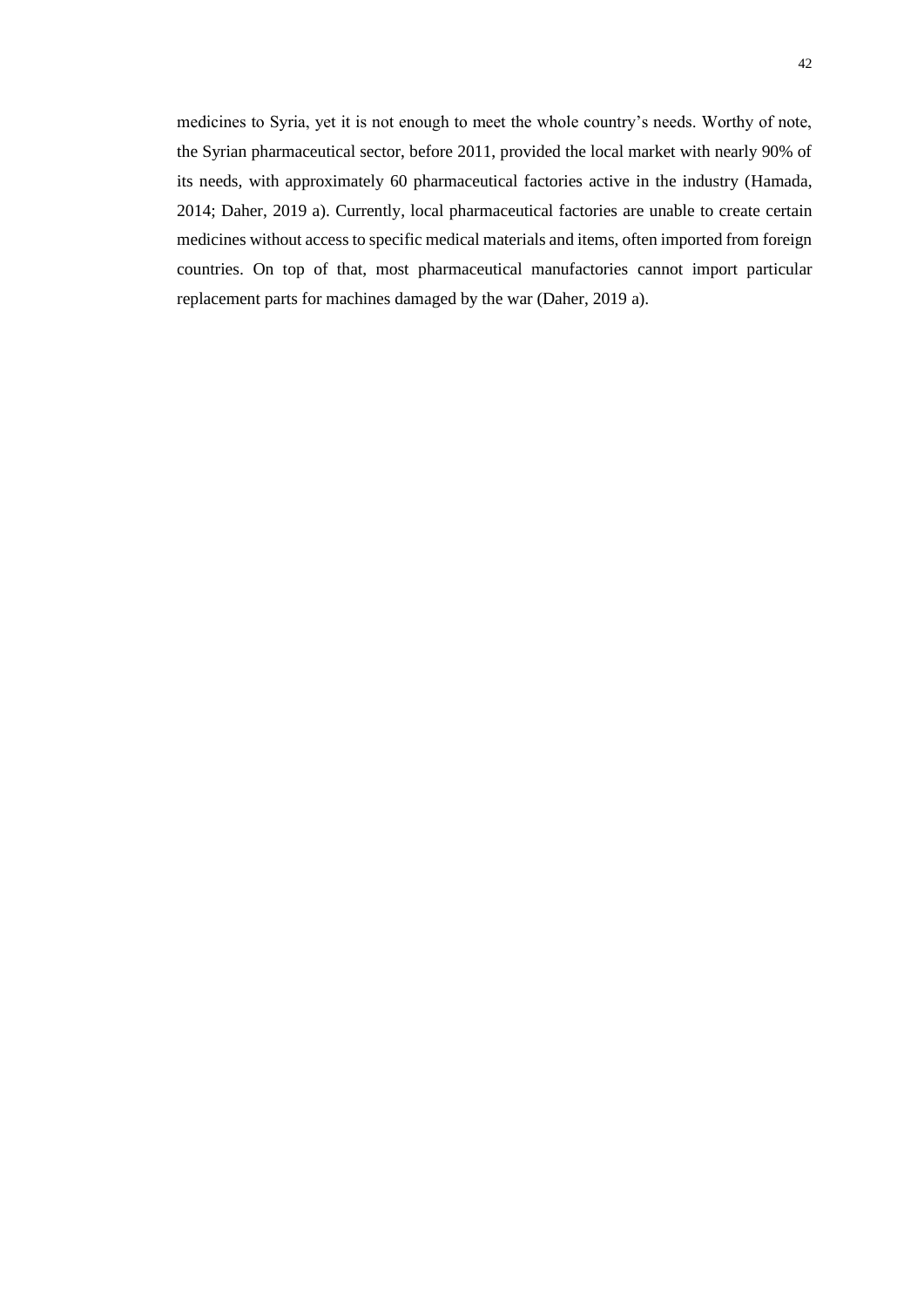## <span id="page-42-0"></span>**5. Conclusions**

#### <span id="page-42-1"></span>5.1 Research conclusion

This research aimed to provide insight into the effects of unilateral measures or sanction regimes on the work of humanitarian organizations in Syria. The focus of this study was on the challenges facing humanitarian organizations with regard to financial services, the implementation of humanitarian projects, and communication lines with donor agencies. As the situation differs significantly per area, this research covered the whole North of Syria by identifying three central regions depending on the political regime controlling the area: (1) government and pro-government forces held areas, (2) USbacked Kurdish forces (SDF) held areas in NES, and armed opposition groups (SNA and HTS) in North Aleppo and NWS.

As for the humanitarian actors operating in these areas, three types of organizations were distinguished, including UN agencies, local and international NGOs. As per the findings, the research concludes that the different unilateral measures imposed by the US, the EU, and other states have substantial impacts on the work of humanitarian organizations in various aspects.

Firstly, the different types of humanitarian organizations operating in GoS-held areas have more difficulties concerning sanctions than humanitarian actors in opposition-held areas. That is because sanction regimes aimed at Syria are mainly targeting the GoS and its allies.

Secondly, regarding financial services, all types of NGOs working in GoS areas are faced with challenges related to banks' de-risking behavior as they fear the imposition of sanctions or engaging in money laundering activities. Perhaps the most serious impact sanctions stimulate is that almost all NGOs working in GoS areas had to comply with banks' excessive compliance requirements. As a result, many had to shut down complete activities or delay payments for partner organizations and employees' salaries. As for money transfers from donor agencies to NGOs in GoS areas, direct payments are rarely made through simple transactions; instead, payments are made through MTAs in Erbil and Lebanon.

Furthermore, sanctions have a significant effect on the USD/SYP exchange rate. The fluctuations in the market resulted in a massive increase in the prices of most goods and services, which made the work of NGOs more complicated in terms of keeping the day-to-day operations, for instance, purchasing vocational training equipment, medical equipment, food, and non-food items, etc.

However, as for NGOs working in opposition areas, excessive compliance and banks' de-risking behavior were less significant and resulted in fewer changes to receiving and sending money. Furthermore, the Turkish Lira has been officially in use since 2019 in areas controlled by Turkey and SNA. Thereby, there were fewer issues regarding the USD/SYP exchange rate as the Turkish Lira is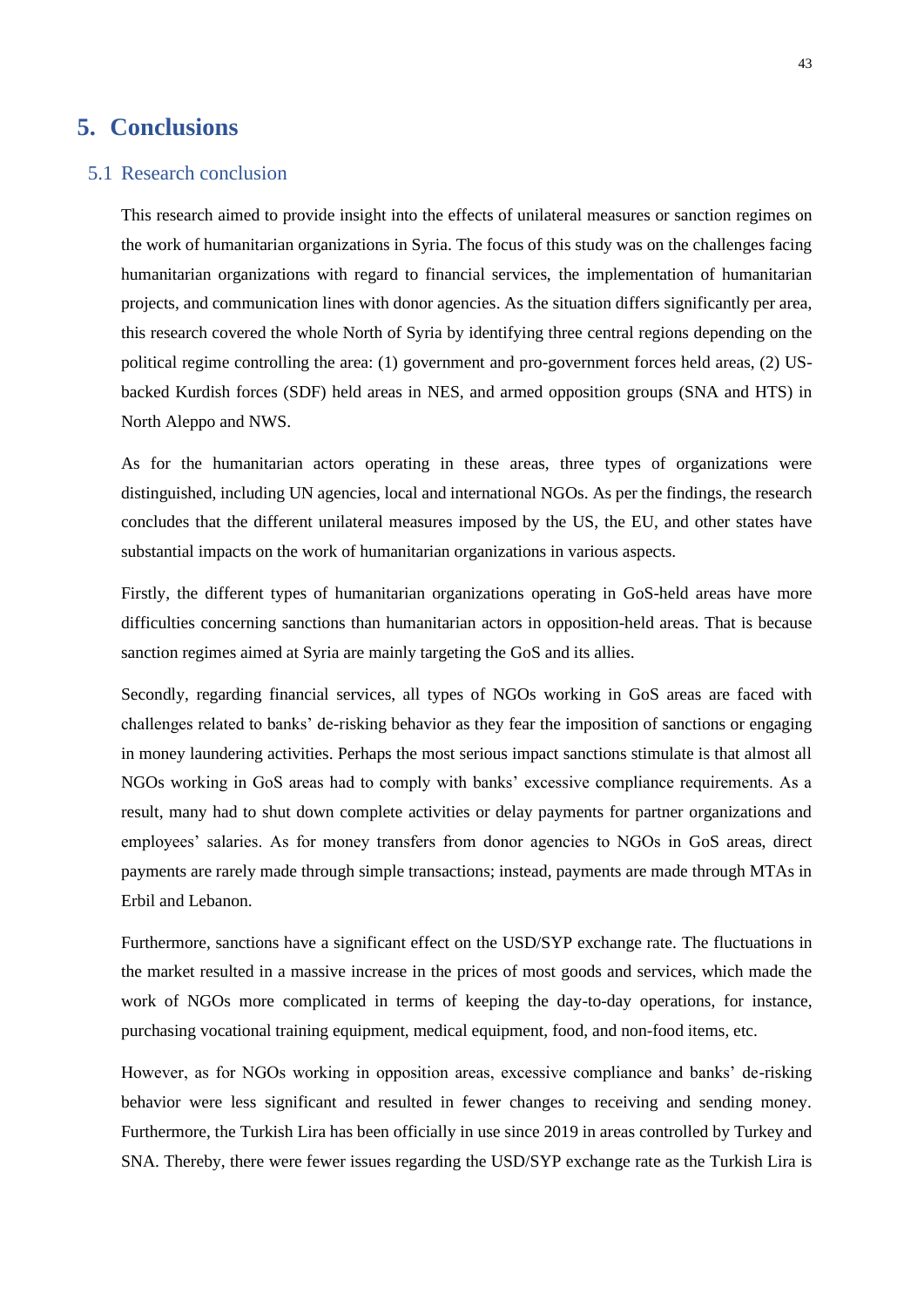formally used, and it faces relatively less significant fluctuations than the Syria Lira. Yet, the Turkish Lira started to depreciate sharply since 2020; it reached a historical record of depreciation on May 25th, 2021. (1News, 2021)

Further, the findings of this study have shown *similarities* between the different types of humanitarian organizations in both GoS and opposition-held areas. These similarities generate deterrents that address Syria as a whole. Communications with donor agencies are challenging for all organizations working in Syria, including those involved in cross-border operations in NWS. Firstly, donors extended requirements to approve funds for NGOs working in Syria and requested additional documentation and reporting methods that most NGOs cannot constantly provide. Secondly, donor agencies have been increasing concerns regarding reconstruction activities, recognized as rehabilitation projects executed by NGOs in semi-destructed areas. Thirdly, sanctions resulted in a ban on particular technological product imports and many software programs.

In contrast, *differences* are shown in the fuel availability issue. In opposition-held areas, fuel was always available, while in GoS areas, it is not. As a result, NGOs in GoS areas had to shut down several activities and could not provide projects' necessities because of fuel shortage. However, the situation changed in late 2019 when former US President Donald Trump declared withdrawing US troops from NES. Since then, the US support for Kurdish forces seemed less direct, and fuel trade followed a downtrend.

In sum, more prominent humanitarian organizations, specifically UN agencies and international NGOs, can often sustain more the obstacles resulting from sanctions' impacts. This is because they usually have relatively sizeable budgets, public relations, compliance staff, and support of HQs, compared to smaller local NGOs. Additionally, NGOs in GoS areas suffer more from sanctions' impact being located in a sanctioned state.

## <span id="page-43-0"></span>5.2 Discussion and future research

Recent stories in the literature argue that 'smart' economic sanctions are expected to be more effective with less adverse impact than traditional sanctions (Erly & Cilizoglu, 2020). For instance, the US sanctions on Iran were arguably 'smart' even though they hurt the Iranian economy and achieved their prime goal. They resulted in massive humanitarian needs, makes it an unprecedented situation resulting from 'smart' sanctions (Walker, 2017). Nonetheless, the US and the EU sanctions are intended to be 'smart,' yet new reports about the unintended consequences of these measures on innocent civilians and humanitarian organizations have started to surface. Thereby, this research discussed the case of Syria and investigated its effect on humanitarian organizations. The paper identified three types of difficulties facing humanitarian organizations as a result of the imposed 'smart' economic sanctions; (1) financial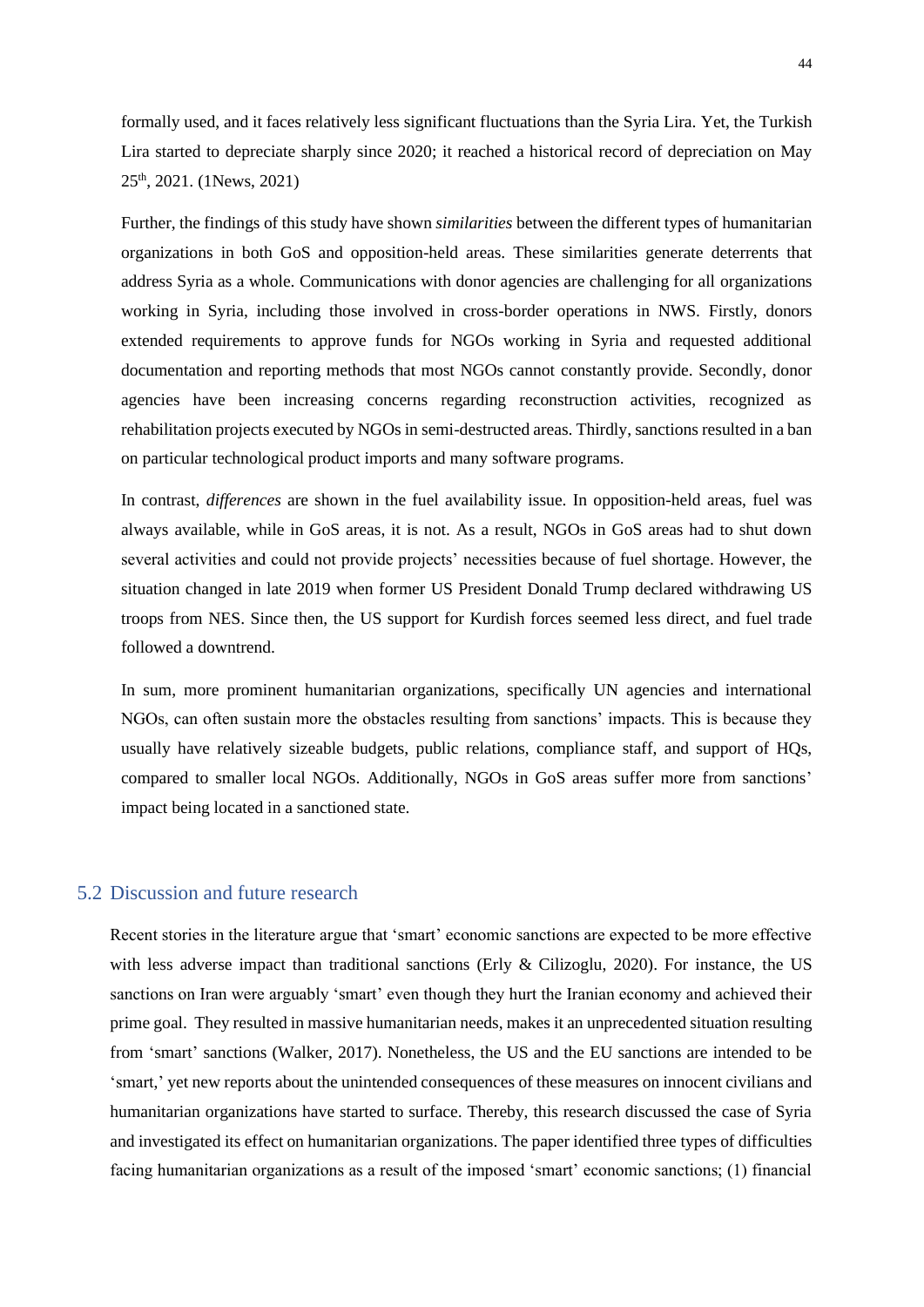transactions cannot be carried out as well as restrictions on money transfers, (2) the purchase of essential products for the day-to-day operations, and (3) communications with donor agencies became more complex. Moreover, the case of Syria allowed for additional analysis of government and nongovernment control areas and found that government control areas are highly affected by the sanctions.

While this study aimed to identify the impact of sanction regimes on humanitarian organizations, no solution for this impact can be proposed at this stage. The research on Syria's sanctions should be extended further to include a more in-depth analysis of each control area and each type of organization. Further research needs to examine more closely the link between 'smart' sanctions and unintended humanitarian consequences.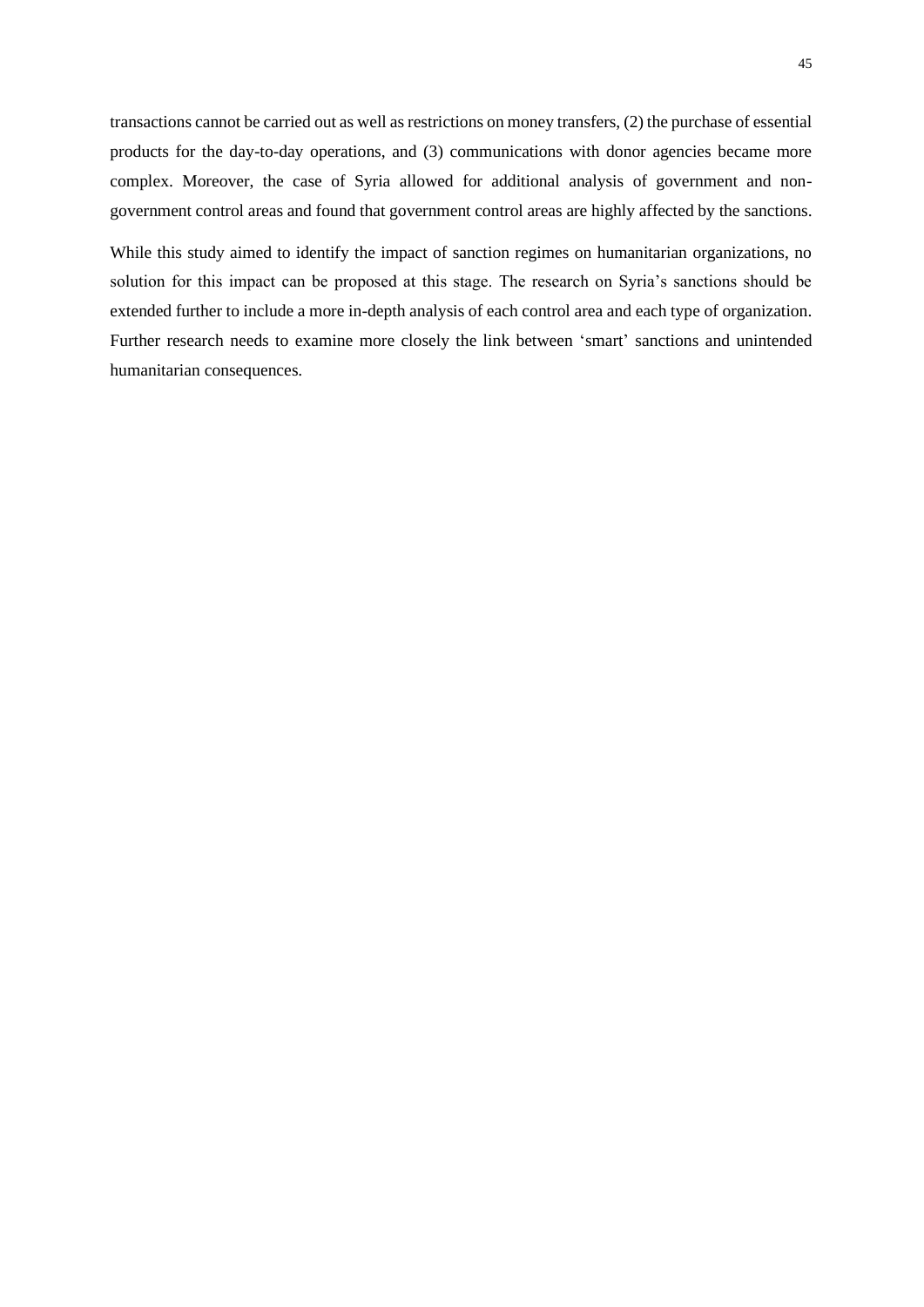## <span id="page-45-0"></span>**6. Bibliography**

- Aita, S. (2020). The Unintended Consequences of the US and European Unilateral Measures on Syria's Economy and its Small and Medium Enterprises. <https://doi.org/10.13140/RG.2.2.17505.33129>
- 'سعر الدولار في سوريا اليوم الأربعاء 24 مارس 2021. انخفاض حاد ' .(24 March 2021) Al-Ain Al-Ikhbarieh (The price of the dollar in Syria today, Wednesday, 24 March 2021. A sharp decline). [https://al](https://al-ain.com/article/price-dollar-syria-today-tuesday-march-23-2021)[ain.com/article/price-dollar-syria-today-tuesday-march-23-2021](https://al-ain.com/article/price-dollar-syria-today-tuesday-march-23-2021)
- Al-Ain Al-Ikhbarieh. (30 May 2021). '2021 مايو 30 األحد اليوم سوريا في الدوالر سعر) 'The price of the dollar in Syria today, Sunday, 30 May 2021). [https://al-ain.com/article/price-dollar-syria-today](https://al-ain.com/article/price-dollar-syria-today-sunday-may-30-2021)[sunday-may-30-2021](https://al-ain.com/article/price-dollar-syria-today-sunday-may-30-2021)
- Al-Fanar Media Reporting Team. (2021). Syria Suspends Classes as a Fuel Shortage Paralyzes the Nation. Available at: [https://www.al-fanarmedia.org/2021/04/syria-suspends-classes-as-a](https://www.al-fanarmedia.org/2021/04/syria-suspends-classes-as-a-fuel-shortage-paralyzes-the-nation/)[fuel-shortage-paralyzes-the-nation/](https://www.al-fanarmedia.org/2021/04/syria-suspends-classes-as-a-fuel-shortage-paralyzes-the-nation/)
- Al-khalidi, S. (18 April 2021). Syrian pound improves after central bank raises exchange rate. [https://www.reuters.com/world/middle-east/syrian-pound-improves-after-central-bank-raises](https://www.reuters.com/world/middle-east/syrian-pound-improves-after-central-bank-raises-exchange-rate-2021-04-18/)[exchange-rate-2021-04-18/](https://www.reuters.com/world/middle-east/syrian-pound-improves-after-central-bank-raises-exchange-rate-2021-04-18/)
- Andronik, B. (2018). An Inhumane Response. The Humanitarian Consequences of Sanctions: A Case Study of Syria, *UCL Global Governance Institute Working Paper Series*, 2018/1.
- Bapat, A.N., Early R.B., Grauvogel, J., and Kleinberg B.K. (2020). The Design and Enforcement of Economic Sanctions.
- Bosman, M. (2012). The NGO sector in Syria an overview.
- Bryan R. Early & Jadoon, A. (2016). Do Sanctions Always Stigmatize? The Effects of Economic Sanctions on Foreign Aid, International Interactions. *42:2, 217-243, DOI: 10.1080/03050629.2016.1093477.*
- Burke, P. (2021). Al-Qaeda. In P. Burke, D. Elnakhala, S. Miller*. Global Jihadist Terrorism*. Edward Elgar Publishing Limited.
- Carnegie Middle East Center. (N.d.). National Coalition for Syrian Revolutionary and Opposition Forces. *Carnegie Middle East Center*. <https://carnegie-mec.org/syriaincrisis/?fa=50628>
- CNN International. (11 May 2004). U.S. hits Syria with sanctions. Retrieved 14 June 2021, from <https://edition.cnn.com/2004/WORLD/meast/05/11/us.syria/>
- Cornish, C, (3 October 2019). The men making a fortune from Syria's war. *Financial Times*. <https://www.ft.com/content/525ec4e4-e4a3-11e9-9743-db5a370481bc>
- Crisis Group. (1 March 2019). Turkey's PKK Conflict: A Visual Explainer. *Crisis Group*. <https://www.crisisgroup.org/content/turkeys-pkk-conflict-visual-explainer>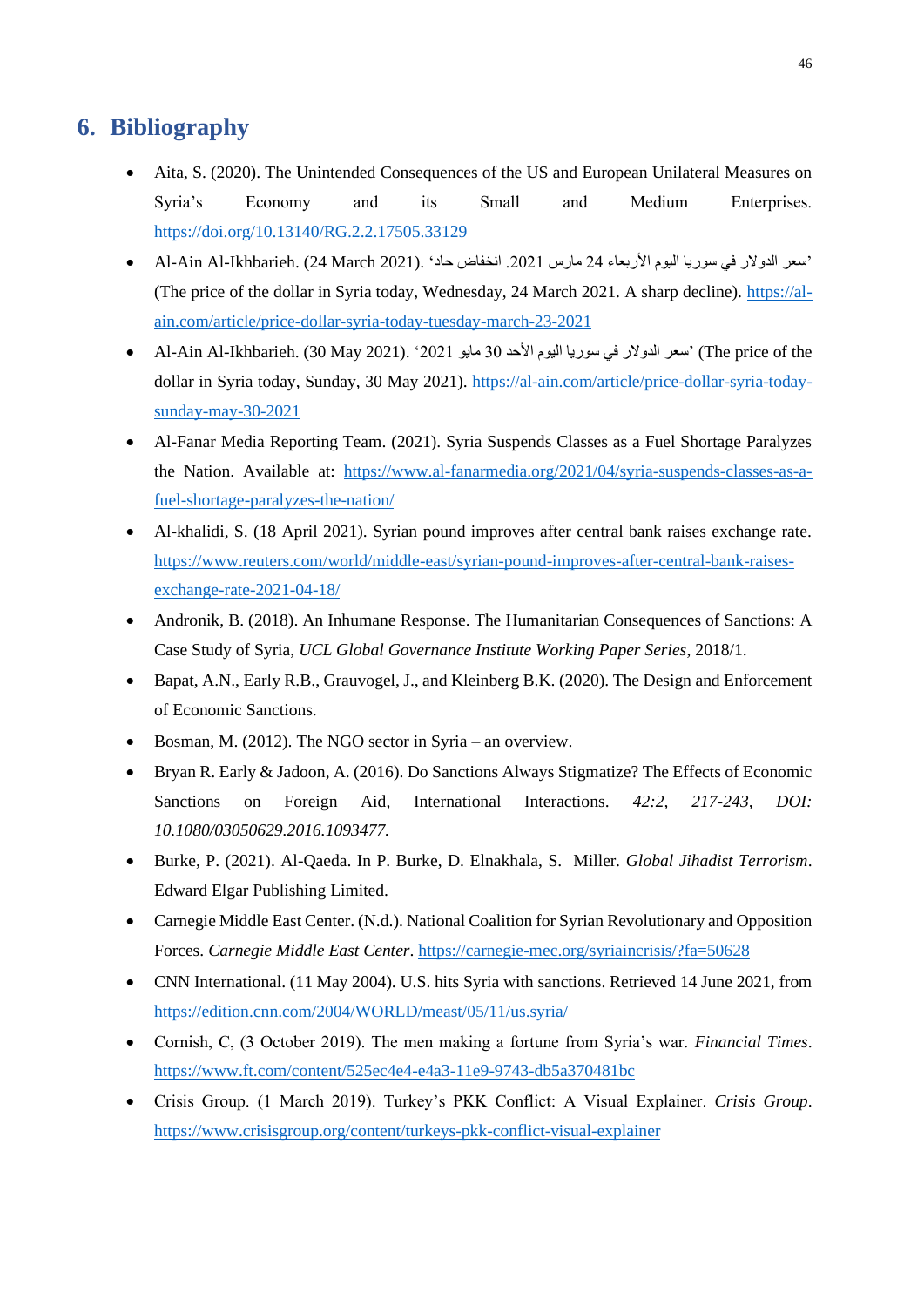- Daher, J. (2019 a). Syria's manufacturing sector: the model of economic recovery in question. Wartime and Post Conflict in Syria (WPCS). Research Project Reports. *European University Institute*.
- Daher, J. (2019 b). The Deep Roots of Depreciation of the Syrian Pound. Wartime and Post Conflict in Syria (WPCS). Research Project Reports. *European University Institute*.
- Daher, J. (June 2020). State Institutions and Regime Networks as Service Providers in Syria. Syria Transition Challenges Project. Research Project Reports. *European University Institute*.
- Daher, J., & Moret, E. (2020). Invisible Sanctions: How over-compliance limits humanitarian work on Syria. Challenges of Fund Transfer for Non-Profit Organizations Working on Syria*. IMPACT - Civil Society Research and Development e.V*.
- Daher, J. (28 May 2021). The Private Banking Sector in Syria: Between Survival and Opportunity. Wartime and Post Conflict in Syria (WPCS). Research Project Report. *Middle East Directions. Robert Schuman Centre.* Issue 2021/07
- European Commission. (2008). Sanctions or Restrictive Measures. [https://www.google.com/url?sa=t&rct=j&q=&esrc=s&source=web&cd=&cad=rja&uact=8&ve](https://www.google.com/url?sa=t&rct=j&q=&esrc=s&source=web&cd=&cad=rja&uact=8&ved=2ahUKEwj_s_TxrrDxAhWImBQKHVw3At4QFjAAegQIAhAD&url=https%3A%2F%2Feeas.europa.eu%2Farchives%2Fdocs%2Fcfsp%2Fsanctions%2Fdocs%2Findex_en.pdf&usg=AOvVaw1paGH0x6WWFtXkdZB-QCEW) [d=2ahUKEwj\\_s\\_TxrrDxAhWImBQKHVw3At4QFjAAegQIAhAD&url=https%3A%2F%2Fee](https://www.google.com/url?sa=t&rct=j&q=&esrc=s&source=web&cd=&cad=rja&uact=8&ved=2ahUKEwj_s_TxrrDxAhWImBQKHVw3At4QFjAAegQIAhAD&url=https%3A%2F%2Feeas.europa.eu%2Farchives%2Fdocs%2Fcfsp%2Fsanctions%2Fdocs%2Findex_en.pdf&usg=AOvVaw1paGH0x6WWFtXkdZB-QCEW) [as.europa.eu%2Farchives%2Fdocs%2Fcfsp%2Fsanctions%2Fdocs%2Findex\\_en.pdf&usg=AO](https://www.google.com/url?sa=t&rct=j&q=&esrc=s&source=web&cd=&cad=rja&uact=8&ved=2ahUKEwj_s_TxrrDxAhWImBQKHVw3At4QFjAAegQIAhAD&url=https%3A%2F%2Feeas.europa.eu%2Farchives%2Fdocs%2Fcfsp%2Fsanctions%2Fdocs%2Findex_en.pdf&usg=AOvVaw1paGH0x6WWFtXkdZB-QCEW) [vVaw1paGH0x6WWFtXkdZB-QCEW](https://www.google.com/url?sa=t&rct=j&q=&esrc=s&source=web&cd=&cad=rja&uact=8&ved=2ahUKEwj_s_TxrrDxAhWImBQKHVw3At4QFjAAegQIAhAD&url=https%3A%2F%2Feeas.europa.eu%2Farchives%2Fdocs%2Fcfsp%2Fsanctions%2Fdocs%2Findex_en.pdf&usg=AOvVaw1paGH0x6WWFtXkdZB-QCEW)
- European Commission. (March 2021). Syrian crisis: €5.3 billion mobilised by donors for 2021 and beyond at 5th Brussels Conference. Available at: [https://ec.europa.eu/commission/presscorner/detail/en/ip\\_21\\_1464](https://ec.europa.eu/commission/presscorner/detail/en/ip_21_1464)
- Early, R.B, & Cilizoglu, M. (2020). Economic Sanctions in Flux: Enduring Challenges, New Policies, and Defining the Future Research Agenda.
- El-Oorchi, M. (2002). "The Hawala System", *IMF*, Volume 39, Number 4, <https://bit.ly/2WYcmfD>
- Garfield, R. (1999). The Impact of Economic Sanctions on Health and Weil-Being. *Relief and Rehabilitation Network Paper No. 31. London: Overseas Development Institute.*
- Global NPO Coalition on FATF. (N.d.). Submission by The Global NPO Coalition on FATF on EBA, Call for Input on Bank De-Risking. Available at: [https://www.eba.europa.eu/regulation](https://www.eba.europa.eu/regulation-and-policy/anti-money-laundering-and-countering-financing-terrorism/call-input-%E2%80%98de-risking%E2%80%99-and-its-impact-access-financial-services)[and-policy/anti-money-laundering-and-countering-financing-terrorism/call-input-](https://www.eba.europa.eu/regulation-and-policy/anti-money-laundering-and-countering-financing-terrorism/call-input-%E2%80%98de-risking%E2%80%99-and-its-impact-access-financial-services) [%E2%80%98de-risking%E2%80%99-and-its-impact-access-financial-services](https://www.eba.europa.eu/regulation-and-policy/anti-money-laundering-and-countering-financing-terrorism/call-input-%E2%80%98de-risking%E2%80%99-and-its-impact-access-financial-services)
- Google Workspace Admin Help. (N.d). Countries or regions where Google Workspace is available. Available at:<https://support.google.com/a/answer/2891389?hl=en>
- Hatahet, S. (25 March 2021). The Recovery of the Local Economy in Northern Aleppo: Reality and Challenges. *Wartime and Post-Conflict in Syria (WPCS).*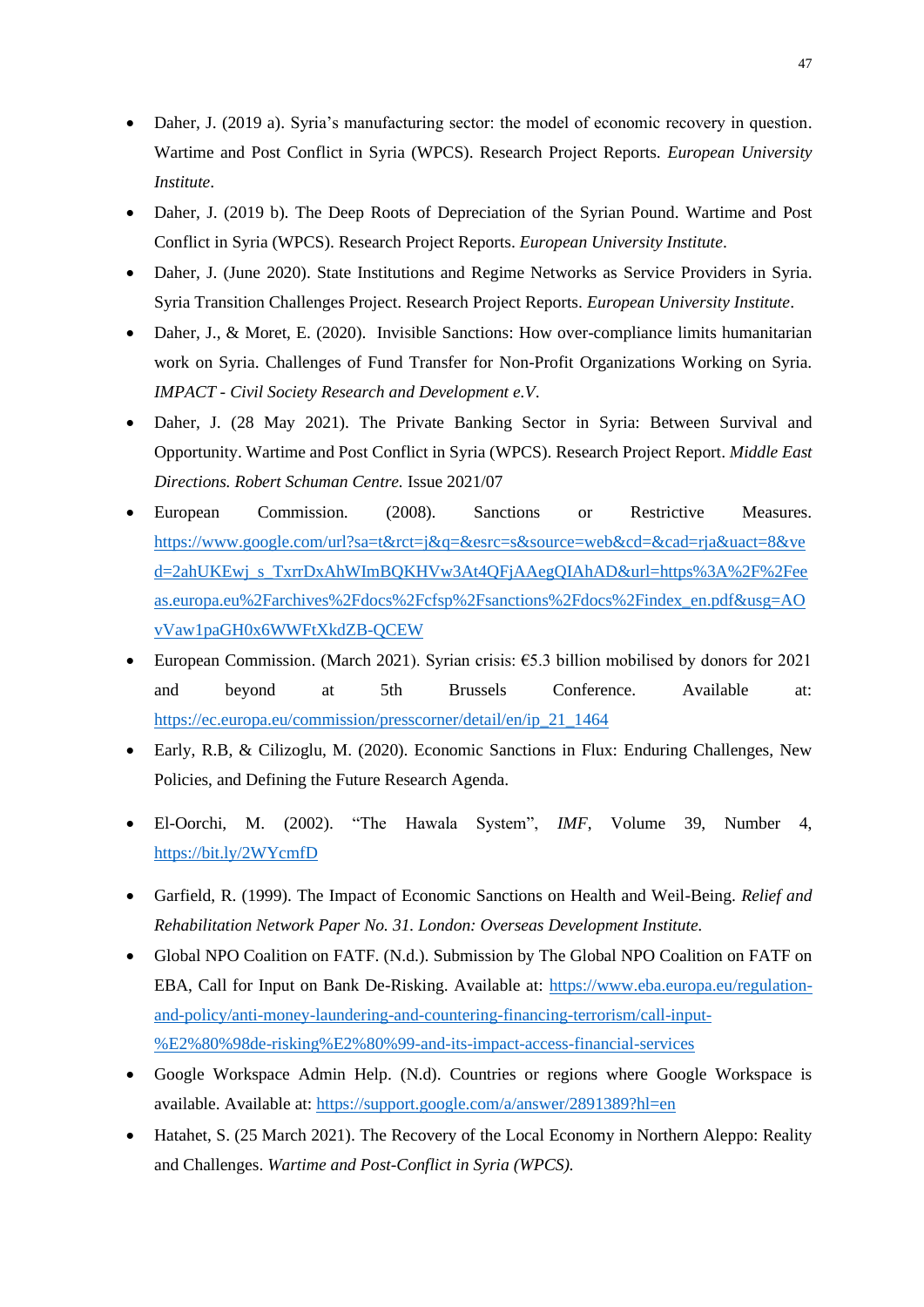- Hefzy, K. (1 February 2021). Syria Trust for Development, Asma al-Assad's charity, to implement projects at home and abroad. *Enab Baladi*. [https://english.enabbaladi.net/archives/2021/02/syria-trust-for-development-asma-al-assads](https://english.enabbaladi.net/archives/2021/02/syria-trust-for-development-asma-al-assads-charity-to-implement-projects-at-home-and-abroad/)[charity-to-implement-projects-at-home-and-abroad/](https://english.enabbaladi.net/archives/2021/02/syria-trust-for-development-asma-al-assads-charity-to-implement-projects-at-home-and-abroad/)
- Human Rights Watch. (28 June 2019). Rigging the System. *Human Rights Watch*. [https://www.hrw.org/report/2019/06/28/rigging-system/government-policies-co-opt-aid-and](https://www.hrw.org/report/2019/06/28/rigging-system/government-policies-co-opt-aid-and-reconstruction-funding-syria)[reconstruction-funding-syria](https://www.hrw.org/report/2019/06/28/rigging-system/government-policies-co-opt-aid-and-reconstruction-funding-syria)
- Kasapoglu, C. (12 March 2021). The Syrian National Army and the Future of Turkey's Frontier Land Force. Terrorism Monitor Volume 19. Issue 5
- Marinov, N. (2005). Do Economic Sanctions Destabilize Country Leaders? *American Journal of Political Science,* 49 (3), pp. 564-576.
- Mathys, T. (2001). *A GIS Comparative Analysis of Bronze Age Settlement Patterns and the Contemporary Physical Landscape in The Jazira Region of Syria*. <https://doi.org/10.13140/2.1.1290.3363>
- Mehchy, Z. and Turkmani, R. (2021). Understanding the impact of sanctions on the political dynamics in Syria. *Conflict Research Programme, London School of Economics and Political Science, London, UK.*
- Peksen, D. (2009). Better or Worse? The Effect of Economic Sanctions on Human Rights. *Journal of Peace Research*, 46 (1), pp. 59-77.
- Reddit website. (N.d.). Syrian Civil War Map, February 2021. [https://www.reddit.com/r/MapPorn/comments/lnffih/syrian\\_civil\\_war\\_map\\_february\\_2021/](https://www.reddit.com/r/MapPorn/comments/lnffih/syrian_civil_war_map_february_2021/)
- ReliefWeb (December 2013). Relief Actors in Syria: Syria Needs Analysis Project. Retrieved 15 June 2021, from [https://reliefweb.int/report/syrian-arab-republic/relief-actors-syria-syria-needs](https://reliefweb.int/report/syrian-arab-republic/relief-actors-syria-syria-needs-analysis-project-december-2013)[analysis-project-december-2013](https://reliefweb.int/report/syrian-arab-republic/relief-actors-syria-syria-needs-analysis-project-december-2013)
- Rojava Information Center. (N.d.). Rojava: key facts. Retrieved from: <https://rojavainformationcenter.com/background/key-facts/>
- Salahi, R. (5 April 2021). Strapped for dollars, the Syrian government is forcing its citizens to pay up. *Atlantic Council*. [https://www.atlanticcouncil.org/blogs/menasource/strapped-for](https://www.atlanticcouncil.org/blogs/menasource/strapped-for-dollars-the-syrian-government-is-forcing-its-citizens-to-pay-up/)[dollars-the-syrian-government-is-forcing-its-citizens-to-pay-up/](https://www.atlanticcouncil.org/blogs/menasource/strapped-for-dollars-the-syrian-government-is-forcing-its-citizens-to-pay-up/)
- SCPR (Syrian Center for Policy Research). (2020 a). "Justice to Transcend Conflict", <https://bit.ly/3dA3iEI>
- SCPR (Syrian Center for Policy Research). (2020 b). Conflict Economies in Syria: Roots, Dynamics, and Pathways for Change. *Development Policy Forum*. Discussion paper No. 1.
- US department of state. (N.d.). State Sponsors of Terrorism. [https://www.state.gov/state](https://www.state.gov/state-sponsors-of-terrorism/)[sponsors-of-terrorism/](https://www.state.gov/state-sponsors-of-terrorism/)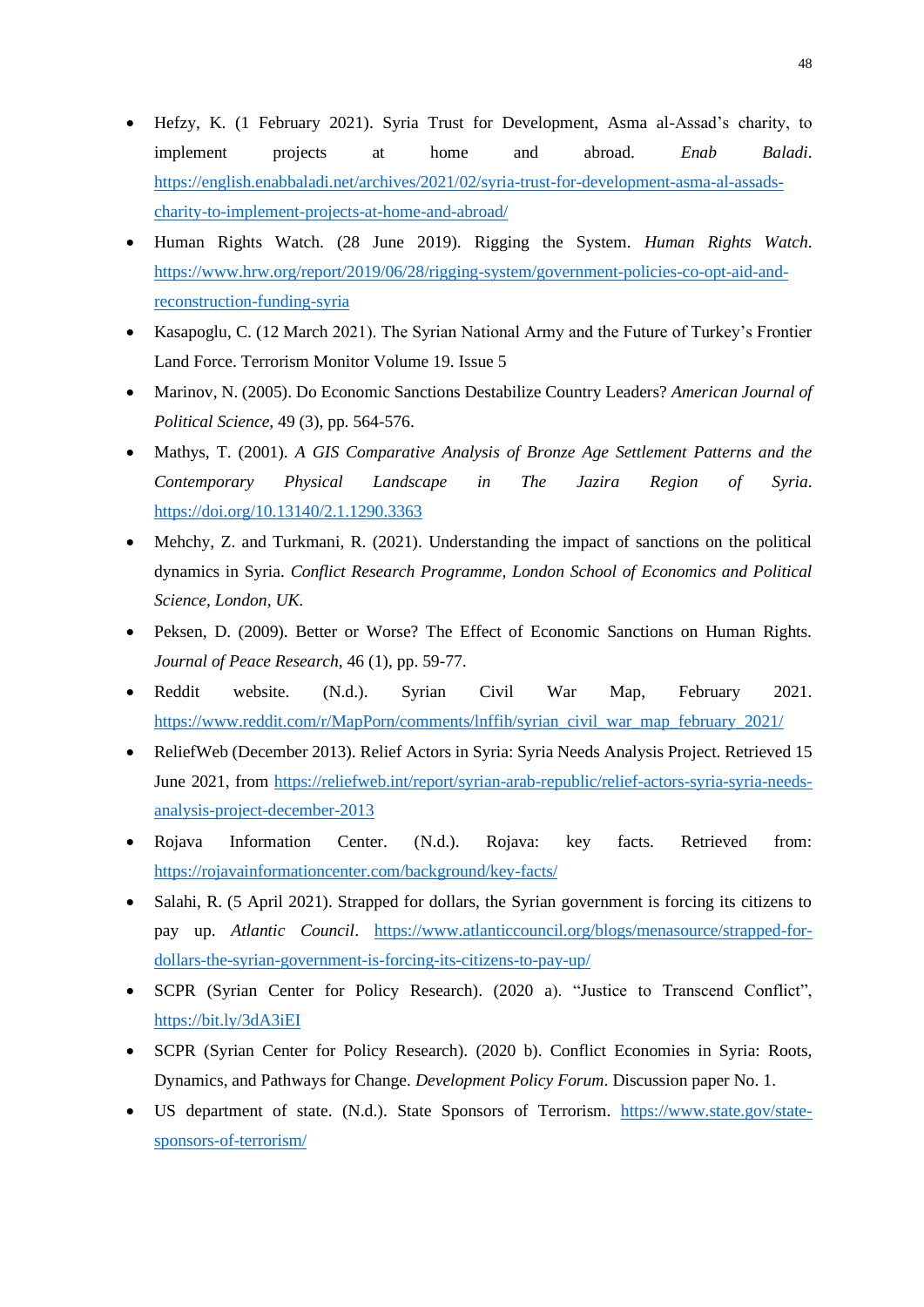- Surmiak, A. (2018). Confidentiality in Qualitative Research Involving Vulnerable Participants: Researchers' Perspectives. *FQS Forum Qualitative Sozialforschung*, volume 19, No. 3, Art. 12.
- The Carter Center. (2020). U.S. and European Sanctions on Syria.
- Tsurkov, E. (N.d.). Guns and governance: How Europe should talk with non-state armed groups in the Middle East. Available at: [https://ecfr.eu/special/mena-armed-groups/hayat-tahrir-al](https://ecfr.eu/special/mena-armed-groups/hayat-tahrir-al-sham-syria/)[sham-syria/](https://ecfr.eu/special/mena-armed-groups/hayat-tahrir-al-sham-syria/)
- USAID. (2021). Syrian, Complex Emergency. Fact Sheet #4, Fiscal Year (FY) 2021.
- UNOCHA website, (N.d.). About OCHA Syria. Retrieved from[: https://www.unocha.org/syrian](https://www.unocha.org/syrian-arab-republic/about-ocha-syria)[arab-republic/about-ocha-syria](https://www.unocha.org/syrian-arab-republic/about-ocha-syria)
- UNOCHA (2020). Humanitarian Response Plan Syrian Arab Republic. *Humanitarian Programme Cycle.*
- Van Wilgenburg, W. (14 December 2020). The Future of the Syrian Democratic Forces: One Year after the Liberation of Baghouz and the Turkish Invasion. *Middle East Centre*. [https://blogs.lse.ac.uk/mec/2020/12/14/the-future-of-the-syrian-democratic-forces-one-year](https://blogs.lse.ac.uk/mec/2020/12/14/the-future-of-the-syrian-democratic-forces-one-year-after-the-liberation-of-baghouz-and-the-turkish-invasion/)[after-the-liberation-of-baghouz-and-the-turkish-invasion/](https://blogs.lse.ac.uk/mec/2020/12/14/the-future-of-the-syrian-democratic-forces-one-year-after-the-liberation-of-baghouz-and-the-turkish-invasion/)
- Walker, J. (2016). Humanitarian Impact of Syria-Related Unilateral Restrictive Measures. *United Nations Economic and Social Commission for Western Asia (ESCWA)*
- Walker, J. (2017). The foreign policy tool of sanctions, conflict and ensuring continued access to finance. *Journal of Financial Crime* 24(3).
- Walker, J. (2020). Risk Management Principles Guide for Sending Humanitarian Funds into Syria and Similar High Risk Jurisdictions.
- WHO website. (N.d.). Water, Sanitation, and Hygiene. [https://www.who.int/health-topics/water](https://www.who.int/health-topics/water-sanitation-and-hygiene-wash)[sanitation-and-hygiene-wash](https://www.who.int/health-topics/water-sanitation-and-hygiene-wash)
- Winter, L. (2019). The Katerji Group. A New Key Player in the Syrian Loyalist Universe. Available at: [https://community.apan.org/wg/tradoc-g2/fmso/m/oe-watch-articles-singular](https://community.apan.org/wg/tradoc-g2/fmso/m/oe-watch-articles-singular-format/325831)[format/325831#](https://community.apan.org/wg/tradoc-g2/fmso/m/oe-watch-articles-singular-format/325831)
- Zelin, A. Y. (17 March 2021). Jihadi Movements 2021: ISIS, al Qaeda and Hayat Tahrir al Sham. *Wilson Center*. Retrieved June 24, 2021, from [https://www.wilsoncenter.org/article/jihadi](https://www.wilsoncenter.org/article/jihadi-movements-2021-isis-al-qaeda-and-hayat-tahrir-al-sham)[movements-2021-isis-al-qaeda-and-hayat-tahrir-al-sham](https://www.wilsoncenter.org/article/jihadi-movements-2021-isis-al-qaeda-and-hayat-tahrir-al-sham)
- 1News. (25 May 2021). Turkish lira has set a historical record of devaluation. Retrieved on 25 June 2021 from: [https://www.1lurer.am/en/2021/05/25/Turkish-lira-has-set-a-historical-record](https://www.1lurer.am/en/2021/05/25/Turkish-lira-has-set-a-historical-record-of-devaluation/482069)[of-devaluation/482069](https://www.1lurer.am/en/2021/05/25/Turkish-lira-has-set-a-historical-record-of-devaluation/482069)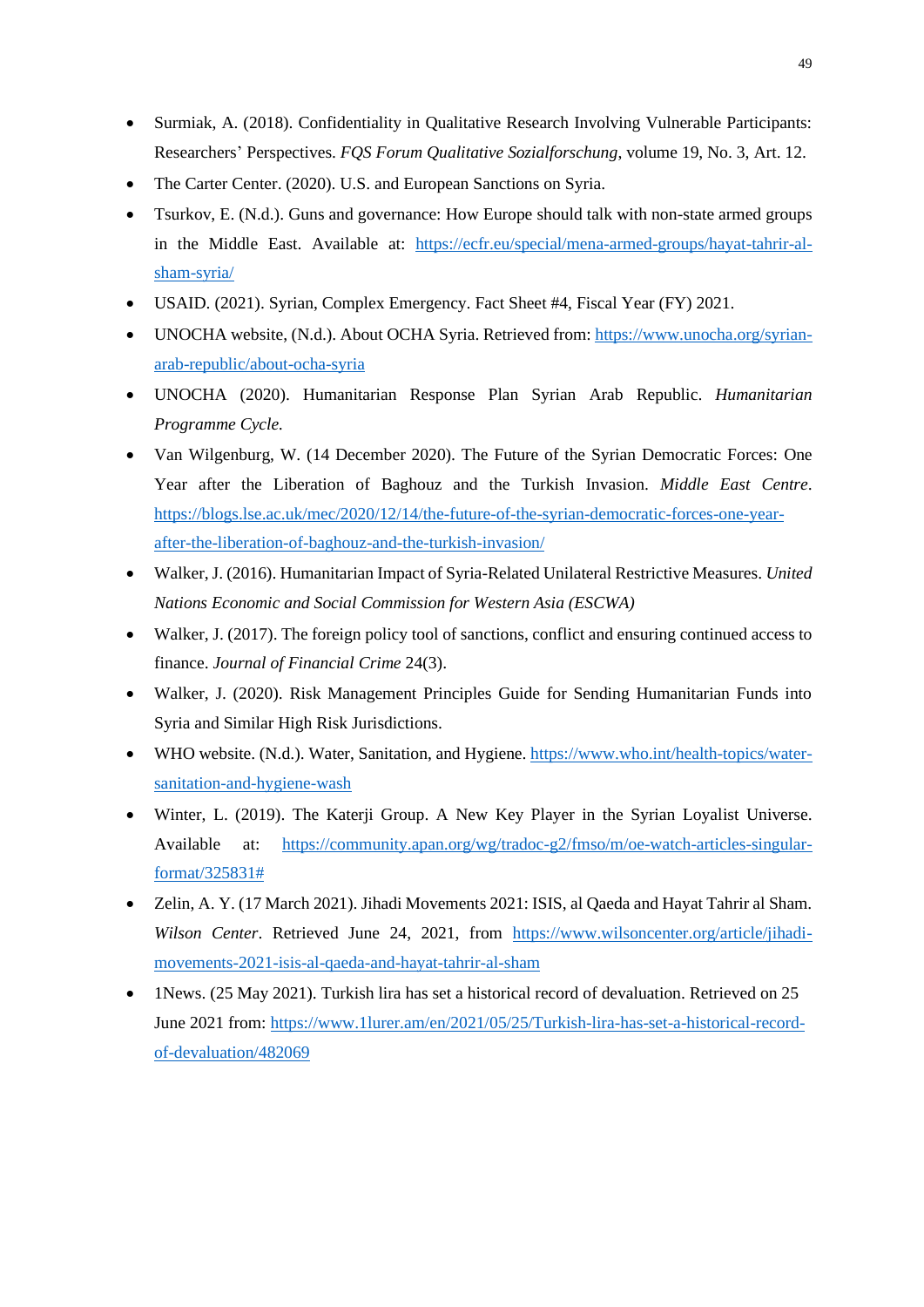## <span id="page-49-0"></span>**7. Appendices**

#### **- Appendix 1: participant form**

The following document was shared with all potential participants to get more insight into this research and for them to have an idea about what the interview would include. This type of documents was essential to make the participant feel comfortable and to gain more trust considering the sensitivity of the topic. There were two versions of the participant form, one in English and one in Arabic, as some participants do not speak or read English well.

'Hello,

My name is Marie Therese Rezko, a master's student at Radboud University in Nijmegen, The Netherlands. I share hereby some information about my research before we meet for the interview.

#### **What is the goal of my research?**

The research is designed to be my graduation project in International Economics and Development. The goal of this project is to produce a more in-depth analysis about the impact of international sanction regimes imposed on Syria on the work of different humanitarian organizations. I focus my analysis on the North and North West of Syria.

#### **What are we going to talk about in the interview?**

The interview should take no more than 30 to 40 minutes. Subjects to include fund sources, relationship with donor agencies, fund flows compared to the needs in the field, types of activities conducted by the organization you work at, financial restrictions or other restrictions if any. Additionally, I include some questions about the challenges humanitarian organizations face as a result of sanctions, such as dealing with banks, providing basic needs to complete certain humanitarian projects, etc.

#### **In case you lost interest in participating in the interview…**

Participating in this study is completely voluntary, you can decide to leave the interview at any point, you may also refuse to answer specific questions, although it in not planned to push or force any answer that you do not feel comfortable discussing with me.

#### **How am I going to use the information you share with me?**

This research's interviews will be conducted in complete anonymity, no personal information about the participants will be shared, data subtracted out of these interviews will only be used for this thesis. I would like to ask for your permission to record the interview to be able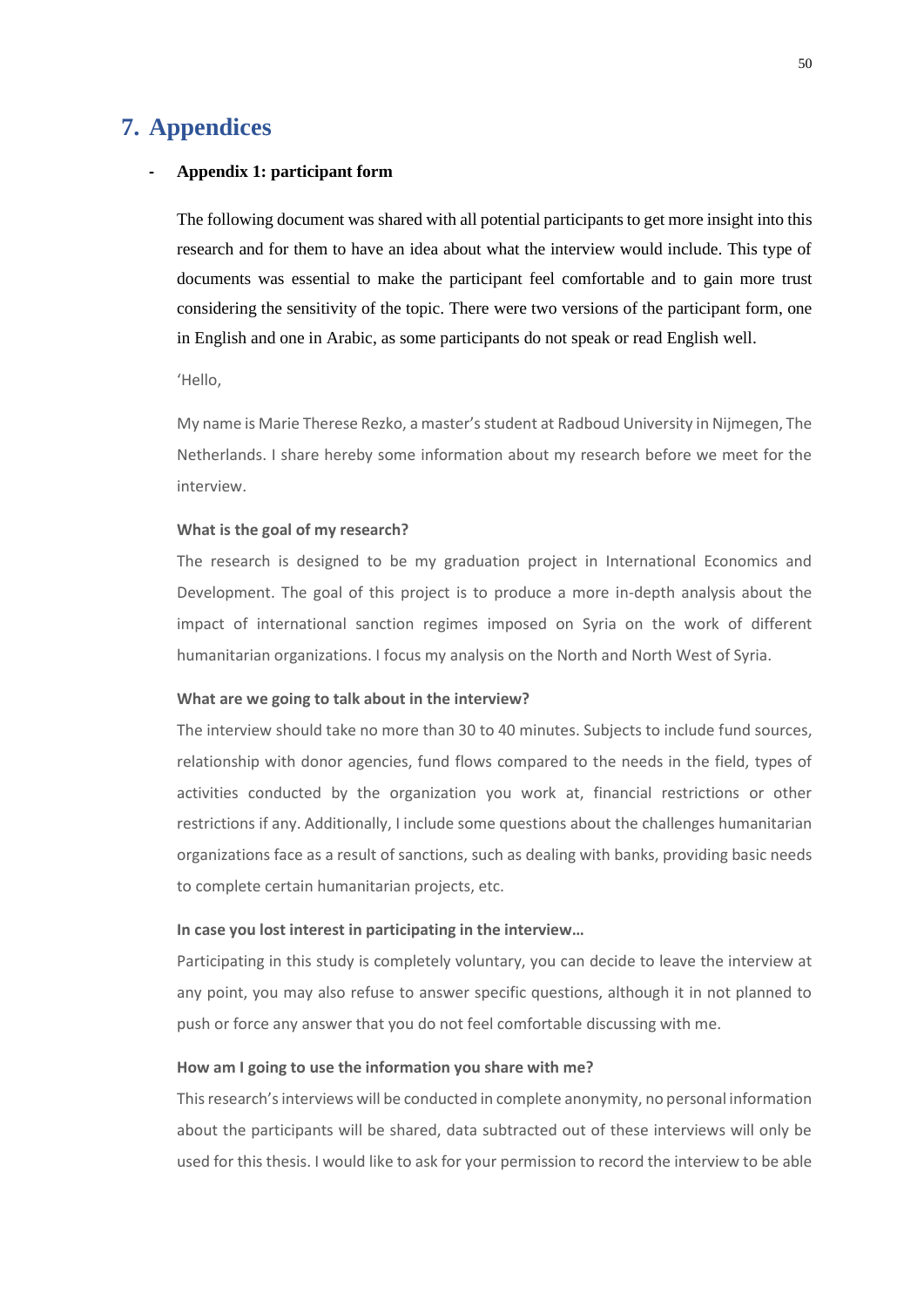to get back to them during my data analysis. Voice records will be deleted once I am done with my analyses and data is extracted successfully from the interview content.

Kindly let me know if you have any questions or you wish to get more clarification on any of the subjects discussed above.

Best regards, Marie Therese Rezko'

### **- Appendix 2: the interview guide**

- 1. 'Would you like to start with a short introduction about yourself?
- 2. What are the types of activities (emergency, development, protection, etc.) that you have at your organization?
- 3. How did the set of activities change since 2012 because of sanctions?
- 4. Did you have to adjust development activities to emergency ones or vice versa because of sanctions?
- 5. Do you have one main donor, or is it more like many agencies for funds? (Keep in mind asking about the relationship they have with donor and/or source of the fund)
- 6. Did any of the donors stop funding your organization because of sanctions impacts?
- 7. Did any of the donors decide to shut down certain activities because of sanctions impacts?
- 8. How did the funds flow change since 2012 due to sanctions?
- 9. How can you describe the **challenges**, if any, of receiving and delivering funds to Syria?
- 10. What are the main **challenges** that your organization is facing with regard to sanctions?<sup>16</sup>
- 11. Have you managed to solve these **problems**? If yes, how?
- 12. If your organization has any offices inside/outside Syria, did sanctions have an impact on their closure/establishment? (New offices in Syria or the neighboring countries, closure of offices inside Syria or in the neighboring countries)
- 13. Are you working with other organizations to find solutions to these problems?

<sup>&</sup>lt;sup>16</sup> I will leave it to the interviewee to talk about the challenges, as I believe they will be different for each type of organization and depending on the country where their office(s) is located. I will try to ask indirectly about the (1) financial transactions, (2) barriers to imports of particular products and machinery, and (3) the ban on purchase of some services such as fuel and telecommunications.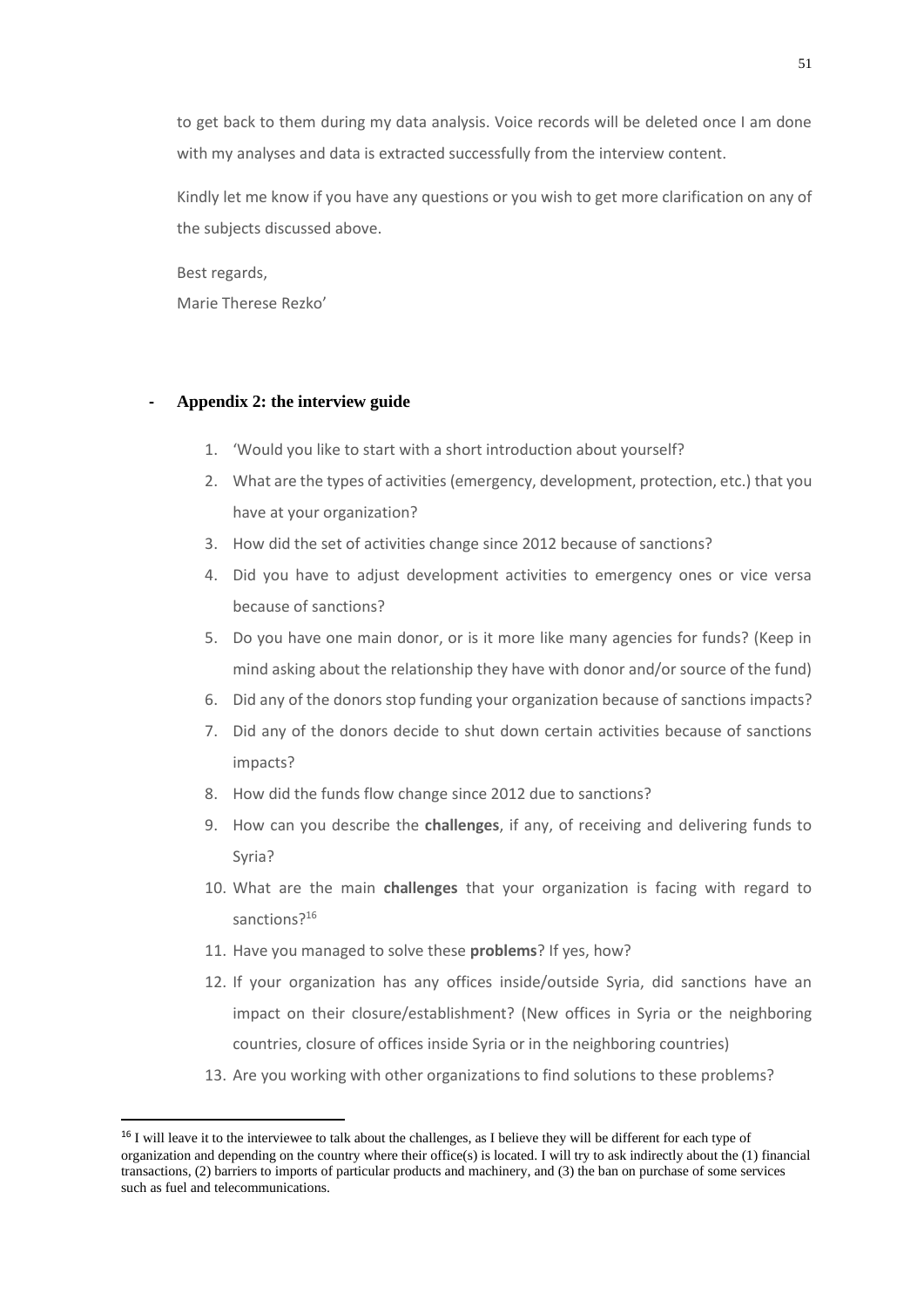14. Do you have anything to add, any comment to make, anything you may have forgotten that is important to talk about regarding sanctions and the impact?'

### **- Appendix 3: codes overview**

| Code group                           | <b>Code name</b>                      | <b>Code explanation</b>                                                                                                                                                                                                            | <b>Quote example</b>                                                                                                                                                                                                                                                                   |
|--------------------------------------|---------------------------------------|------------------------------------------------------------------------------------------------------------------------------------------------------------------------------------------------------------------------------------|----------------------------------------------------------------------------------------------------------------------------------------------------------------------------------------------------------------------------------------------------------------------------------------|
| Sanctions'<br>economic impact        | SE excessive<br>compliance            | Problems with banks<br>or government<br>because of sanctions.<br>Issues related to banks<br>de-risking behavior or<br>challenges related to<br>extra documentation<br>and inspection. Also,<br>delayed, and cancelled<br>payments. | 'Banks state, even though you're a<br>good client of us and you're<br>moving a lot of money in and out<br>in foreign currencies, the risk is<br>very high and we don't want to be<br>sanctioned'                                                                                       |
|                                      | SE exchange rate                      | Issues generated from<br>sanctions, that has to<br>do with the USD/SYP<br>price. Difference<br>between the informal<br>price and the CBS<br>price.                                                                                 | 'INGOs had to adjust donor<br>budgets to match the very high<br>black market exchange rate<br>(which is very different from the<br>official price of the SCB).'                                                                                                                        |
|                                      | SE money transfer                     | Issues generated from<br>sanctions, related to<br>receiving and<br>transferring money.<br>The code includes both<br>the issues and the<br>alternative solutions.                                                                   | 'The temporary solution is hawala<br>office.'<br>"money transfers are usually<br>made to Kurdistan-Iraq (Irbil) or<br>Turkey (as normal bank transfer)<br>and from there, they receive the<br>fund, re-send it to NES through<br>the Hawala system (black market,<br>illegal + fees).' |
| Sanctions'<br>humanitarian<br>impact | SE operation                          | It includes all quotes<br>related to the<br>sanctions' effect on<br>the way humanitarian<br>organizations operate.<br>The code was split into<br>the tree following<br>subcodes.                                                   |                                                                                                                                                                                                                                                                                        |
|                                      | SE operation: fuel<br>availability    | Fuel availability and<br>the effect on<br>humanitarian<br>organizations'<br>activities.                                                                                                                                            | 'Local suppliers are not always<br>able to meet the needs because of<br>lack of basic products in the<br>market, lack of fuel to transport<br>these products. All that is mainly<br>because of sanctions.'                                                                             |
|                                      | SE operations:<br>Low-quality service | Sanctions' influence on<br>the quality of service<br>provided by<br>humanitarian<br>organizations.                                                                                                                                 | 'As a result, lack of high-quality,<br>high-tech products which are<br>irreplaceable products in the local<br>market (CT scan, mammography<br>scanner for breast cancer scan,<br>$etc.$ ).'                                                                                            |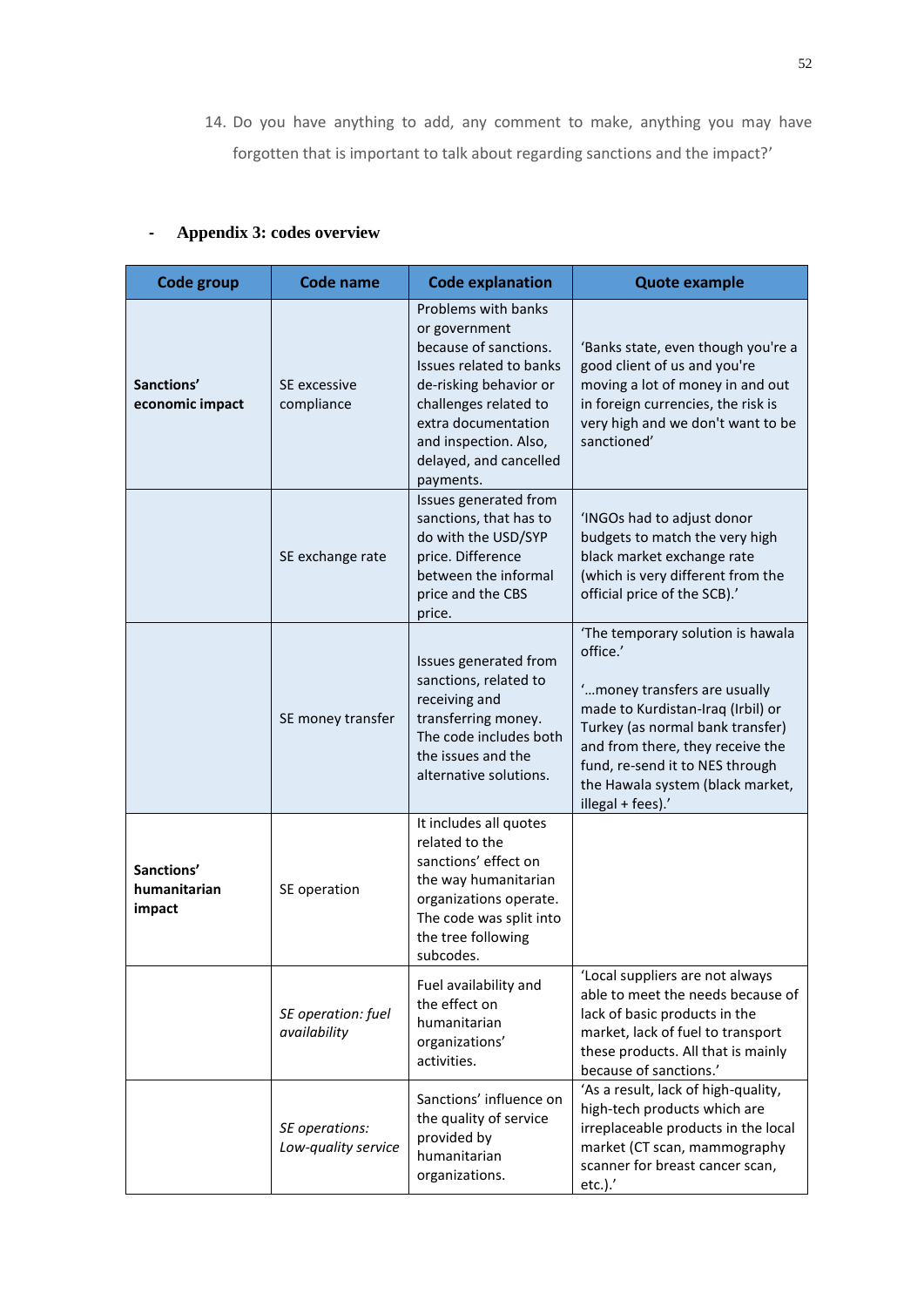|                                       | SE operations:<br>Tech-software          | Sanctions' effect that<br>resulted in a ban on<br>purchasing electronic<br>devices and a ban or<br>certain internationally<br>used software.                                                                       | 'Google for example is one<br>company that is affecting the<br>work of civil society organization<br>because they banned the business<br>service in google so that affected<br>humanitarian workers in NW, they<br>were forced to use the proxy<br>breaker to get access to their<br>work emails.'                                              |
|---------------------------------------|------------------------------------------|--------------------------------------------------------------------------------------------------------------------------------------------------------------------------------------------------------------------|-------------------------------------------------------------------------------------------------------------------------------------------------------------------------------------------------------------------------------------------------------------------------------------------------------------------------------------------------|
| Sanctions'<br>communication<br>impact | Donor interests                          | It includes issues<br>related to the<br>relationship between<br>donors and<br>humanitarian<br>organizations in terms<br>of the types/size of<br>activities and the<br>groups controlling the<br>area.              | 'Since 2016 development aid<br>stopped by the two main donors<br>(US and UK sources).'<br>"some donors don't allow you to<br>work with local councils (both in<br>GoS and other areas).'                                                                                                                                                        |
|                                       | Terminology                              | Issues related to<br>confusing<br>reconstruction projects<br>(banned by sanctions)<br>and rehabilitation<br>projects (humanitarian<br>activity).                                                                   | 'Donors still refuse to apply these<br>projects and may stop any project<br>that is confused by reconstruction<br>programs (like any rehabilitation<br>project).'                                                                                                                                                                               |
| <b>Indirect impact</b>                | Targeted<br>humanitarian<br>staff/office | Issues related to<br>humanitarian workers<br>and NGOs offices in<br>the neighboring<br>countries resulted<br>from the Syrian<br>conflict. It seemed that<br>the fear of 'Syria' is<br>beyond sanctions'<br>effect. | 'Many organizations have closed<br>their offices and stopped working<br>in the NE, humanitarian workers<br>were targeted by armed groups<br>and such.'<br>'Humanitarian workers who<br>worked for these international<br>organizations were followed by<br>Turkish police, some of the staff<br>members had their residence<br>permits stopped' |
|                                       | Donor restructure<br>effect              | The code<br>demonstrates a<br>specific issue related<br>to replacing the UK's<br>biggest donor (DfID) by<br><b>FCDO</b>                                                                                            | 'The reduced funds of WASH<br>activities were bad for the<br>organization and for the<br>beneficiaries (at least 500,000<br>beneficiaries were depending on<br>WASH activities to get access to<br>clean water). This shift in donors<br>work focus hurts many<br>beneficiaries.'                                                               |
|                                       | Medication<br>availability               | The code includes<br>quotes referring to<br>indirect influence of<br>sanctions which led to<br>a drastic shortage in<br>medication.                                                                                | 'Medication problems with<br>importing medication from<br>foreign sources, if they have US<br>origin or the effective element is<br>of a US origin, sanctions play a<br>major role with the shortage they<br>face.'                                                                                                                             |